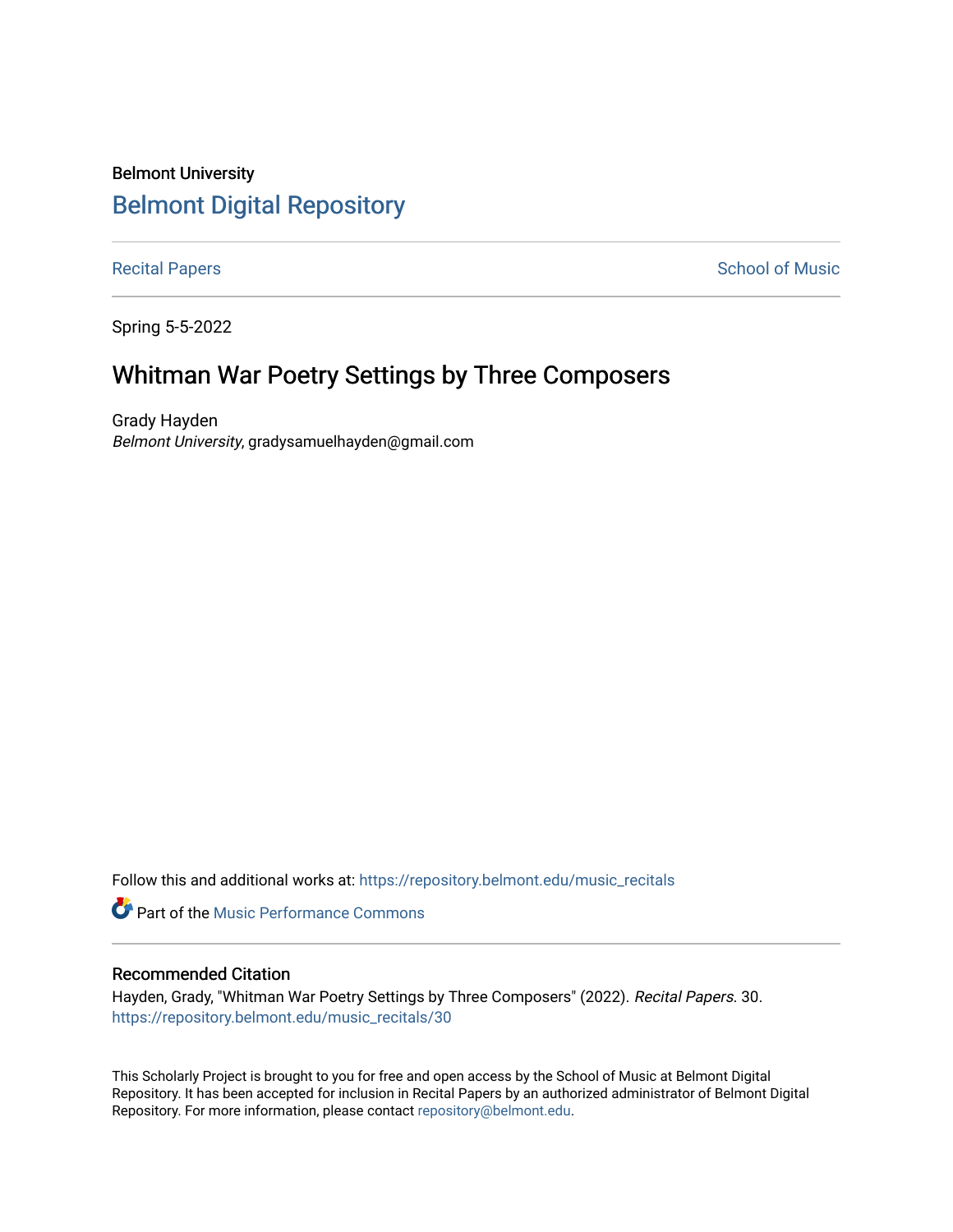# WHITMAN WAR POETRY SETTINGS BY THREE COMPOSERS

By GRADY HAYDEN

# A RESEARCH PAPER

Submitted in partial fulfillment of the requirements for the degree of Master of Music in Vocal Pedagogy in the School of Music of the College of Music and Performing Arts Belmont University

NASHVILLE, TENNESSEE

May 2022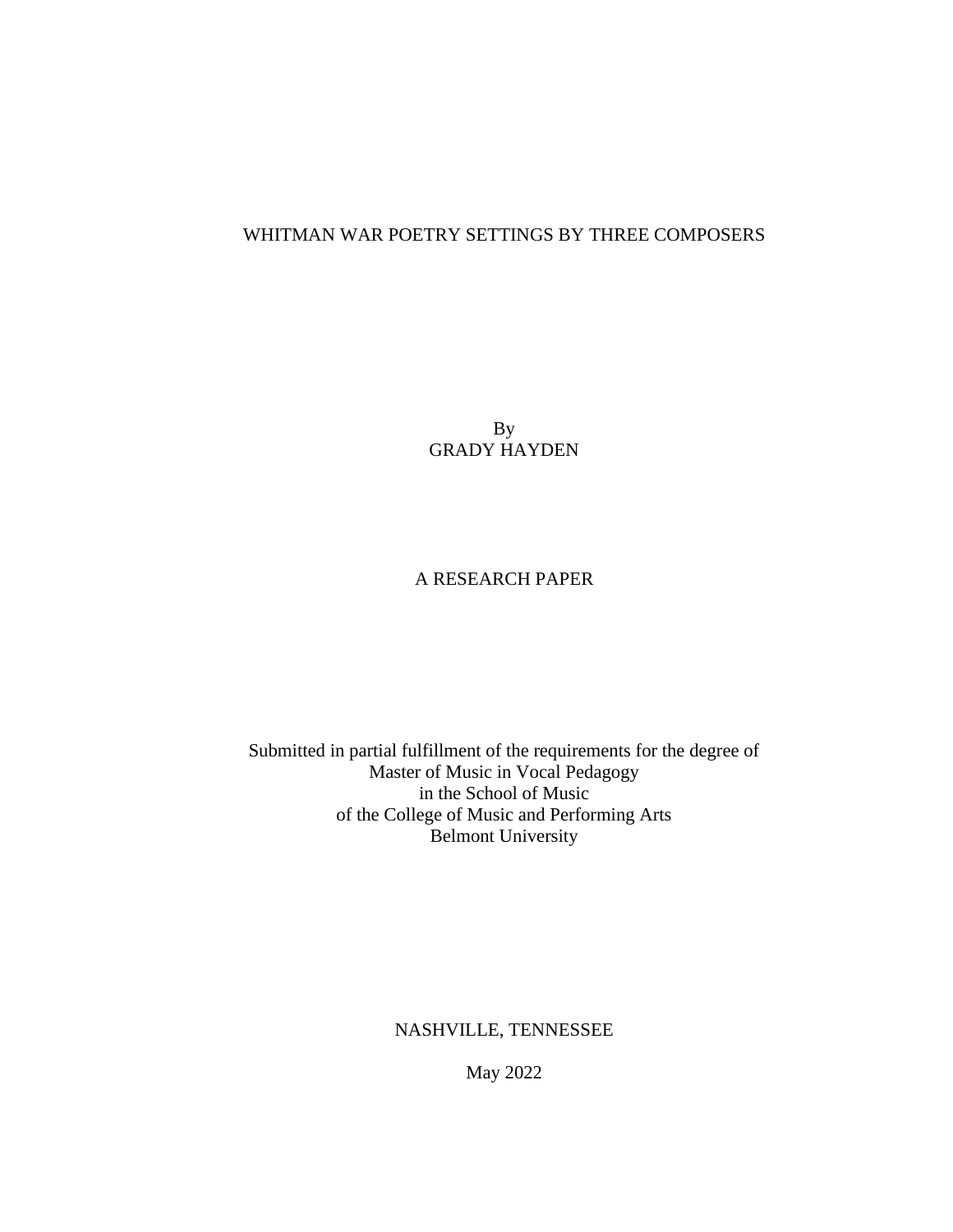Submitted by Grady Hayden in partial fulfillment of the requirements for the degree of Master of Music in Vocal Pedagogy.

Accepted on behalf of the Graduate Faculty of the School of Music by the Mentoring Committee:

 $\frac{4/3}{2}$ <br>Date<br> $\frac{4}{3}/22$ 

 $\frac{11000 \text{ yr}}{11000 \text{ yr}}$ 

Date Mark Whatley,  $\beta$ .M.A. Co-Major Mentor

 $\frac{1}{2}$ 

Date Peter Lamothe, Ph.D. Co-Major Mentor

 $\text{May } 3, 2022$   $\text{May } 3, 2022$ Date Jeremy Lane, Ph.D. Ex Officio

May 3, 2022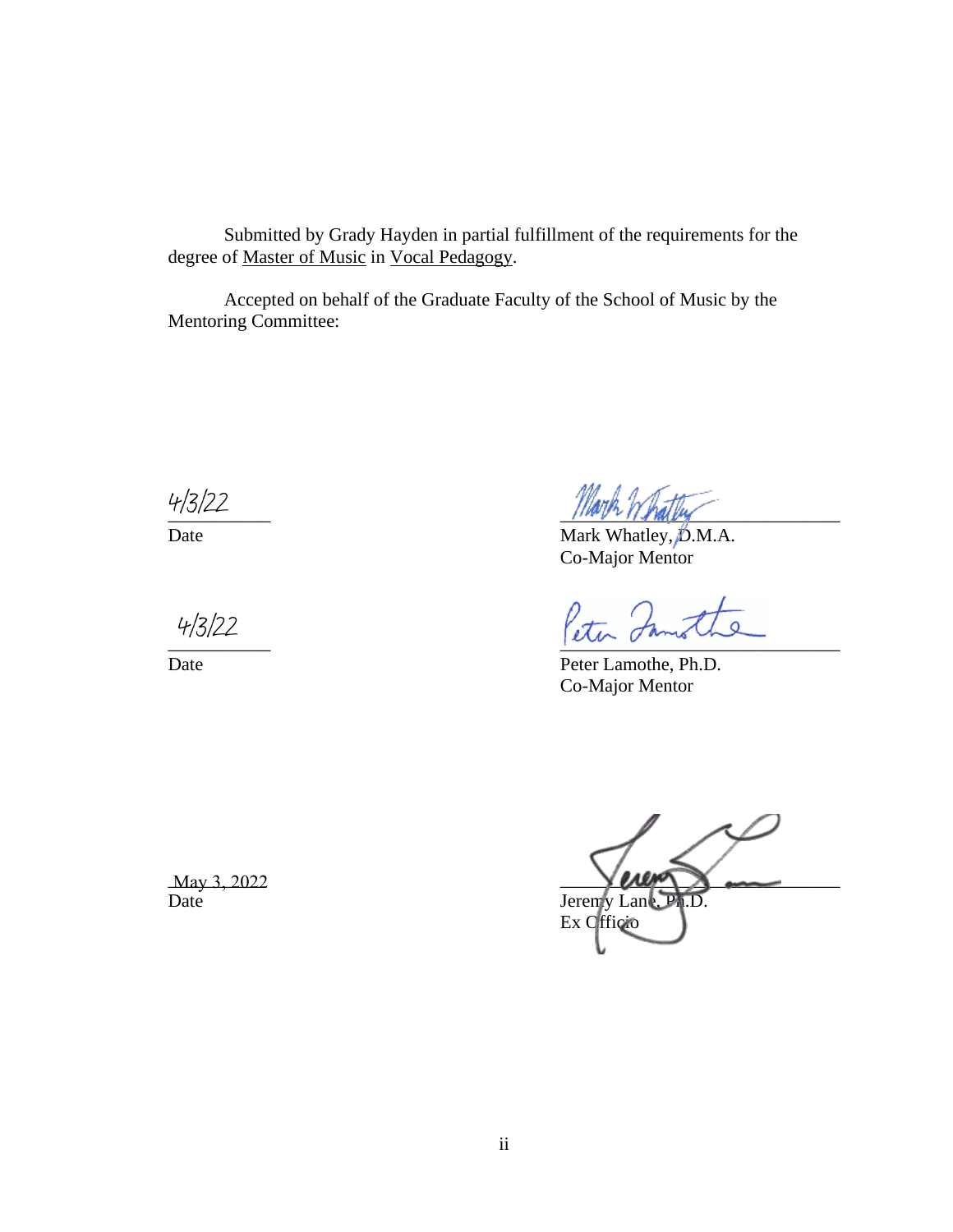# **Acknowledgments**

I would like to acknowledge the following people as instrumental in the successful completion of this project: Dr. Mark Whatley, Dr. Peter Lamothe, and Alessandra Volpi. I must also thank my parents for always and unconditionally supporting the endeavors and interests of their children. Without that support I would have pursued a "saner" career than music.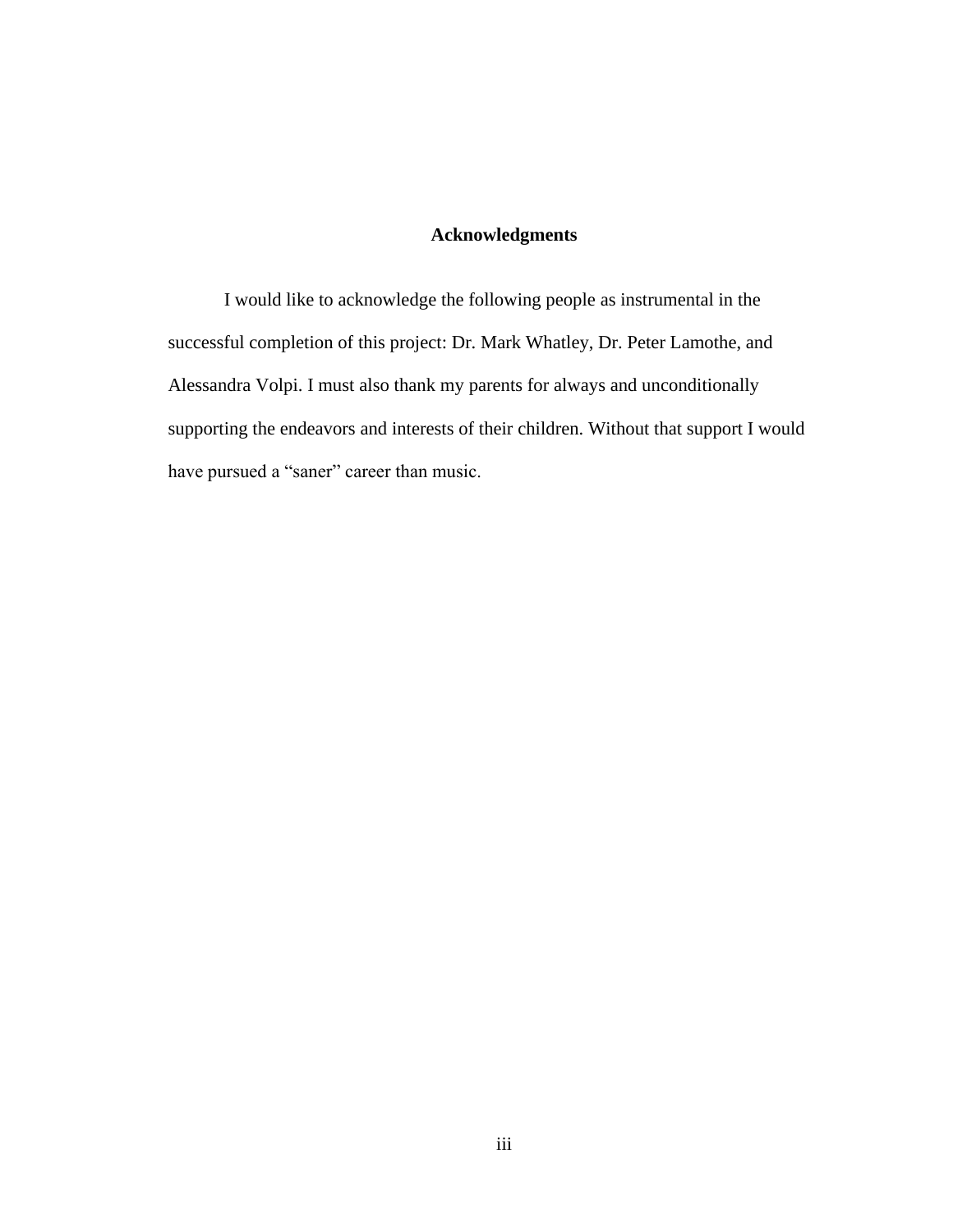# **Contents**

# Presentation of Material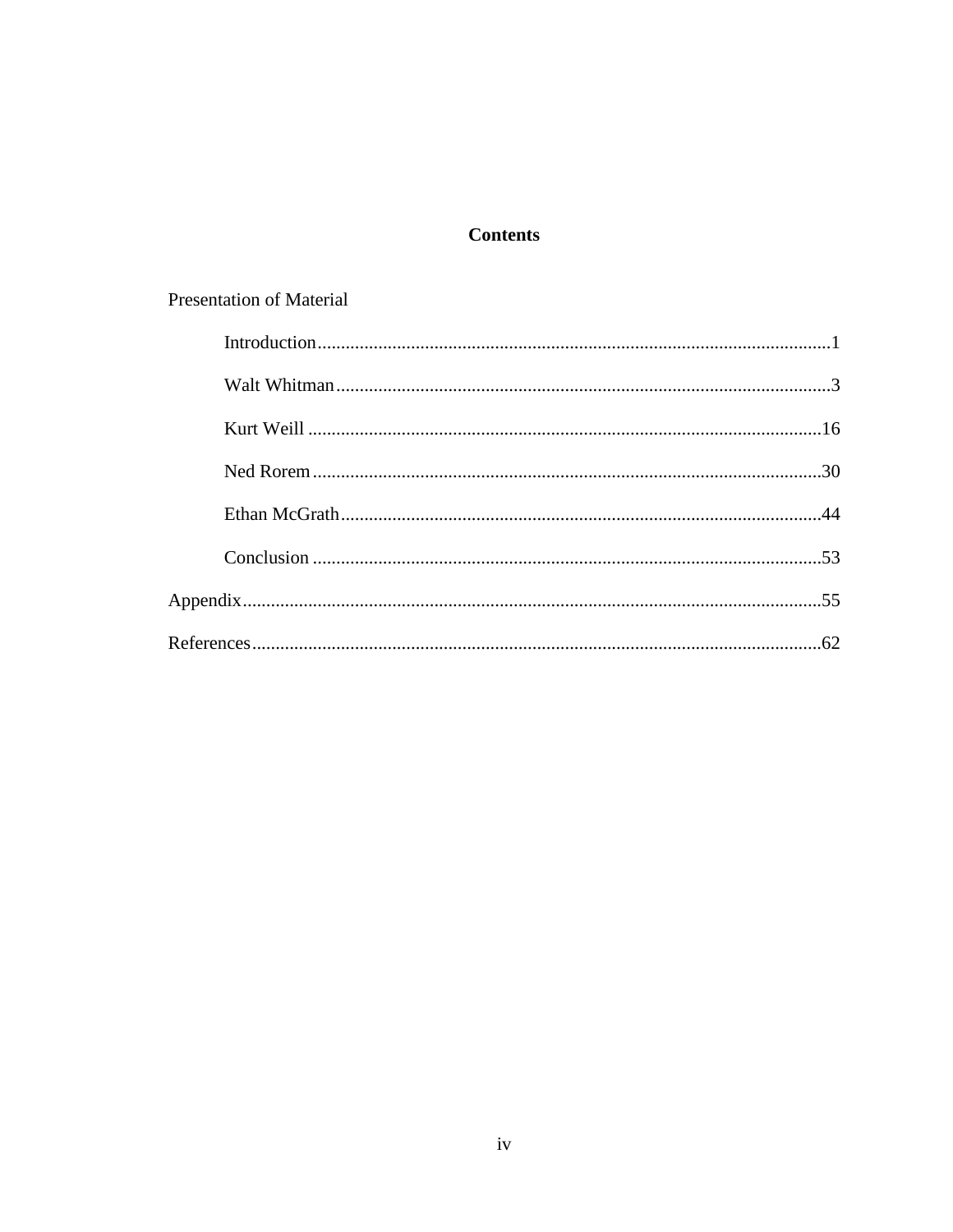#### **Introduction**

When thinking of the dehumanizing and brutalizing effects of warfare, the American mind is often brought to Vietnam or the Pacific Theater of the Second World War. While both of those theaters of warfare were in their own ways devastating, they suffered a much lower casualty rate than the Civil War. The Vietnam conflict saw a ratio of one man killed or wounded for every forty-four who served in uniform. The Second World War—the deadliest modern conflict—saw one out of every seventeen Americans in uniform wounded or killed. While the exact figures for the Confederacy are unknown, the Union numbers are known. The Union enlisted some 2,213,000 troops and suffered 422,295 casualties throughout the conflict leading to a ratio of one man killed or wounded for every five who served (McElroy, 1999. xi). The Vietnam conflict serves a special place in the American consciousness as the first "TV" war when scenes of the carnage were broadcast on a nightly basis to every living room in the nation. While only a minority of the population could witness firsthand the battles of the Civil War, a larger majority would certainly have read daily accounts of them.

Many of those accounts were written by Walter "Walt" Whitman (1819-92). While during his time Whitman was known to those around him as a journalist, poet, and volunteer nurse, he is today seen as a light of American democracy and values shining in the darkness of broken societal promises and fratricide. He was above all hopeful and blindly optimistic about the greatness of the American project. However, this did not

1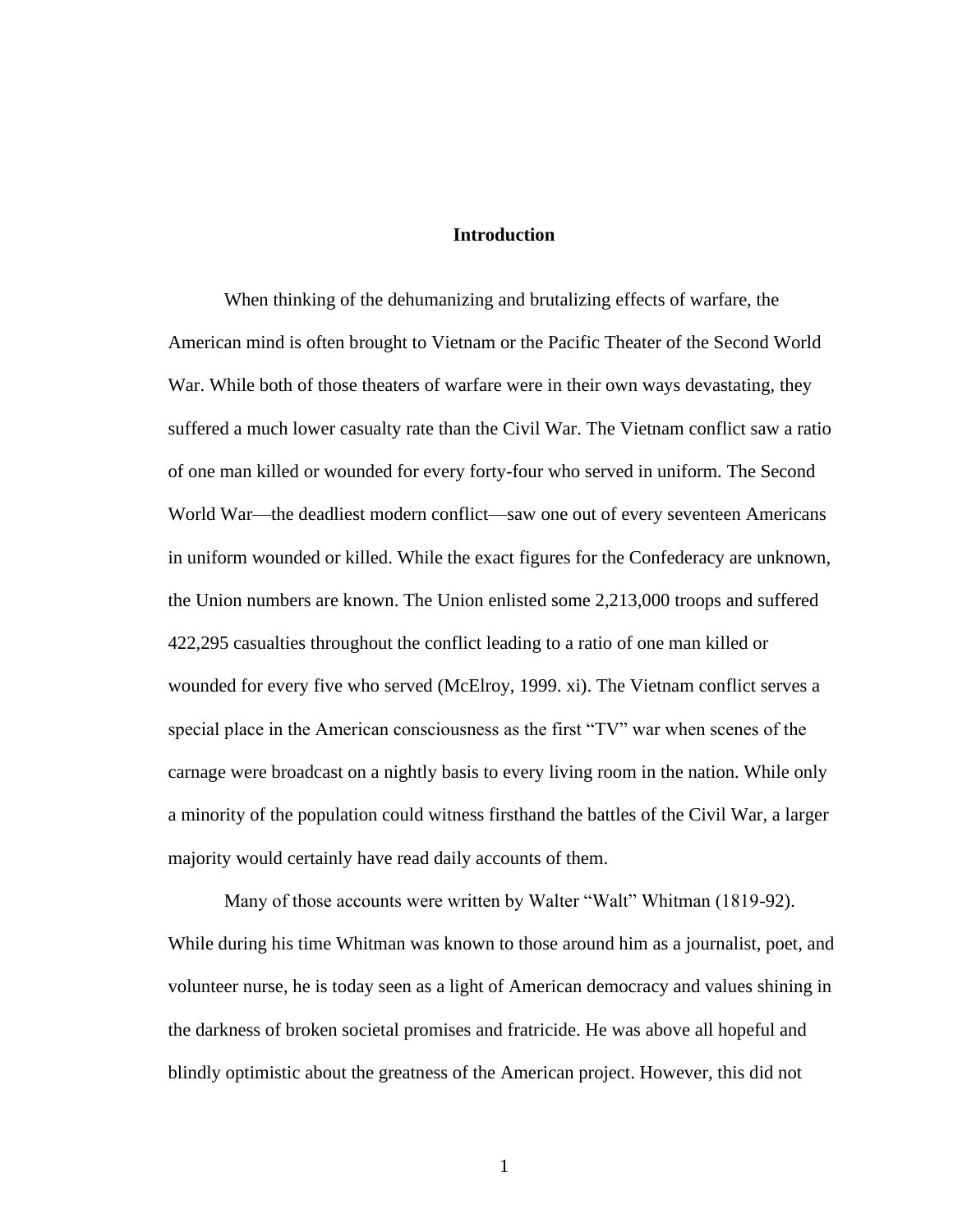make him a one-dimensional poet. His works are equally capable of portraying the vices of America just as well as its virtues. From euphoria in "Beat! Beat! Drums!" to the bloody hospital scenes of "The Wound-Dresser," to the reflection of "Dirge for Two Veterans," Whitman portrayed the broad and complicated range of emotions present during and after the war. These accounts seem to be irresistible settings for many modern composers.

This paper will focus on Ned Rorem's *War Scenes* (1969), Kurt Weill's *Four Walt Whitman Songs* (1947), and Ethan McGrath's *Four Whitman Settings* (2020). Each composer has in his own way interpreted Whitman's works and composed music that elaborates on the underlying emotional movement of the text. These sets will be explored through formal and textual analysis along with investigating the backgrounds of the works and their composers. In addition, the technical considerations and challenges of singing the selected songs will be considered.

The consequences of large-scale, protracted, modern warfare on the American homeland have not been experienced by any living American generation. Because of the separation of time, it can be difficult to grasp the individual and societal trauma that an event like the Civil War can produce. However, this understanding can be reawakened in the American psyche by reading about the carnage of the war. There are few better ways to portray these texts than in the medium of song. The intent of this paper and the accompanying lecture recital is to not only broaden academic knowledge on selected songs, but to expose more Americans to the works of Whitman, which portray the immense catastrophe of the Civil War, along with his positive outlook for the American Project.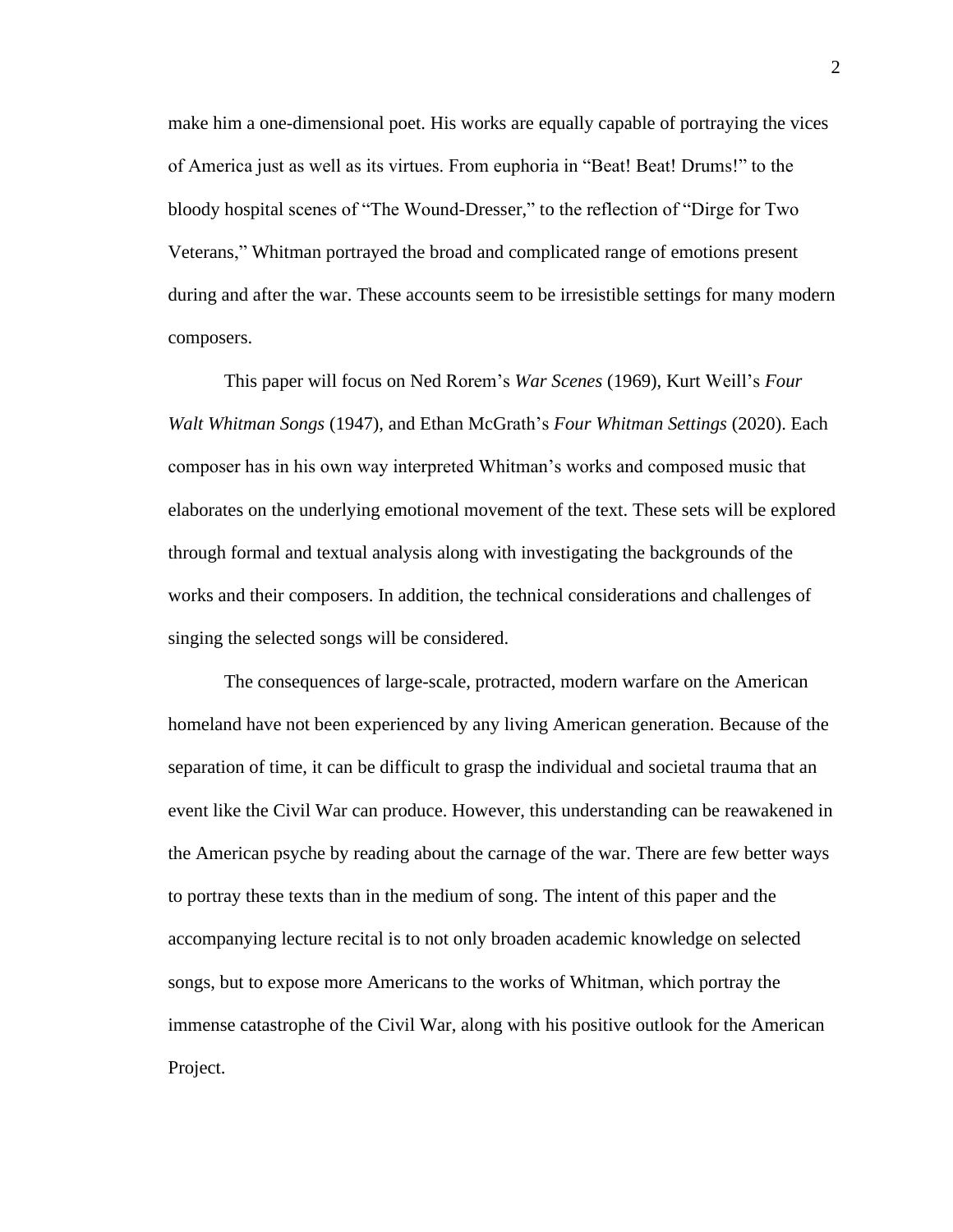#### **Walt Whitman**

The American Civil War was the spiritual baptism by fire of the United States. The young nation was plunged under the tumultuous currents of fratricide and emerged born again, its faith refined and refocused. America's secular religious tenets of equality, democratic government, freedom, and justice for all were wholly reformed by the Civil War. Walt Whitman arose as a prominent poet who would come to represent this refined America. Born on Long Island on May 31, 1819, Whitman came from a long line of Long Islanders. Whitman's ancestors had been living on Long Island from the late 1650s or early 1660s when Zechariah and his son Joseph Whitman moved from Stratford, Connecticut, to the island. Joseph helped to establish the Whitman name as one of the more prominent family lines on the island, serving the community as a commissioner, constable, grand juryman, and the inspector of leather (Reynolds 1995, 10). The Whitman family came to be a large landholder during the late seventeenth and throughout the eighteenth centuries. Walt's grandfather Nehemiah owned a farm of some five hundred acres and his grandfather, Jesse, had enough land to distribute to his four children upon his death (Reynolds 1995, 10). The progression of time and the dispersion of wealth and land to various descendants meant that the grand farms of his grandparents were not available to Walter Whitman, Walt's father. Instead, the senior Walter, and his family, lived on smaller tracts of land which were only a fraction of what the Whitman family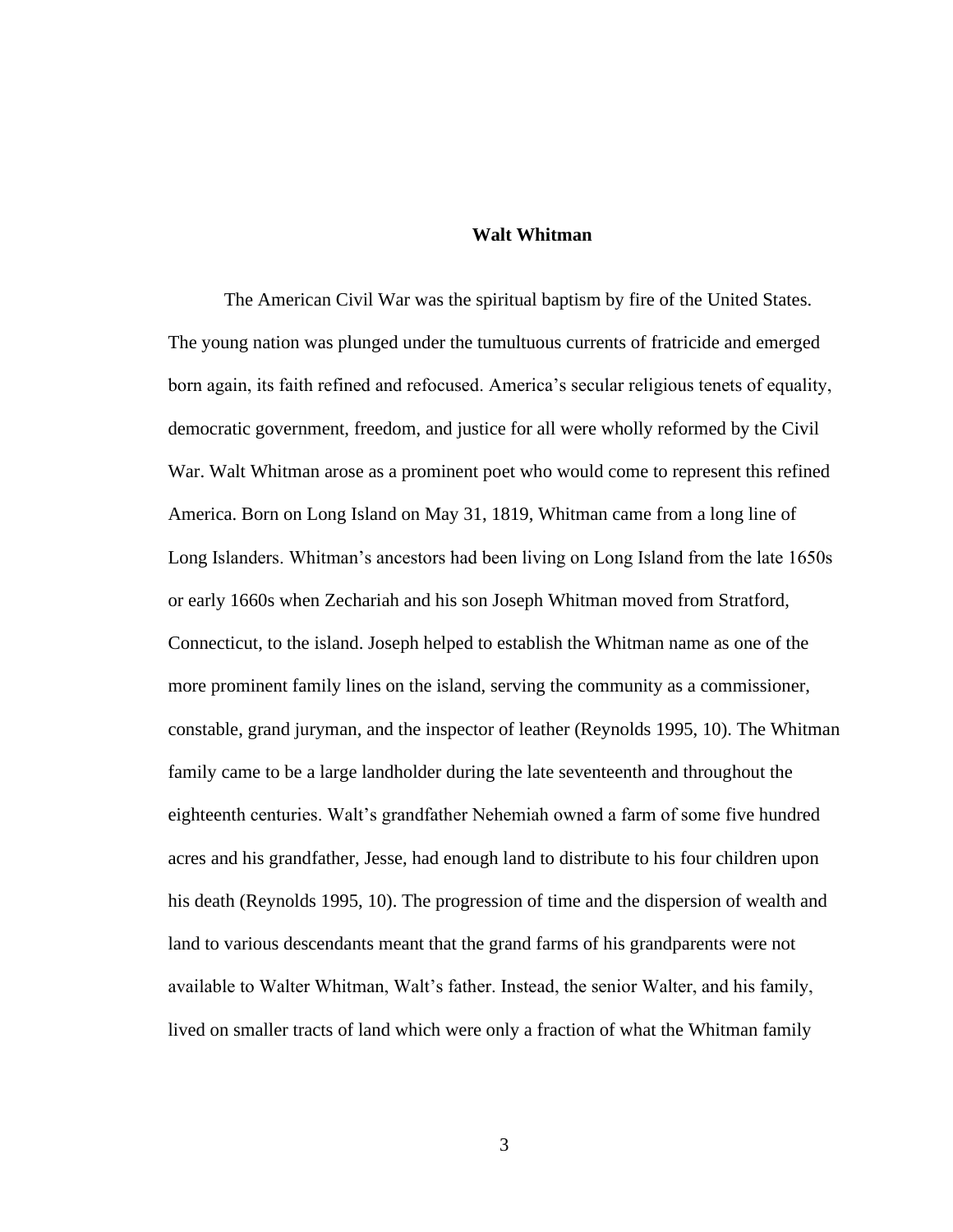once held. Walt's mother, Louisa Van Velsor Whitman, came from the Dutch stock which originally inhabited the area of New York City before the arrival of the English. While Wall Street may have been firmly Anglicized by the early nineteenth century, Long Island was still divided by an ethnic wall. This ethnic wall ran straight through the town of West Hills—Whitman's hometown—which is approximately in the center of Long Island and divides the English population in the west from the Dutch population in the east (Morris 1929, 7). In Walt also came the mixture of his father's Baptist tradition and mother's Quakerism. While Whitman's family was not known for their regular church attendance, when they went to church it was to a Quaker congregation. More specifically, Whitman was most influenced by a breakaway sect of Quakerism led by Elias Hicks and whose members were called "Hicksites." Hicks's theology was Unitarian and placed emphasis on the "Inner Light" over scripture. While Whitman would eventually divorce himself entirely from organized religion, his early religious experiences were influential. He even had a picture of Elias Hicks over the mantel in his Camden, New Jersey, home. Whitman claimed no membership or allegiance to any congregation, but the ideas of universalism and the "Inner Light" are prominent threads in his poetry (Morris 1929, 16-19).

Walter Sr. was trained as a carpenter, and when Brooklyn experienced monumental growth in the 1820s, he made the seemingly wise decision to move the family for better economic prospects. The family moved to Brooklyn just a few days before Walt's fourth birthday in 1823 and would stay in Brooklyn for the next decade. What seemed like a wise move financially for the family ended up as a miscalculation. The housing boom of the 1820s and 1830s saw the large-scale introduction of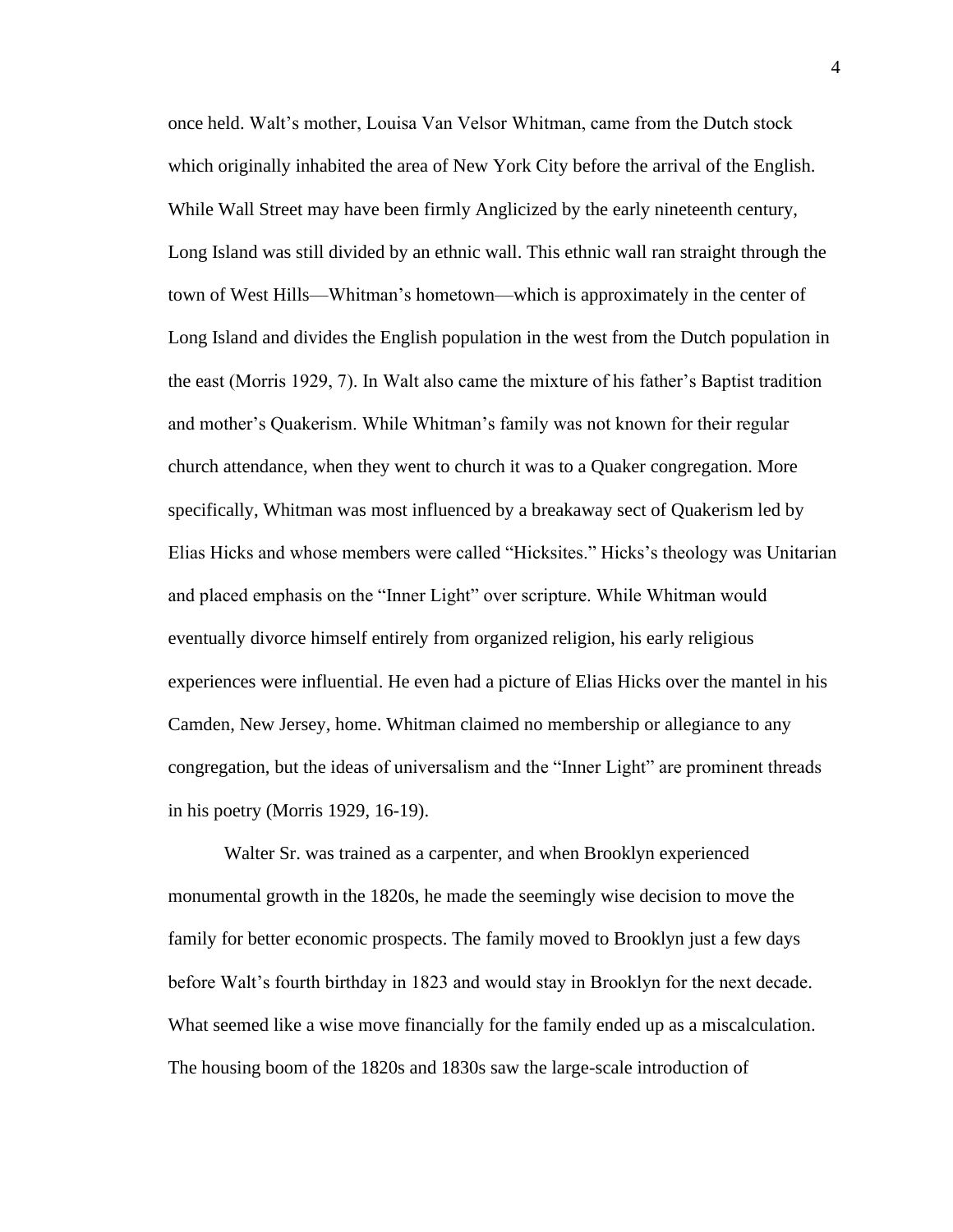prefabrication in residential construction. No longer were artisanal woodworkers in demand for construction as their efforts were more expensive and consumed more time than less skilled laborers throwing up prefabricated houses in shorter timeframes (Reynolds 1995, 25). Walter would also speculate on property by attempting to buy a lot, build a house, and then sell it. While this business model may have appeared as a solid idea, Walter only purchased two properties in a ten-year time frame. The rest of the properties that he lived in or worked on were leased to him or subleased to him. Eventually Walter lost even the properties that he had bought by way of mortgages that fell through. The family wound up having to rent a property that the father had once owned but lost (Reynolds 1995, 24-25). The long-term lack of business success led Walter to move his family back to the country in 1833.

Perhaps due to his family's financial insecurity, Walt Whitman entered the workforce at eleven years old. His first job was that of an office boy at a firm in Brooklyn. Owned and operated by father-and-son James B. Clarke and Edward C. Clarke, the firm employed the young Whitman for only a short time. How much work Whitman actually accomplished in the office is unclear. Of his workplace Whitman is remembered to have said that "I had a nice desk and a window nook to myself" (Morris 1929, 20-21). It was at this desk and in the nook that Whitman spent his days reading books that came from a subscription to a circulating library that Edward Clarke had given to him. The first book that Whitman recalled reading during this stint in the office was the *Arabian Nights*, which ignited his love for storytelling. It was also in this office that Whitman discovered the novels and poetry of Walter Scott, who may have been one of the first poetic influences on the future poet (Morris 1929, 21). In 1831, Whitman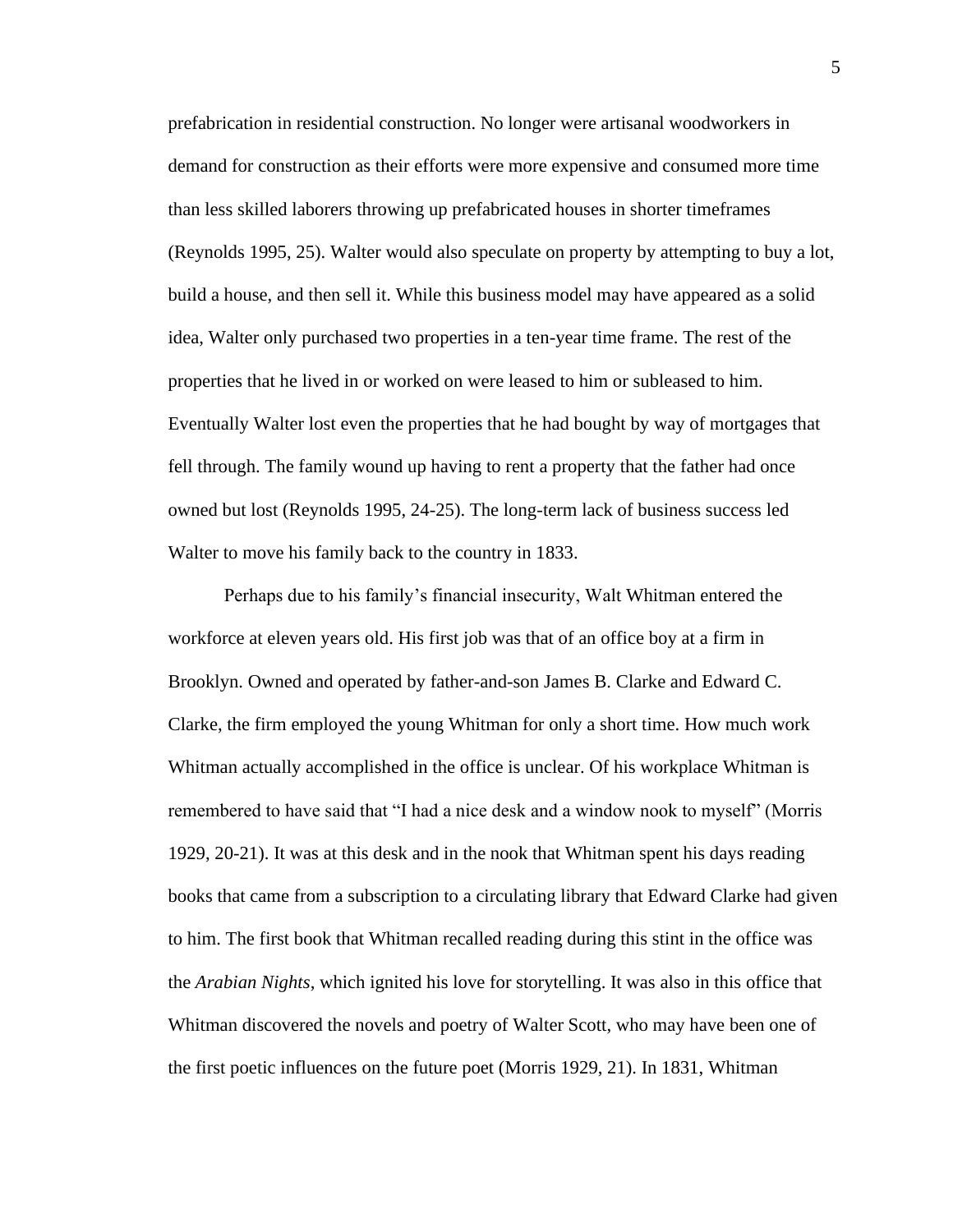apprenticed under the editor of a weekly paper on Long Island called the *Patriot*. The next year he worked under a Brooklyn-based printer. The year 1833 saw the Whitman family move back to the country, while fourteen-year-old Whitman stayed behind working for the *Long-Island Star* (Reynolds 1995, 44-45). Whitman's work in these various printing houses led him to develop a holistic approach towards writing and publishing. In the early nineteenth century, artisanal publishing was still a viable profession. The editor of the paper was also its typesetter, mechanic, businessman, and marketer. In this way, one individual had complete artistic and economic control of his product. Whitman applied these ideas in a sort of unified approach in which he strove for complete artistic control of his works along with self-publishing, marketing, and selling his works, which did not always work out. When attempting, unsuccessfully, to publish *Drum-Taps*, Whitman told a friend that "I shall probably try to bring it out myself, stereotype it, and print an edition of 500—I could sell that number by my own exertions in Brooklyn and New York in three weeks" (Morris 2000, 185). Whitman was not able to go through with this plan.

In 1835, Whitman moved to Manhattan to work as a compositor. In the 1830s, New York was in the beginnings of an economic slump that was further exacerbated by the great fire of 1835. All of this led to a financially-precarious position for the young Whitman, and because of this he accepted positions as a schoolteacher and newspaper editor on Long Island. Whitman moved to Long Island in 1836 and he would stay there for five years until 1841 (Reynolds 1995, 54-55). Whitman was not happy with the move and seemed to hold a disdain for his situation, as teaching was only a job of last resort for him. However bleak he may have seen his situation, it did help jumpstart his writing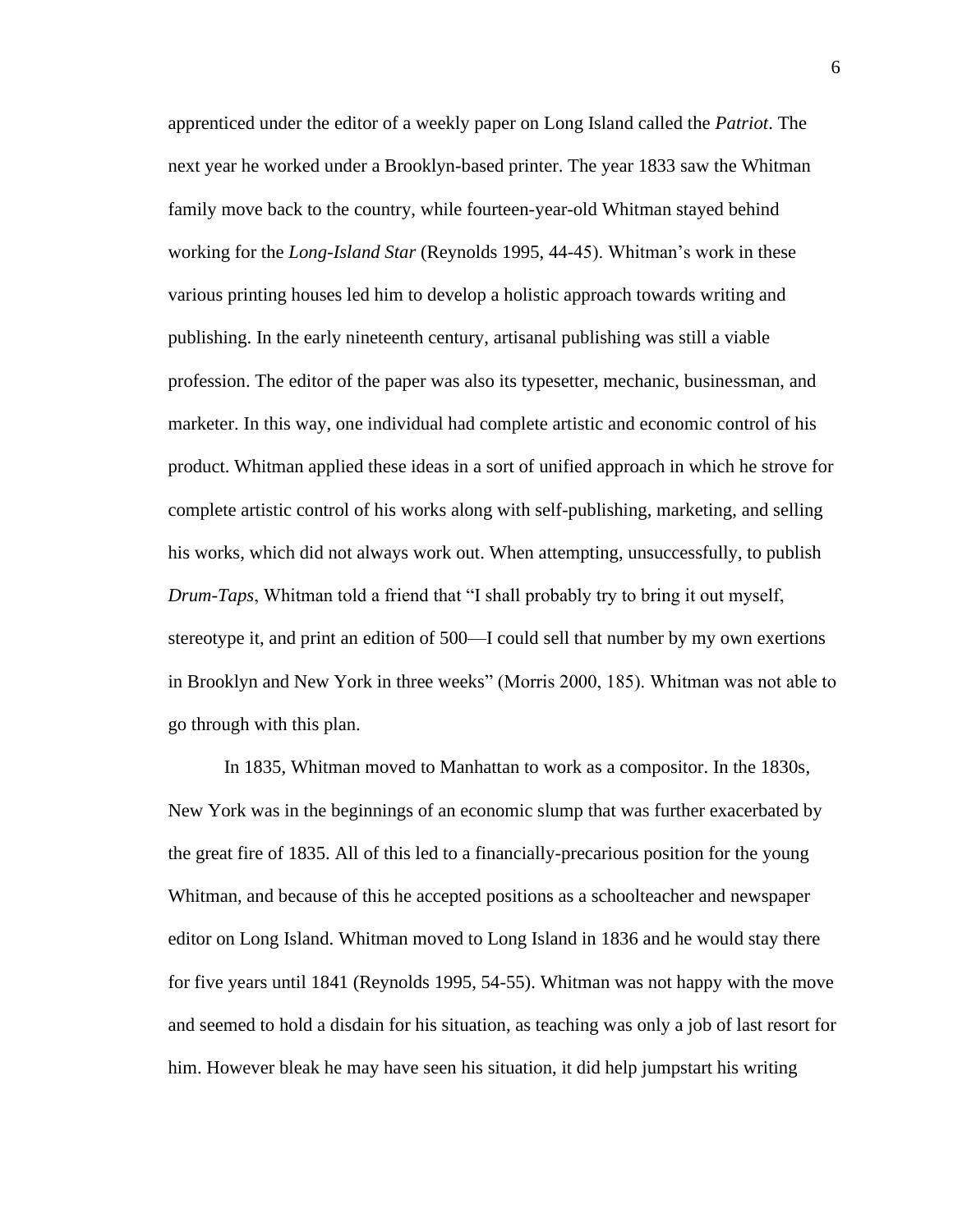career. 1848's *The Shadow and Light of a Young Man's Soul* (1848) is a semi-

autobiographical account in which Whitman portrays his move to the country and the despair he felt in teaching. The opening lines read:

When young Archibald Dean went from the city—(living out of which he had so often said was no living at all)—went down into the country to take charge of a little district school, he felt as though the last float-plank which buoyed him up on hope and happiness, was sinking, and he with it. But poverty is as stern, if not as sure, as death and taxes, which Franklin called the surest things of the modern age. And poverty compelled Archie Dean; for when the destructive New-York fire of '35 happened, ruining so many property owners and erewhile rich merchants, it ruined the insurance offices, which of course ruined those whose little wealth had been invested in their stock. (Whitman 1848, 1)

Whitman must have felt quite depressed as his "plank" of hope and happiness was sinking. What must have been even more annoying was the fact that Whitman had to live an almost nomadic lifestyle on Long Island, transferring from school to school throughout the course of his teaching career. Teachers of his time had to be nomadic, as schools were only required to be open for business three months out of the year. These three-month intervals were called terms and a schoolteacher in the 1830s and 1840s could expect to make about \$40 dollars a term, or \$160 a year if they took no breaks. Due to the dissimilarity of school term lengths across various communities, a teacher could spend the entire year at one school or likely work at four schools each year (Reynolds 1995, 57- 58). In 1838, Whitman quit teaching and founded his own newspaper, the *Long-Islander*. Whitman ran the *Long-Islander* for about a year before he sold it. After selling the *Long-Islander*, Whitman wrote a series for the *Long Island Democrat*. This series called "The Sun-Down Paper" represent Whitman's first major publication (Reynolds 1995, 60-31). During this period, Whitman also returned to teaching after his brief foray into starting up the *Long-Islander*. However, he was now successfully writing for a handful of Long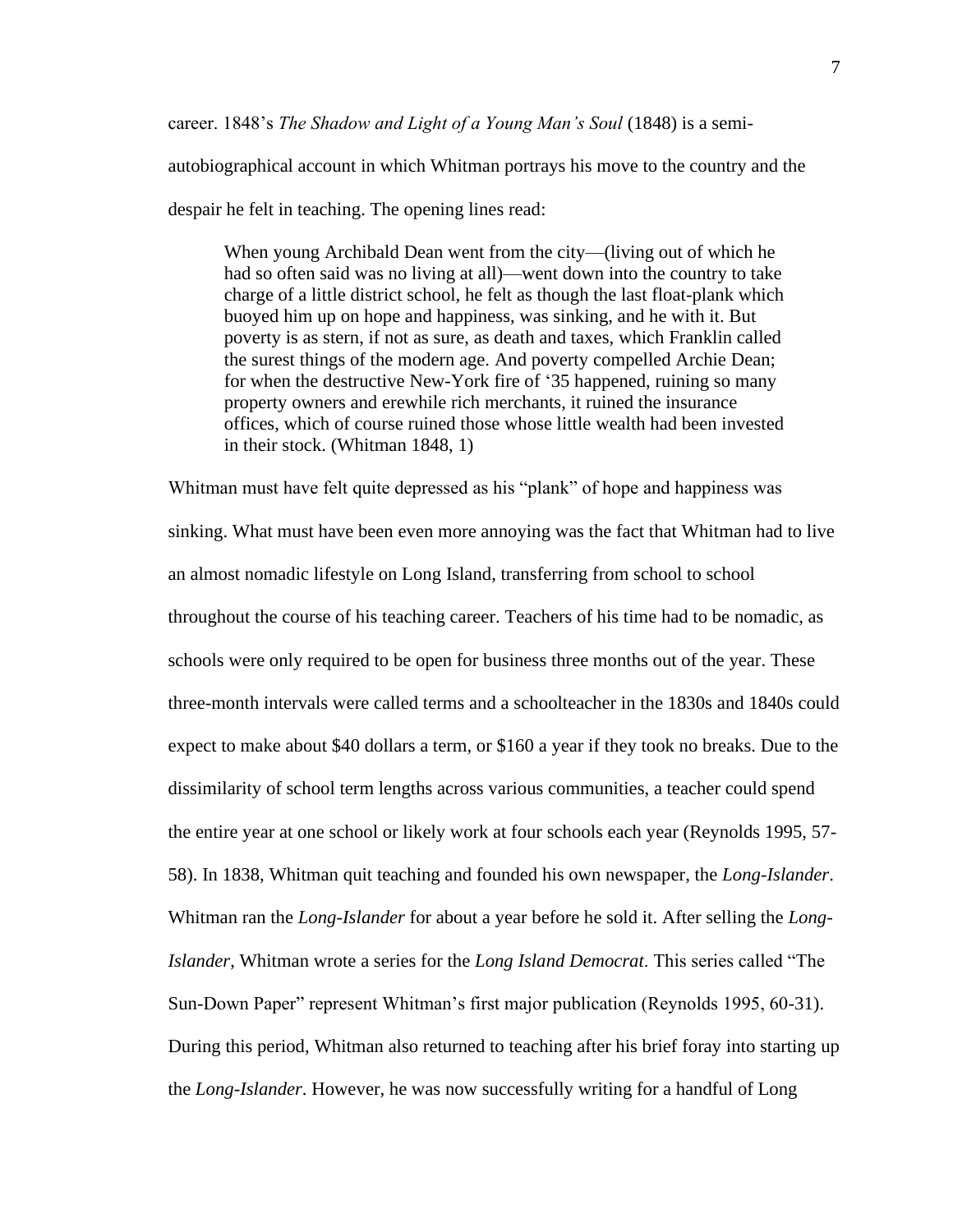Island-based papers and was beginning to see success with some New York-based papers.

Throughout the 1840s Whitman established himself as a writer. He wrote a popular temperance novel, *Franklin Evans*. Whitman also found himself editing and writing for various popular papers in New York and Brooklyn such as the *Sun, New York Mirror, Democrat, Daily Plebian, Aurora, Brooklyn Daily Eagle,* and *The Aristidean*  (Reynolds 1995, 83-84). This was a very public time in the young writer's life where he openly wrote about and supported topics such as the abolition of slavery, easing relations with Mexico (with whom the U.S. was at war from 1846-1848), and the importance of only admitting new free states into the Union. This last point was a break from orthodox Democratic politics of the time, which supported the Missouri Compromise. Whitman's very public break from the party line cost him his editorship of the *Brooklyn Eagle* in 1849 (Morris 1929, 27).

The year 1849 saw Walt and his brother Jeff move from New York to New Orleans. The Whitman brothers journeyed down the Ohio and Mississippi rivers until coming to New Orleans on the mouth of the Mississippi river. While in New Orleans Whitman wrote for a daily paper called *The Crescent*. The journey from New York to New Orleans (spending only a few months in the city) and then back again took Whitman on a tour of the United States which would be very influential on his later writing and his political ideals. Whitman was a strong supporter of the "union of these states" (Whitman 1882, 263). Whitman's view of the union was one of a body whose members all needed each other to function properly and to thrive. His time in New Orleans also gave him a certain sympathy for the South, which led him to at the same time sympathize with the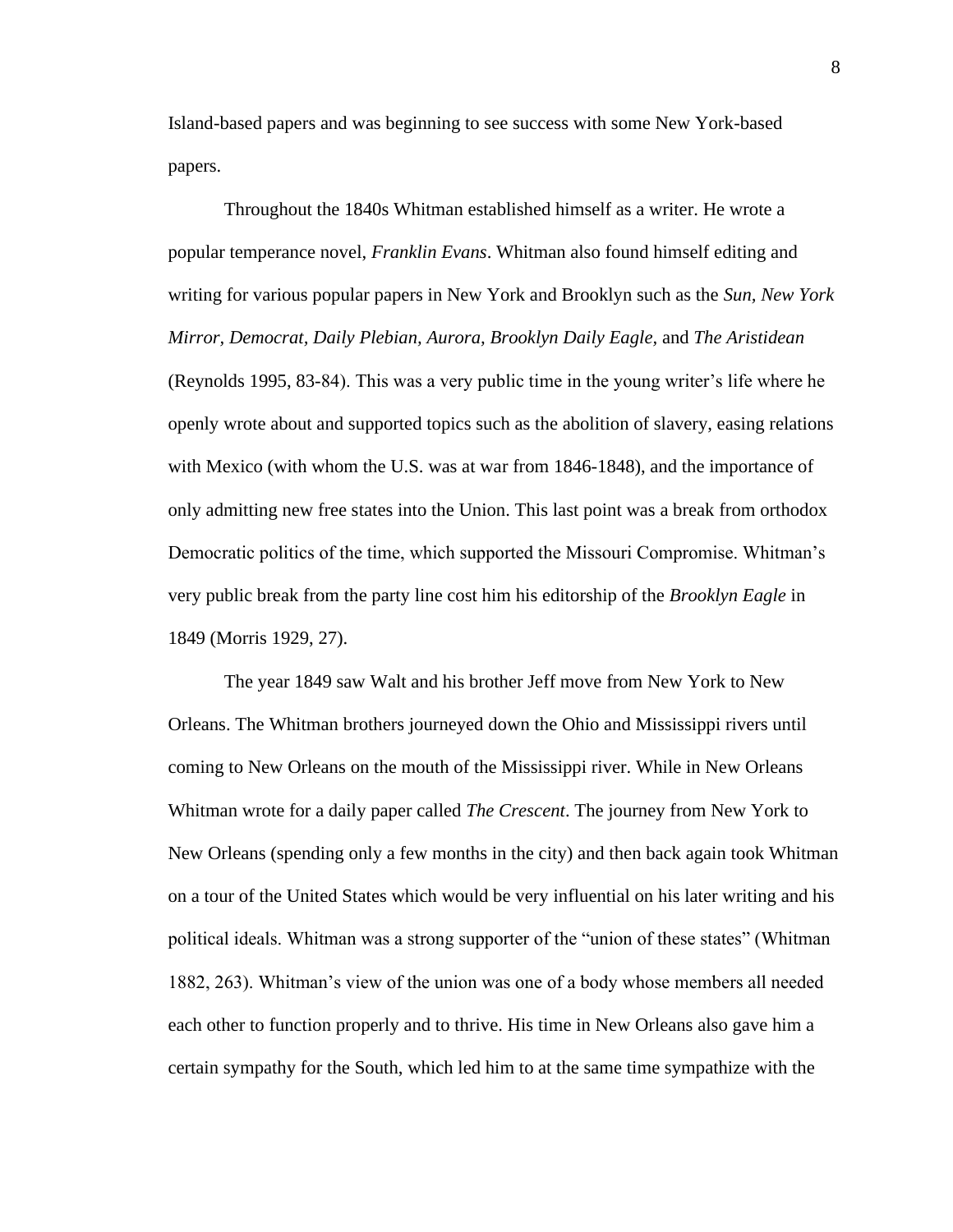plight of the southern states after the Civil War. During the course of the war, he told his friend Horace Traubel " . . . that if I lived in the South I should side with the southern whites" (Morris 2000, 82). Whitman's answer to the slavery question seemed to stop at freedom and not to progress into civil rights like enfranchisement. Charles Eldrige, a publisher of Whitman, recalled that he "never knew him (Walt) to have a friend among the negroes while he was in Washington. Of the negro race he had a poor opinion. He said that there was in the constitution of the negro's mind an irredeemable trifling or volatile element, and he would never amount to much in the scale of civilization" (Morris 2000, 80-81). Whether Whitman's views of the black race developed in the home (his great grandfather had owned slaves and slavery was only outlawed in New York in 1827), as an adult in New York or Long Island, or during his time in the South, cannot be known. What can be known was his disdain for radicals on both sides of the slavery question, who would come to tear the nation apart. In a notebook written a short time before *Leaves of Grass*, Whitman jotted down the following poem:

I am the poet of slaves, and of the masters of slaves I am the poet of the body And I am the poet of the soul I go with the slaves of the earth equally with the masters And I will stand between the masters and the slaves, Entering into both so that both shall understand me alike. (Whitman [1847- 1854?], 35)

Whitman wished that he could stand between the forces ripping apart his beloved union and with his own power hold them together. *Leaves of Grass* seems to have been Whitman's attempt at using poetry to desperately hold together a squabbling nation. This work was perhaps his most influential book of poetry, which he updated and revised several times to follow the changing American in which he lived.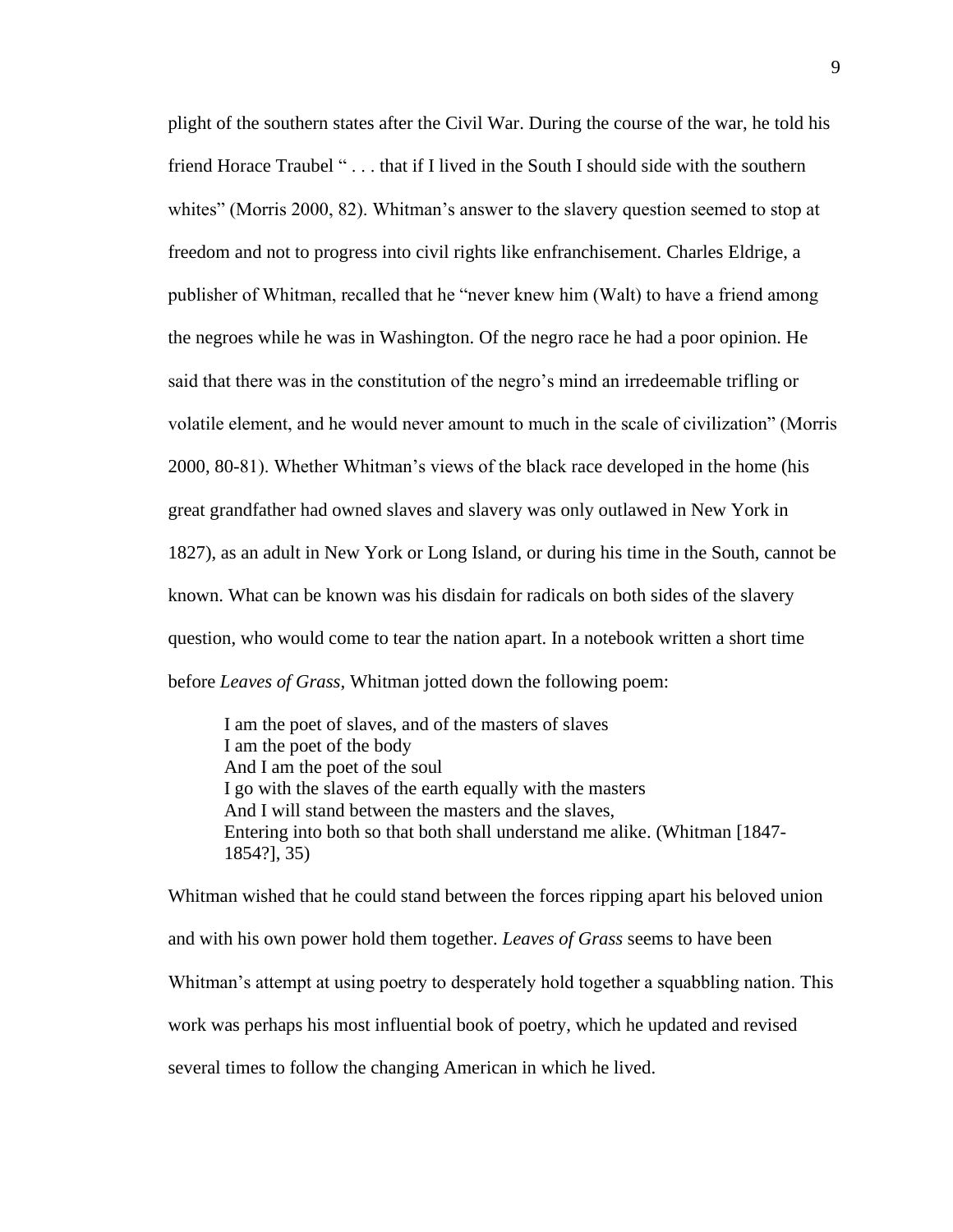*Leaves of Grass*, first published in 1855, begins with an essay of several pages on the poet's understanding of America, its values, and its place in the world. To put the American experience to poetry is appropriate according to Whitman, because "The United States themselves are essentially the greatest poem" (Whitman 1855, iii). The book would undergo multiple revisions and republications from 1855 to 1892. From the first edition can be found such famous poems as "Song of Myself," "I Sing the Body Electric," and "There Was a Child Went Forth." One of Whitman's longest poems, "Song of Myself" serves both as a representation of Whitman's experience and life in America and as a reflection of the American nation itself. The speaker seems to fluidly transition from Whitman the poet to America the nation. *Leaves of Grass* was a living work, constantly being worked on and updated as the poet reacted to changes in American society. The fourth, fifth, and sixth editions of *Leaves of Grass* were all published after the Civil War and due to the living nature of *Leaves of Grass* included wartime and postbellum poetry such as *Drum-Taps* and *Memories of President Lincoln*. By the final publication, *Leaves of Grass* had grown to a work of around 400 poems in fourteen sections including such famous poems as "O Captain! My Captain!," "When Lilacs Last in the Dooryard Bloom'd," "Beat! Beat! Drums!," "Pioneers! O Pioneers!," and "I Hear America Singing." *Drum-Taps* in particular was influenced by Whitman's direct exposure to the carnage of the war through his experience volunteering at hospitals in Washington, D.C., and Brooklyn.

Following the first three editions of *Leaves of Grass*, Whitman was in a career slump. He had not yet become the famous poet that he would be later in life and spent his time socializing and drinking with other Bohemians in New York, all the while searching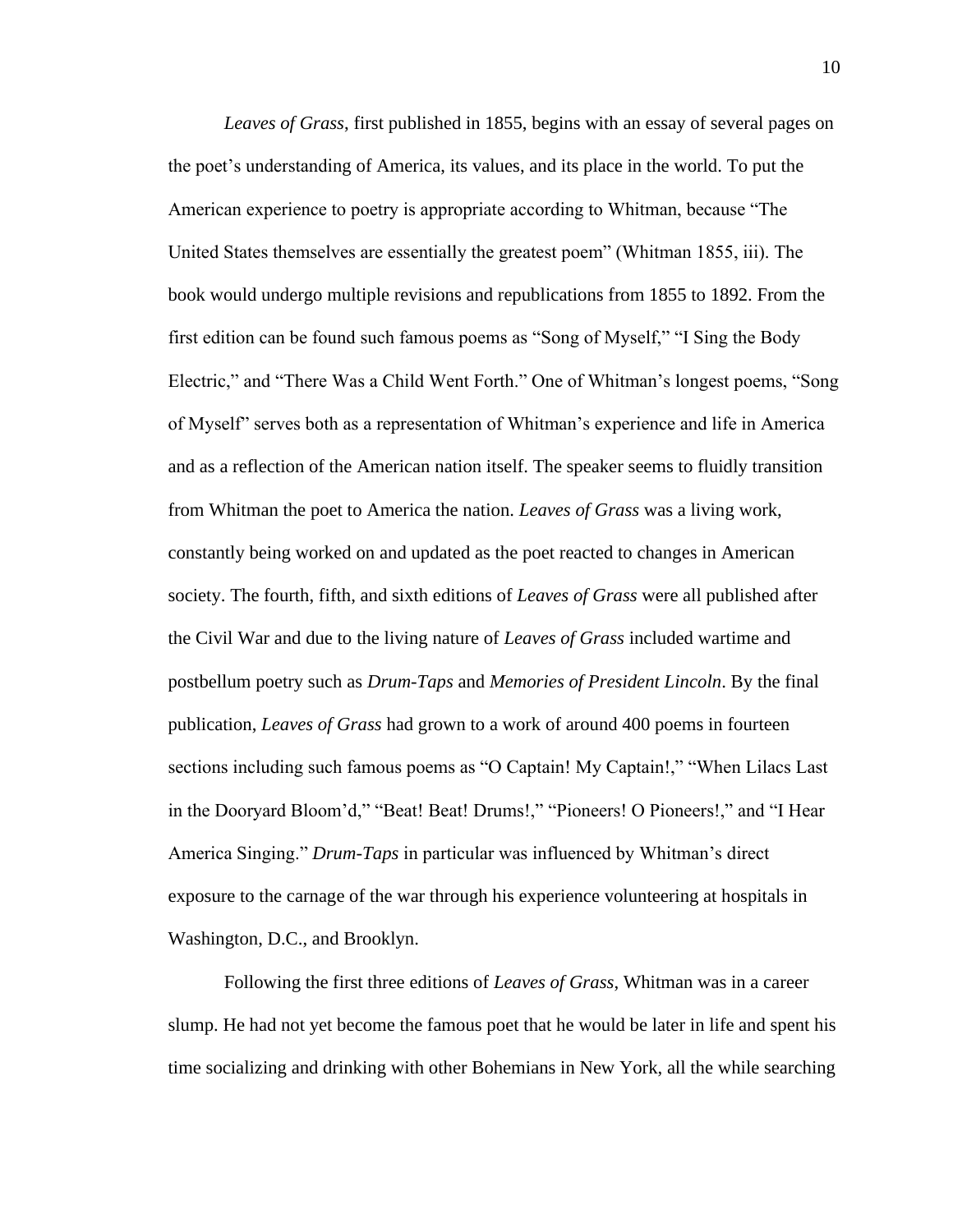for his next big thing. Whitman did not have to wait long—in the late hours of April 12, 1861—he along with the rest of the nation read about the newly-minted Confederate Army firing upon Fort Sumter, igniting the American Civil War. While Walt may have toyed with the idea of joining the Union Army, it was his brother George Washington Whitman who actually did enlist first in the 13<sup>th</sup> New York State Militia and later joined the 51<sup>st</sup> New York Volunteers. As part of the Army of the Potomac, the 51<sup>st</sup> New York Volunteers would spend its war chasing General Lee throughout much of Maryland and northern and eastern Virginia and keeping would-be Confederate conquerors out of the nation's capital. September 17, 1862, saw the Army of the Potomac led by General George B. McClellan square up against the Army of Northern Virginia commanded by Robert E. Lee. This day would prove to be the bloodiest in all the Civil War with heavy fighting concentrated around Burnside's Bridge that saw Major General Ambrose Burnside's IX Corps make multiple human-wave assaults against an opponent who held high ground above a terrain feature, in an attempt to secure a foothold on the other side of Antietam Creek. George Whitman's unit, the 51<sup>st</sup> New York Volunteers, assaulted the bridge and George Whitman established himself as a brave and unrelenting warrior. His reputation would lead to a battlefield commission to first lieutenant, and he eventually rose to the rank of Lieutenant Colonel in the Union Army. In December of 1862, George Whitman once again had a chance to prove himself in the battle of Fredericksburg. Feeling the political pressure for a decisive victory against the Confederates, General Burnside made the ill-advised decision to assault entrenched Confederate positions, a tactic that would unfortunately be repeated throughout the war by Union commanders. Due to their superior positioning and entrenchment, the Confederate soldiers were able to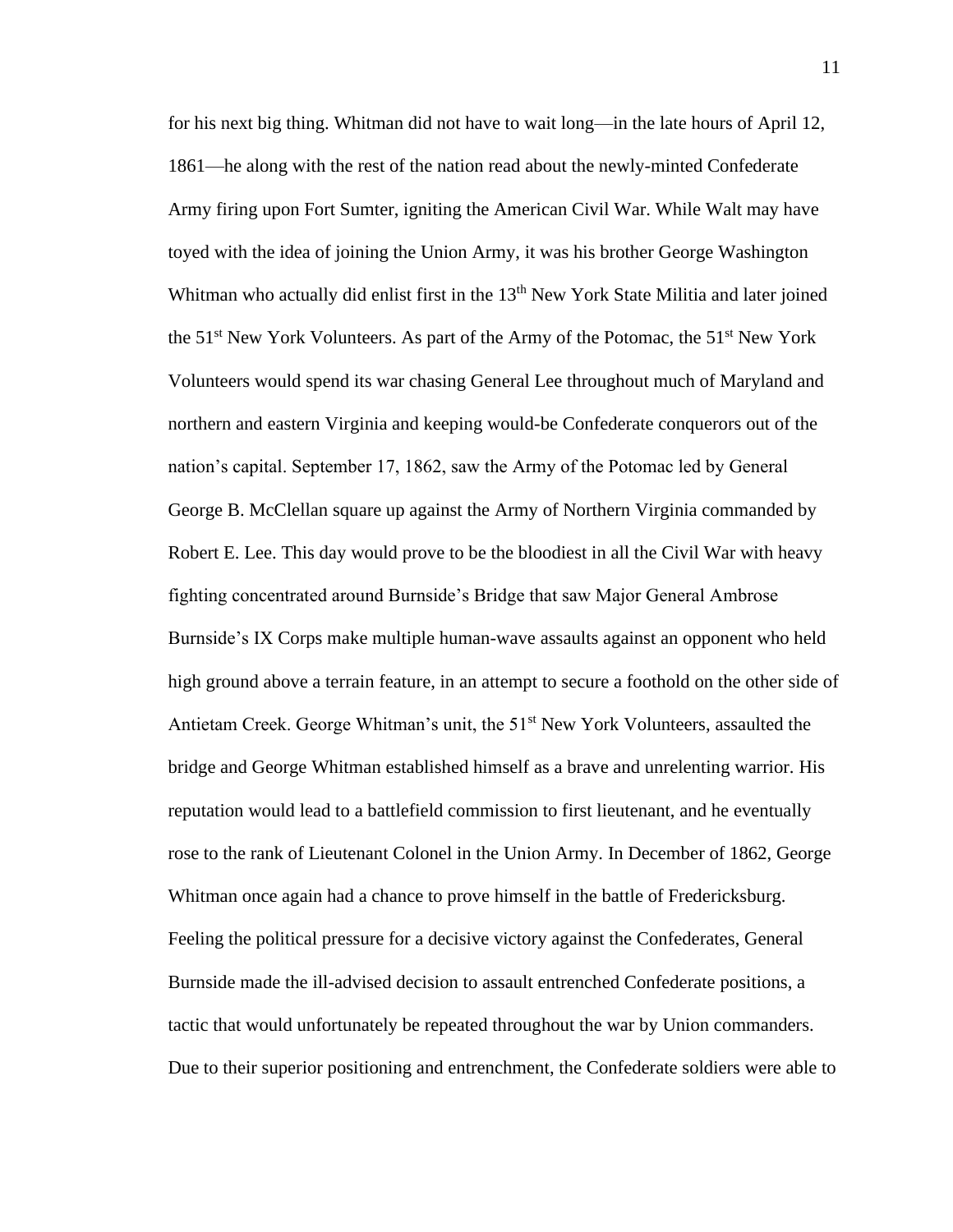inflict some thirteen thousand casualties upon the Army of the Potomac. Throughout American cities on both sides, newspapers regularly published casualty lists of the local men believed to have been wounded or killed in recent battles. Unfortunately for the Whitman family, George appeared on one such list after the battle of Fredericksburg.

As soon as he could, Whitman made his way to Washington D.C. to hunt down his brother and learn how seriously wounded he was. Whitman wandered several hospitals in vain searching for George who seemed missing entirely. Eventually Whitman found a familiar face in Charles C. Eldridge, his former publisher, who lent him some money (Whitman had been pickpocketed on the journey). Eldridge also put Whitman in touch with his then-boss, Major Lymann S. Hapgood, who procured a transportation pass to Falmouth, Virginia, for Whitman. This is where the  $51<sup>st</sup>$  New York Volunteers were encamped after the battle of Fredericksburg (Morris 2000, 49-50). When Walt made it to Falmouth, he found that George was very much alive and barely wounded considering the circumstances. A shell fragment had slashed through one of George's cheeks, leaving a hole through to his mouth. For the severity of wounds received in battle, George's was a fairly lucky and innocuous wound. Walt also found that his brother had been promoted to Captain (Morris 2000, 50-51). Winter was now in full swing, and this season normally served as a time of rest and recuperation for the armies on both sides. A few days were spent getting reacquainted with his brother George, but the majority of Walt's time in camp was spent getting to know the soldiers of the  $51<sup>st</sup>$  New York Volunteers. His time with the soldiers inspired quite a bit of poetry and a newspaper article called "Our Brooklyn Boys in the War," which was published in the *Brooklyn Daily Eagle* (Morris 2000, 61). Perhaps most importantly for Walt, his visit to the encampment in Falmouth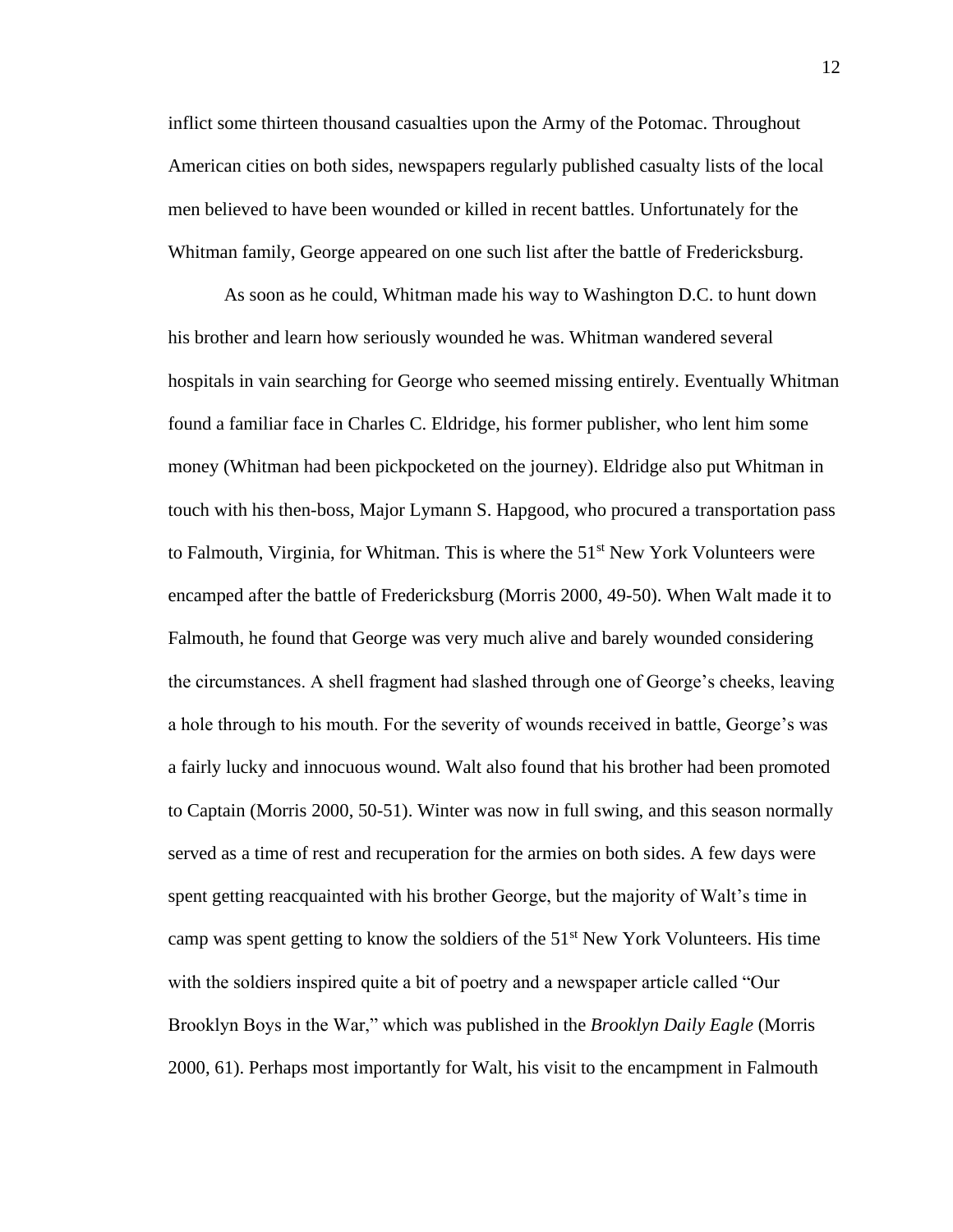left him with the impression that he should do something for the wounded soldiers. Much of his time in Falmouth was spent wandering from hospital tent to hospital tent visiting the wounded and conversing with them. This was a pattern of behavior that Walt would continue throughout the rest of the war and for some time after.

Whitman did not return home to Brooklyn after visiting his brother in Virginia. Instead, he took up residency in the nation's capital looking to continue his work in the hospitals. It is important to note that Whitman was never an actual nurse. He held no official position in any hospital and was only a visitor. Whitman received no payment or incentives for his hospital visitations. He just did it because he felt like he needed to. To support himself in D.C., Whitman took on a series of jobs at government agencies working as a copyist. His first of several posts was in the office of Major Hapgood. Whitman enjoyed this work as a copyist because he only had to work a few hours a day to support himself and the few work hours allowed him plenty of time to spend in the hospitals. Most of Whitman's time in the hospitals was spent simply visiting and paying attention to the sick and wounded men. It was common for Whitman to have been seen siting for hours at the bedside of some casualty holding his hand or speaking to him. Whitman was also a Santa Clause-like character, taking notes on all the things that individual men wanted, purchasing them, placing the items into a big sack, and then distributing the items to the men. He spent a great deal of his own money on this venture and realized that he should also raise some funds to augment his gift-giving. In February of 1863, he wrote home to his brother Jeff asking him to raise funds at work. In return, Jeff sent Walt six dollars, but Walt was not pleased when he found out that Jeff had sent him five of his own dollars and one of their mother's (Morris 2000, 105-6). Over the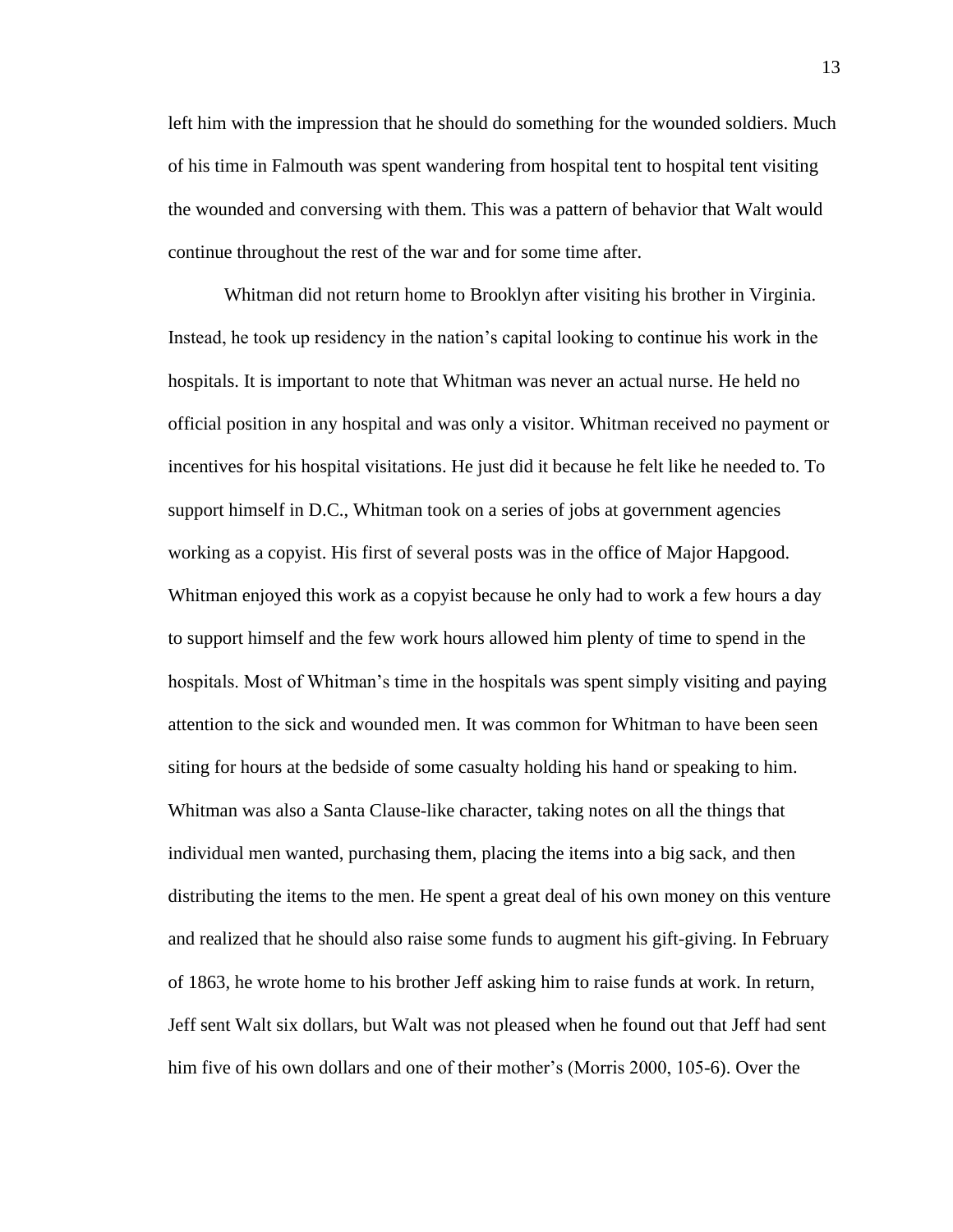years, Whitman witnessed the worst possible injuries and resulting sicknesses that were present during the Civil War. From amputations and infections to wasting diarrhea and medically induced insanity, Whitman watched as an endless stream of young American men died and suffered in the tens of thousands.

Whitman's time in the hospitals deeply affected him. The poet who entered the hospitals would never be the same, and his resulting poetry was significantly darker and more vivid in its gruesomeness. *Drum-Taps* was the main poetic output of this hospital period. A book on its own, publication of *Drum-Taps* was delayed several times, most notably due to the assassination of President Lincoln. *Drum-Taps* was meant to reflect the nation's experiences during the Civil War, but the assassination of President Lincoln added an element of that story which Whitman could not ignore. The contract to publish the book was signed on April 1, 1865, but within two weeks the President of the United States was assassinated (Morris 2000, 217). In the months between April and October 1865, Whitman wrote what was to become *Memories of President Lincoln* and various other poems which were inserted into *Drum-Taps*. Among these post-assassination poems was "When Lilacs Last in the Dooryard Bloom'd" and perhaps one of Whitman's most famous poems, "O Captain! My Captain!" (Morris 2000, 232-3).

In his later years, Whitman moved to Camden, New Jersey to live with his mother and brother George who had set up a place for the family there. Whitman was fifty-four years old when he moved to Camden in 1873, and Camden would remain his home until his death in 1892. It was also in 1873, before the move to Camden, that Whitman suffered a paralytic stroke which would initiate his health decline that continued until his death (Morris 1929, 71). His later life was filled with depression due to his worsening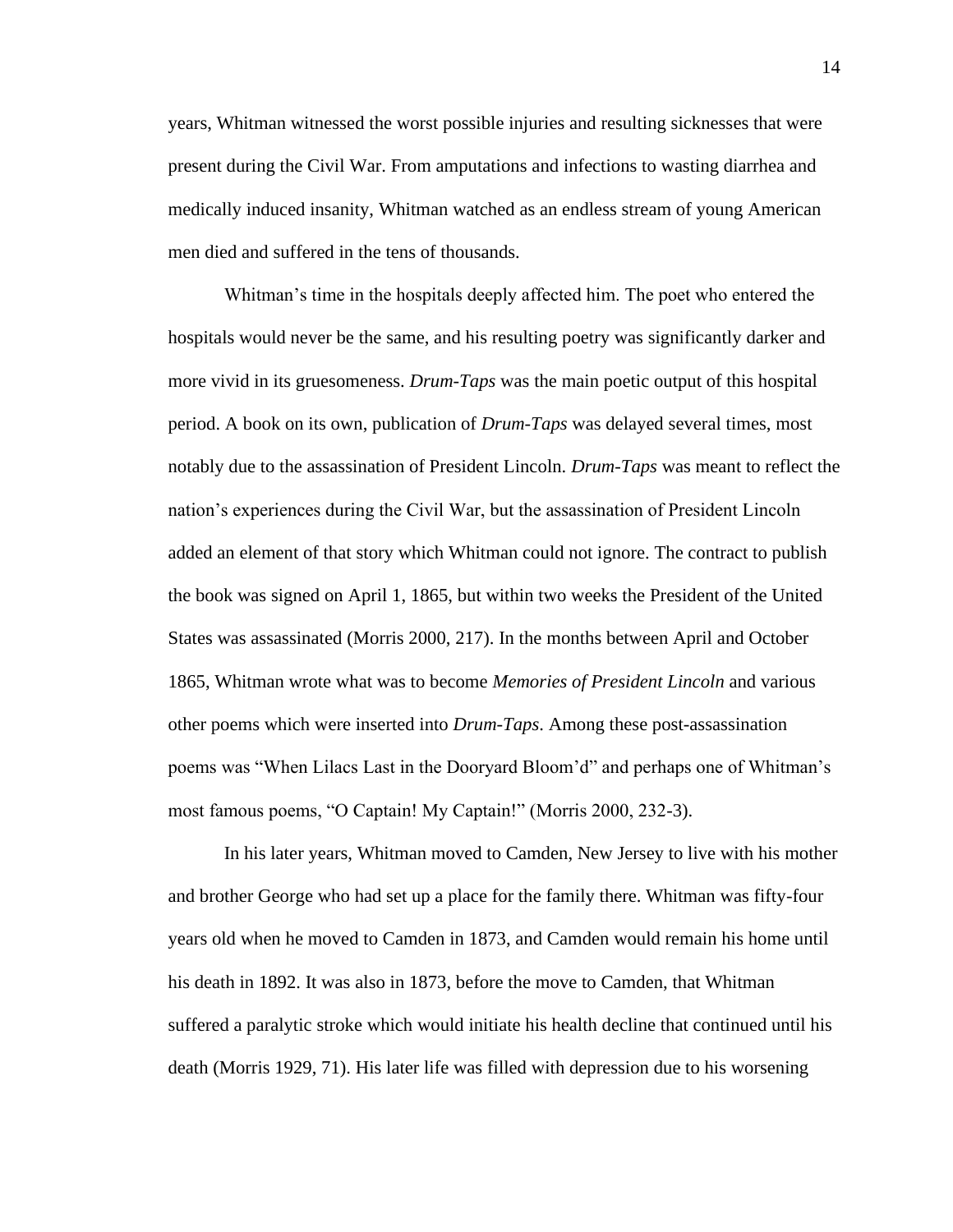health, but also with visits to new places and old friends. He would travel to Boston to visit his long-time friend Ralph Waldo Emerson, to D.C. to visit John Burroughs and Peter Doyle, or across the river to Philadelphia to visit the Gilchrist family. Whitman also travelled to parts of the continent that he had not seen before. He made it as far west as the Rocky Mountains and as far north as Canada (Morris 1929, 76). His long distance travelling stopped in 1887 when he was sixty-eight years old. Approaching his seventies, the main travelling that Whitman engaged in was for his annual lecture on the character and assassination of Abraham Lincoln. The lecture was more of a regional show being held in cities close to Camden, such as Philadelphia, New York, and Boston (Morris 1929, 92). Whitman made a deliberate effort to give these lectures on the fifteenth of April, the anniversary of the death of President Lincoln. Each lecture would end with Whitman personally delivering a recitation of "O Captain! My Captain!" Whitman continued to give these lectures annually until 1890, only two years before his death in 1892 (Morris 2000, 242).

As happens so often with great creatives, Whitman's deserved recognition and massive fame came after his death, in the twentieth century. In the world of music, Whitman found a home in the settings of many composers, including Ralph Vaughan Williams, Ned Rorem, Lee Hoiby, and Kurt Weill. The following chapters will investigate how a handful of twentieth and twenty-first-century composers have taken Whitman's poetry and expounded on the emotional landscape with their music.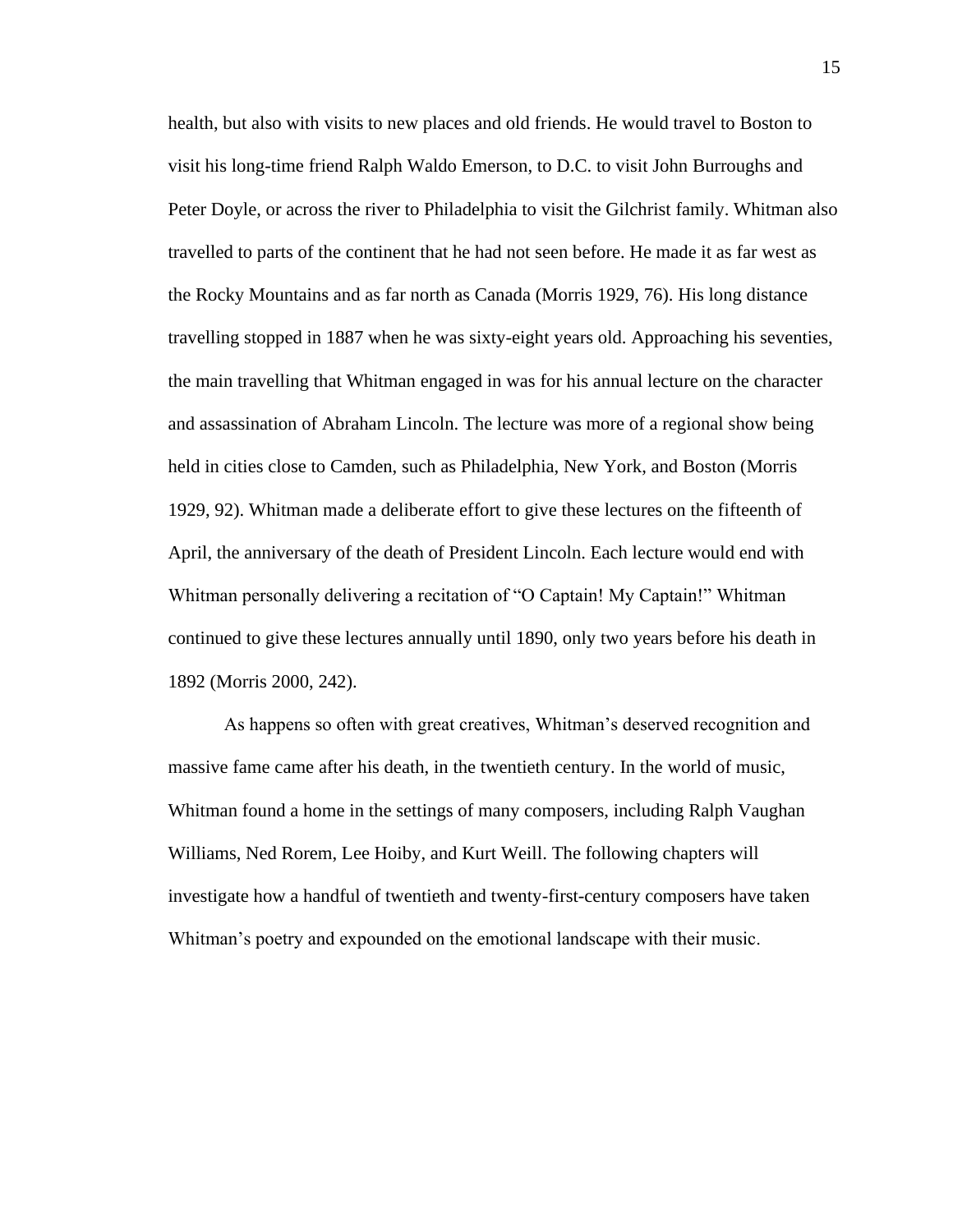### **Kurt Weill**

Born the son of a Jewish cantor, Kurt Weill seemed destined by family to become a musician. His father Albert Weill was the cantor for the Jewish Synagogue in Dessau, Germany, where Kurt was born on the second of March 1900. Located seventy miles to the south and west of Berlin, Dessau was a moderately-sized German town at the turn of the twentieth century, with some fifty thousand people residing there. Of that population, the Jews were a small minority who congregated in in the southern area of Dessau. Beginning in 1672, Jews were permitted to move into Dessau and establish a presence in the area. By the time the Weill family arrived in Dessau, the local Jews had established their own synagogue, cemetery, school, and ambitions of a community center, all located in a strongly Jewish neighborhood (Taylor 1992, 3).

The young Kurt Weill had plenty of musical influence in his life. He would have seen his father rehearse and perform the chants and hymns for synagogue services, and his mother, Emma Weill, played the piano. Beginning at the age of six, Weill started taking piano lessons from his father. By the age of nine Kurt had already outgrown his father's lessons, and a more professional teacher was sought. The winning candidate for a new piano teacher was a Parisian, Madame Margarète Evelyn-Schapiro. By all measures Weill's piano technique excelled, and his interest in furthering his education in music was reinforced. At fifteen, the young Weill had convinced his father to let him study composition with Albert Bing, the director of the Dessau Opera House. Aside from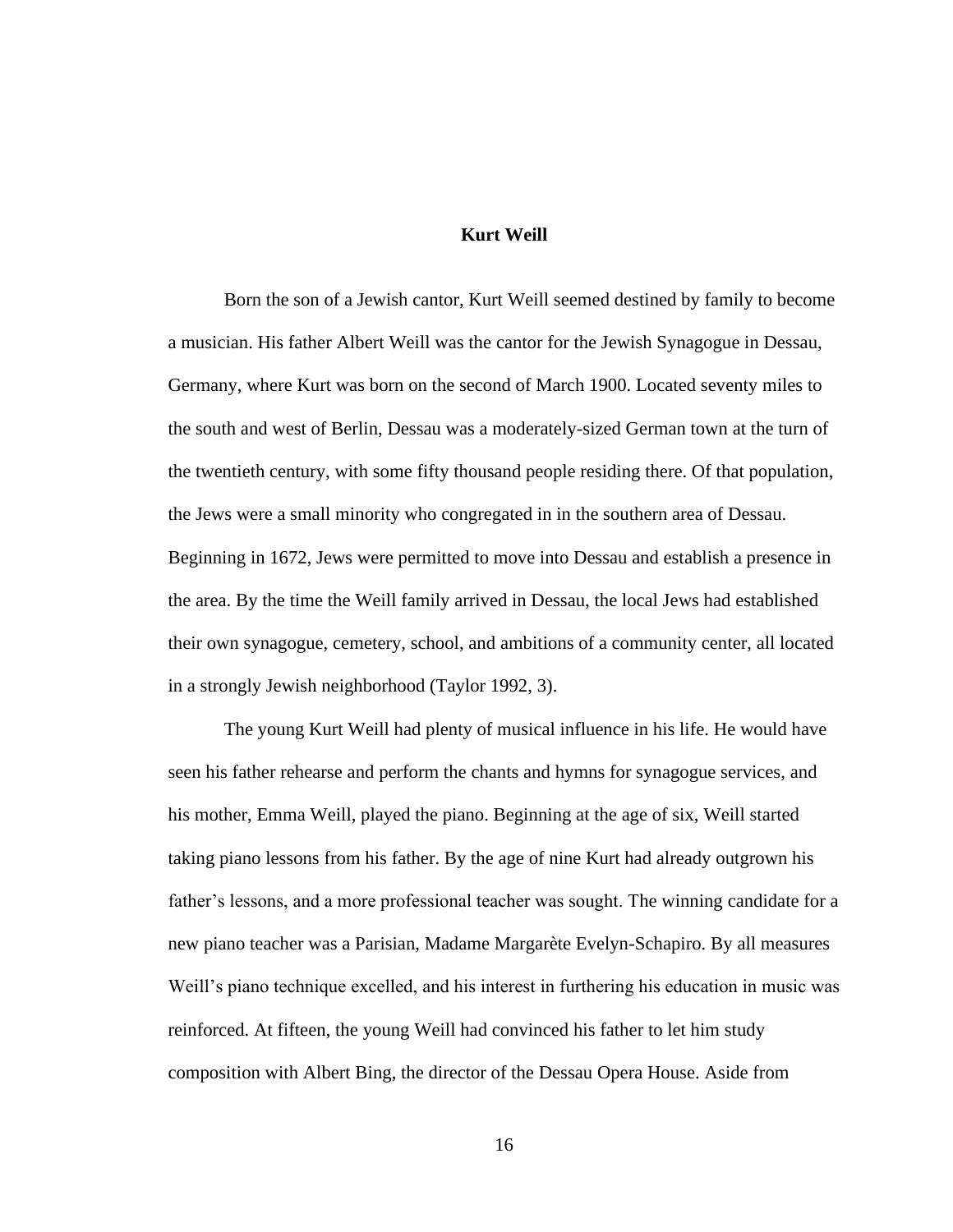teaching the young composer composition, Bing also gave him some great opportunities. These opportunities included accompanying for the local opera company and multiple solo piano performances. One of these performances in 1915 resulted in Weill receiving a commission to teach piano lessons to the local Duke's nieces and nephew (Taylor 1992, 10). Some of Weill's earliest pieces are nationalistic pieces expressing support for Germany's involvement in the first World War. Because he was fourteen at the start of the war, Weill never had to serve in the German army due to his age. However, he came close to being conscripted after his eighteenth birthday. To avoid conscription on the day that he was to present himself for medical examination, he overdosed on aspirin which caused immense sweating, as well as irregular respiratory rate and heartbeat. Through the four years of war, his opinion—like most Germans—changed from blind support of the war to wishing to see a quick end to the bloodshed.

After dodging military service, an eighteen-year-old Weill arrived in a Berlin that was still struggling through the last months of the war. Upon arriving in Berlin, Weill enrolled in the Hochschule für Musik. During his first semester there he studied counterpoint, composition, and conducting. Weill studied with many famous musicians at the Hochschule, but his composition teacher Engelbert Humperdinck was perhaps the most notable of his professors. Humperdinck was most known for his opera *Hänsel und Gretel* (1893). Eventually, Weill would come to study under Ferruccio Busoni, a prominent pianist, treatise writer, and composer. Busoni would prove to be a master teacher for Weill, and his instruction helped to ensure that Weill would become a great composer.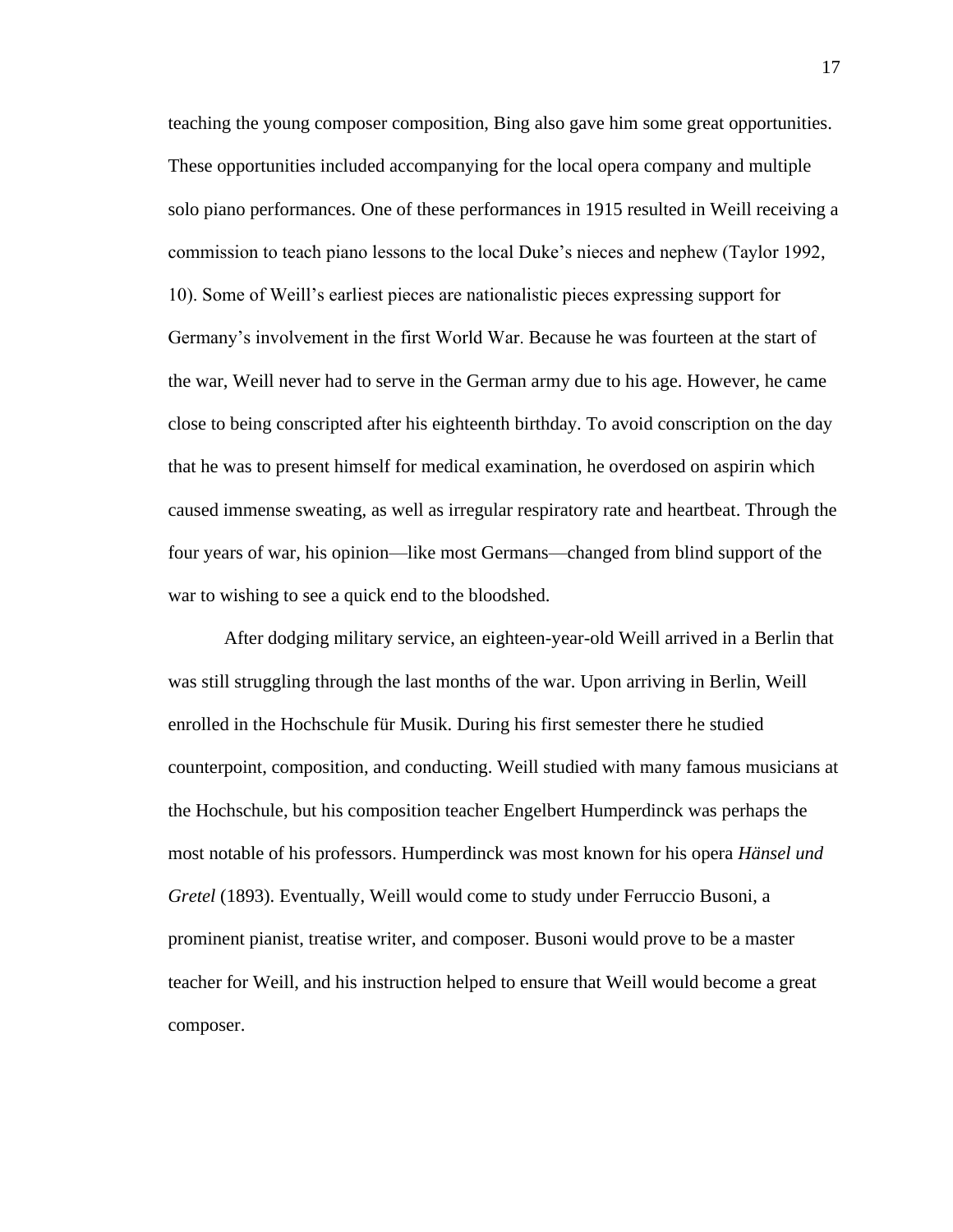Kurt Weill's career can be broken down into three periods: Pre-Brecht, collaborating with Brecht, and his later life in America (Jarman 1982, 8). Weill's first period includes everything up until 1927. During this initial period, the bulk of his compositional output consisted of one-act operas, orchestral arrangements, string quartets, and genres in which young composers typically can obtain performances of their works. In 1927, Weill met Bertolt Brecht, a rising poet and playwright only two years Weill's senior. Brecht and Weill formed a professional partnership, working together to produce new sung theater pieces for the growing post-industrial population of post-war Berlin. These operas had a proto-musical theater elements to them, with the first, *Mahagonny* (1927), being called a "Songspiel." The term translates literally to "song play." These new sung plays intentionally distanced themselves from the traditional understanding of opera and were closer to what would become musical theater (Schebera 1990, 96). Along with scoring Brecht's plays, Weill wrote music for his shorter forms of poetry and prose such as a piece for a bass and ten woodwinds from Brecht's *Hauspostille* (Schebera 1990, 102). The most notable of the collaborations from this period is *Die Dreigroschenoper* (*The Three Penny Opera,* 1928). *The Three Penny Opera*  became the smash hit of German theater in the 1920s. The show ran for a full year in Berlin and then became international with performances in Poland, Russia, Switzerland, Russia, and Italy. An overnight commercial success, reductions and individual songs were sold and records of the music were pressed (Taylor 1992, 144-5). *The Three Penny Opera* is still a hallmark of what is now understood as early musical theater with continual revivals to this day.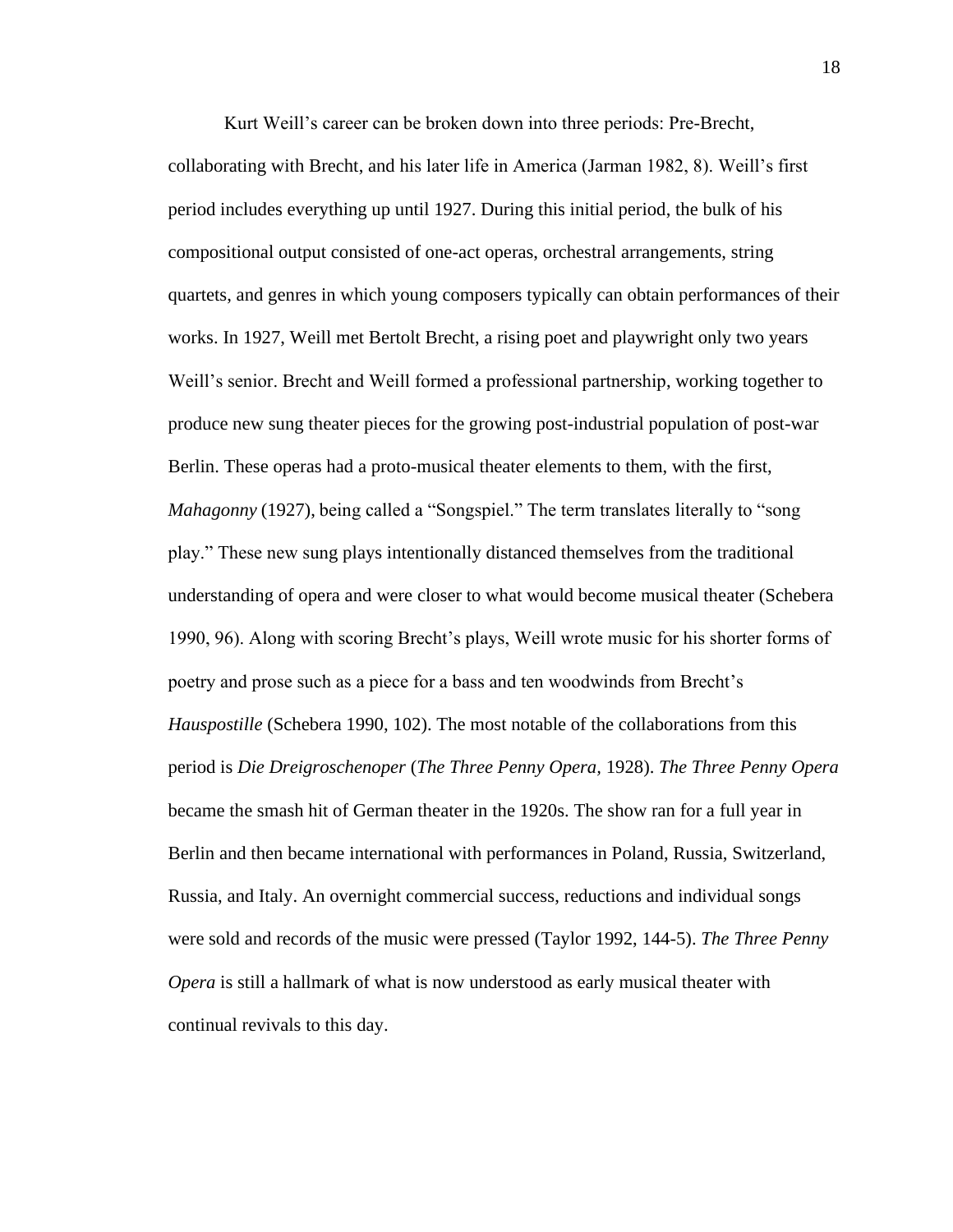January of 1933 saw Adolf Hitler appointed as the Chancellor of the Weimar Republic. In February, Nazis initiated a false flag attack on the Reichstag, burning it to the ground and blaming communists. In March, the Nationalsozialistische Deutsche Arbeiterpartei (NSDAP) was able to secure an unbreakable majority of seats in the Reichstag. The result of these three tumultuous months in German history was the total dissolution of democracy and the institution of totalitarianism on the back of emergency declarations and orders. Many Jews could see the writing on the wall, and subsequently fled Germany. Weill left for France in March of 1933 and then departed for the United States in 1935, where he would live the rest of his life (Taylor 1992, 196, 215).

At first, Weill thought that his time in America would only consist of his time working on *The Eternal Road* (Taylor 1992, 217). In what would turn out to be extremely good luck, Weill's passport expired the year after his entry to the United States. Before Weill renewed his passport, the Nazis had passed the Nuremberg laws, which—along with banning miscegenation between Jews and Gentiles—stripped all German Jews of their citizenship. Oddly enough, Weill was issued a new passport even though he was no longer considered a German citizen; however, he would not return to Germany on this passport. By the time France had fallen in 1940, Weill had arranged for his immediate family to immigrate to the United States (Taylor 1992, 234-5). During the 1930s, Weill's output consisted largely of film scores and stage music. During the late 1930s and 1940s, Weill turned back to the operatic ideas of his Brecht period and wrote musical theater. It was musical theater that would come to dominate his American period, and it would lead to great success within his lifetime.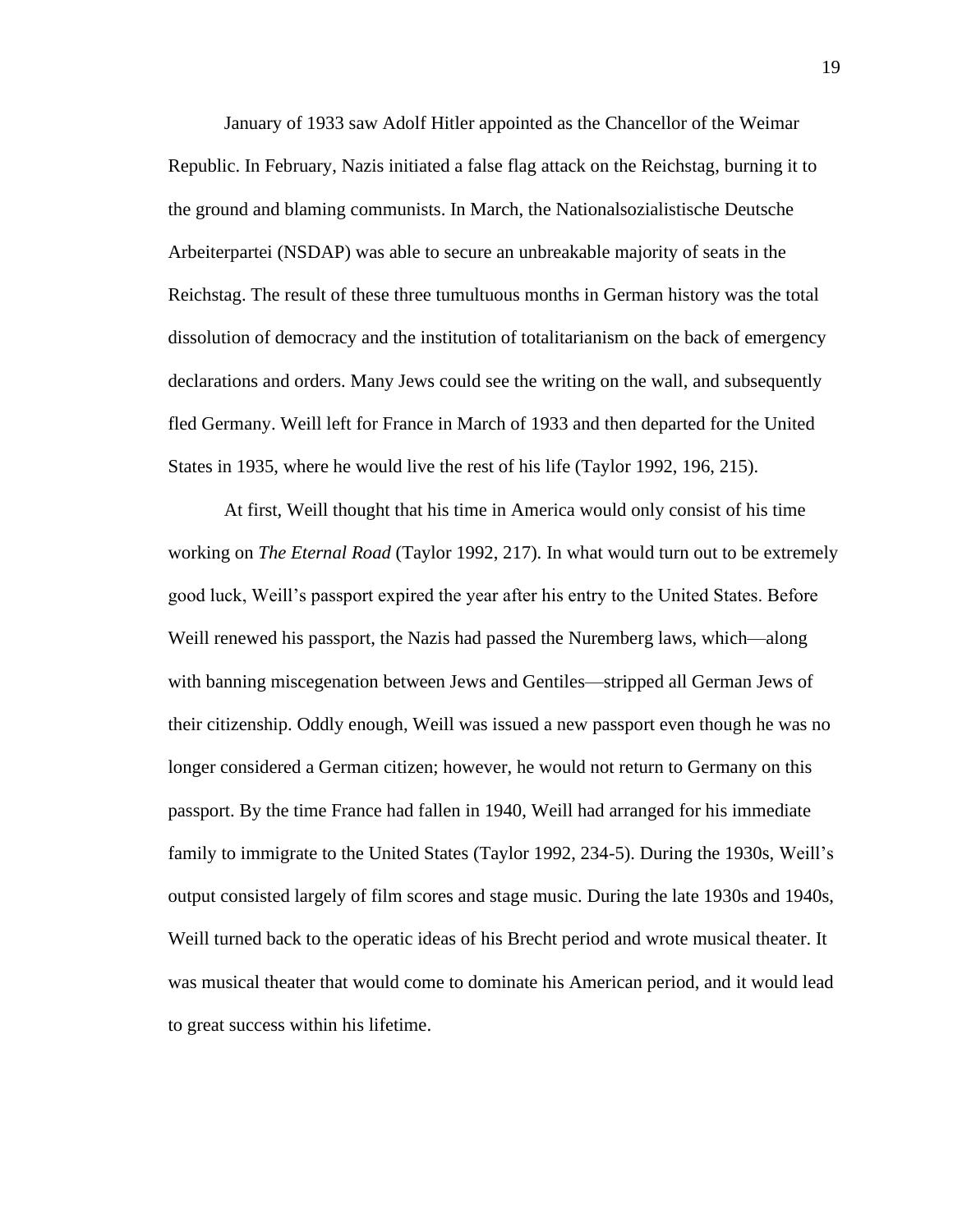The anti-German sentiments that were prevalent in America during the First World War resurfaced in America during the Second World War. Weill wanted to prove that he was fully American and not a fifth columnist to his fellow Americans. This must have been especially stressful for Weill, as he was not made an American citizen until 1943, nearly two years into the war (Kowalke 2000, 109). Walt Whitman was not unknown to Weill prior to his immigration to the United States. Starting in 1919, Germany went through a Whitman obsession, as the year was to have been the poet's one hundredth birthday. Weill most certainly would have been familiar with Whitman before his arrival to the poet's home state. After the Weills reentered the United States from Canada on their new immigration papers, a friend gave Kurt a copy of *Leaves of Grass*. Weill toyed with the idea of setting some of the pieces, but it was the Japanese attacks on December 7, 1941, that pushed Weill to compose Whitman pieces. Weill spent the entirety of the war trying to show that he was just as much of an American as anyone else. While he may have personally enjoyed Whitman's poetry, the speed with which he turned out "O Captain! My Captain!" after Pearl Harbor may have also been an opportunity to prove himself as a good citizen.

What would become *Four Walt Whitman Settings* saw its first public life on the twenty-fifth of December 1941 when Weill presented the holograph score of "O Captain! My Captain!" to friend and playwright Maxwell Anderson. The set initially consisted of three pieces: "Beat! Beat! Drums!," "O Captain! My Captain!," and "Dirge for Two Veterans." This set of three songs was first performed in public as patriotic recitations with underscoring for RCA Victor as part of the war propaganda effort of the American entertainment industry during the conflict (Kowalke 2000, 114). Soon after, Weill's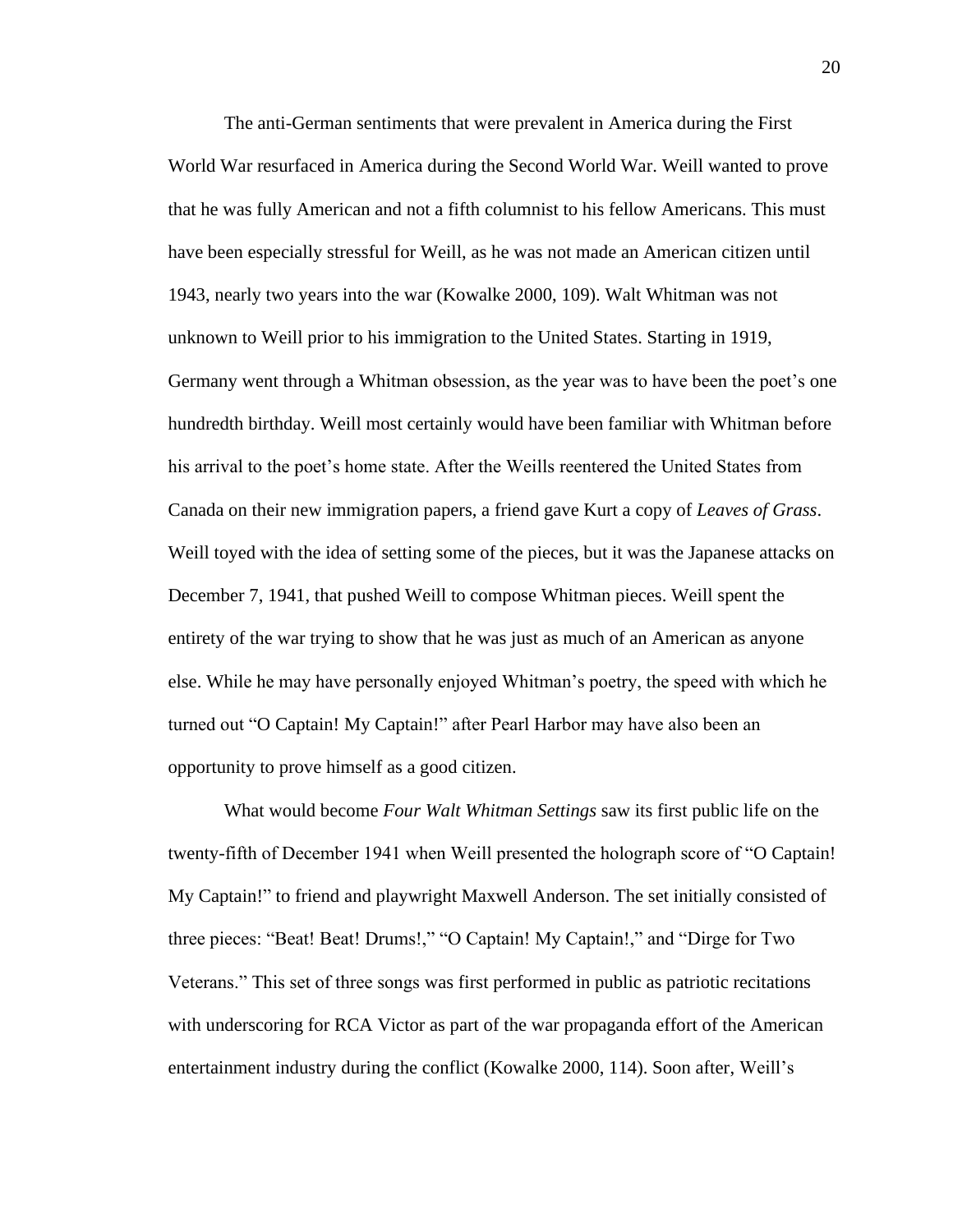publisher sold the set as *Three Walt Whitman Songs* for medium voice and piano at the cost of one dollar. The fourth song "Come Up from the Fields, Father" was added in 1947 and turned the set into the *Four Walt Whitman Songs* which has remained the same since.

#### Beat! Beat! Drums!

In late July 1861, the first major engagement of the war—the Battle of First Manassas—delivered a massive Union route from the field of battle. A disheveled and whipped Union army came streaming into Washington D.C., shaking the false confidence of the northern population who had been expecting a quick victory. It was upon hearing the news of this defeat that Whitman took up his pen to write a recruiting poem. "Beat! Beat! Drums!" is one of Whitman's few outrightly jingoistic poems, so blatant in its purpose that the "antepenultimate line of the poem's first published version was 'Recruit! Recruit!'" (Kowalke 2000, 119). The impressions of the unstoppable drive towards war and the need for men to take up arms for their country may have certainly influenced Kurt Weill as he chose to include "Beat! Beat! Drums!" in a set of Whitman songs as a response to the bombing of Pearl Harbor (Kowalke 2000, 114). Weill's setting plays with two main rhythmic motives. The first and most prominent is a long-short-short-long-long (which I shall label as A), and the second is long-long-long (labeled as B). Motive A appears in the first measure in the left hand of the piano. The pitches which are significantly below the staff may represent the unstoppable drums of war underscoring the daily life of the people of New York City. In measure three, motive B is introduced in the right hand with three successive quarter-note value iterations, and it foreshadows what will come to the surface in the vocal line. Both motives appear in the vocal line starting with motive B in measure 5 on the text "Beat! Beat! Drums!" The first full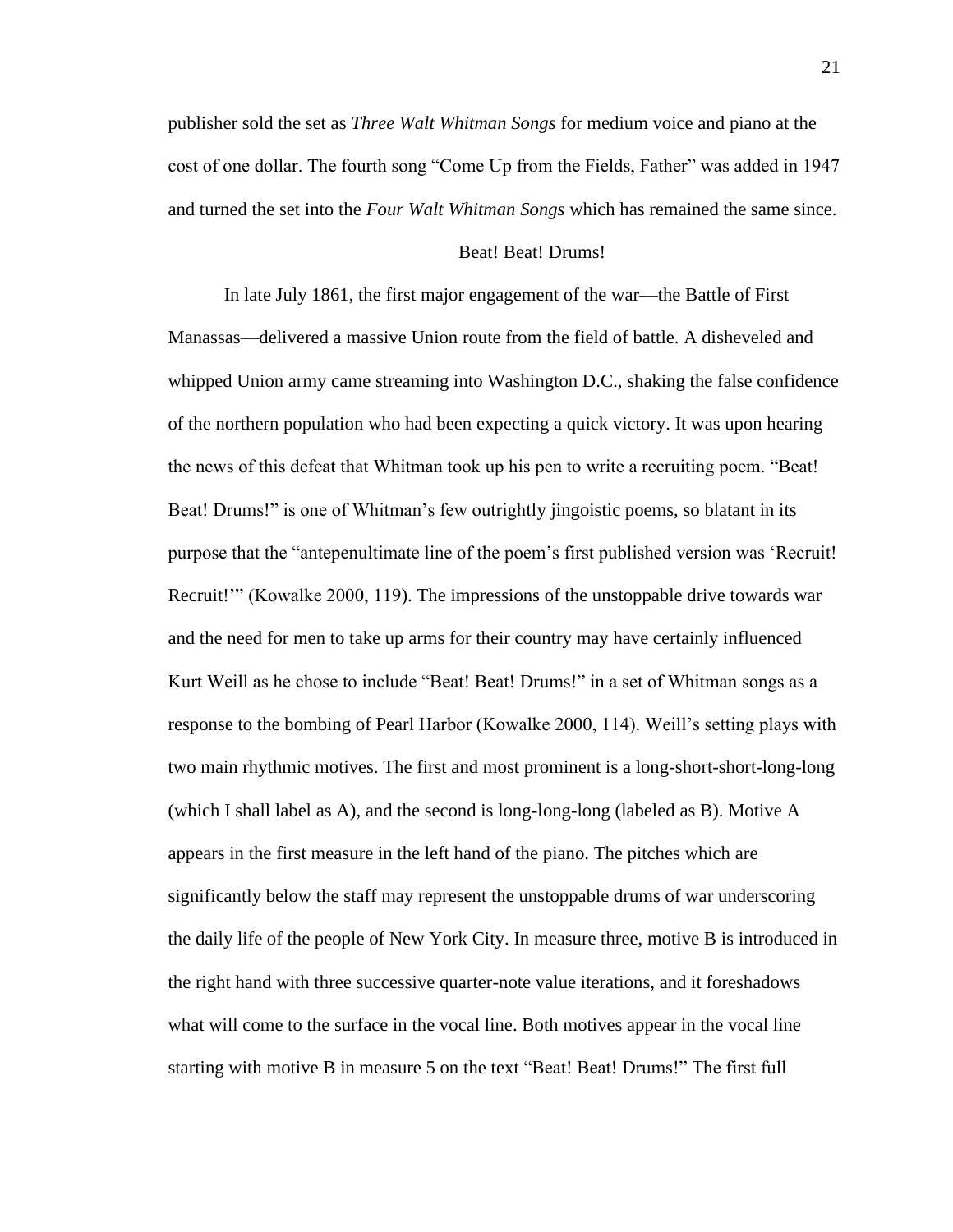iteration of motive A in the vocal line is in measure 8. Dynamically, the piece is a series of smaller *crescendos* within a larger overarching *crescendo*. The sections that begin with a *p* or *mp* marking are generally more rhythmically gentle, consisting largely of quarter and eighth-note exchanges with some use of triplets and sixteenth notes. Generally, the rhythm tends to increase in complexity and intensity during more dynamically intense (*mf, f, ff*) passages. Measures 22-37 exemplify this, with the opening measure consisting of only quarter-notes in the vocal line. The next measure introduces eighth notes and one eighth-note triplet. Right before the *crescendo* in measure 25, a variation of rhythmic motive A is reintroduced with sixteenth notes added to the mix. Noting a short dynamic setback with the dynamic marking returning to *p*, in measures 27-30, the rhythmic diversity continues to increase as the dynamic level increases. Measure 33 is a 2/4 bar which functions as the pickup to a new phrase, a phrase that reinforces the final rhythmic complexity which is a variation on motive A (longs being subdivided and shortened by dotting an eighth note). By the time the *ff* is reached in measure 35, the rhythmic complexity has increased from straight quarter notes to moving eighths, sixteenths, eighth- and sixteenth-note triplets, a 2/4 pickup bar, and dotted rhythms. All of this occurs while the overarching dynamic moves from *p* to *ff*. Having lived through World War One as an adolescent in the German Empire, Weill would certainly have understood the clamorous motions of a nation driving itself towards war. I believe that it is this chaotic but pointed energy which cannot be stopped once started that Weill is trying to portray by using these musical devices. As the call to war gets louder, the war drums beat faster.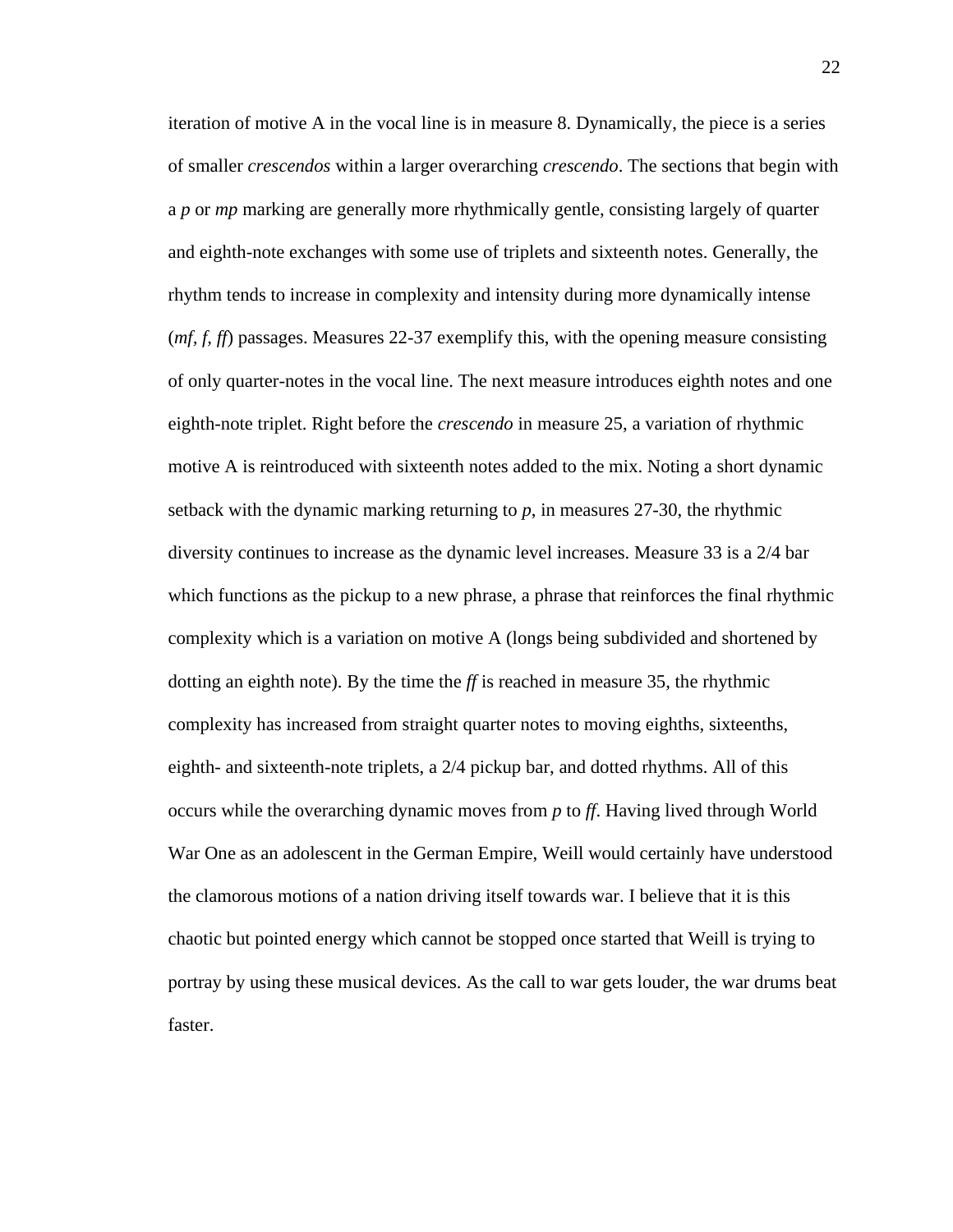Vocally, all of the songs in *Four Walt Whitman Songs* are technically difficult to sing. In general, the tessitura rests rather high for a baritone in the low voice collection. All four songs spend a lot of time in the E5-G5 range. In "Beat! Beat! Drums!," the highest pitch is an F5, which first occurs in measure 42. Often, Weill anticipates high notes by writing a melodic line that ascends up to them. The F5s in measure 42 have such a buildup, starting in measure 40 with the A4 to B4, then in measure 41 with stepwise motion ascending from B5 to E5. There is a quarter-note rest on beat one of measure 42, allowing the singer to take in a quick breath before singing the succession of F5s which occur in measure 42 and 44. While the breath on beat one of measure 42 can be helpful, I find that taking as small of a breath as possible or simply taking a lift and not breathing allows for more consistent phrasing and ease of accessing the F5. Because of the high tessitura of "Beat! Beat! Drums!" along with all the other pieces, choice of vowels is paramount for the successful execution of the song. Any of the following vowel modifications are the subjective suggestions as to what I find best work in my voice. A different singer may need to do different things for their voice. The word "blow" appears consistently and repeatedly on an E5. For some singers, the [o] of "blow" can be difficult to sing on an E5, especially with multiple E5s of differing time values. One possible remedy for this is to modify the vowel towards an [ɔ] or an [a]. In measures 42 and 44, the word "mind" appears as a quarter note on the pitch F5. This vowel can also be modified towards an [ɑ].

#### O Captain! My Captain!

For the singer, "O Captain! My Captain!" is much more rhythmically simple. The vocal line consists largely of quarter notes with the occasional eighth notes and dotted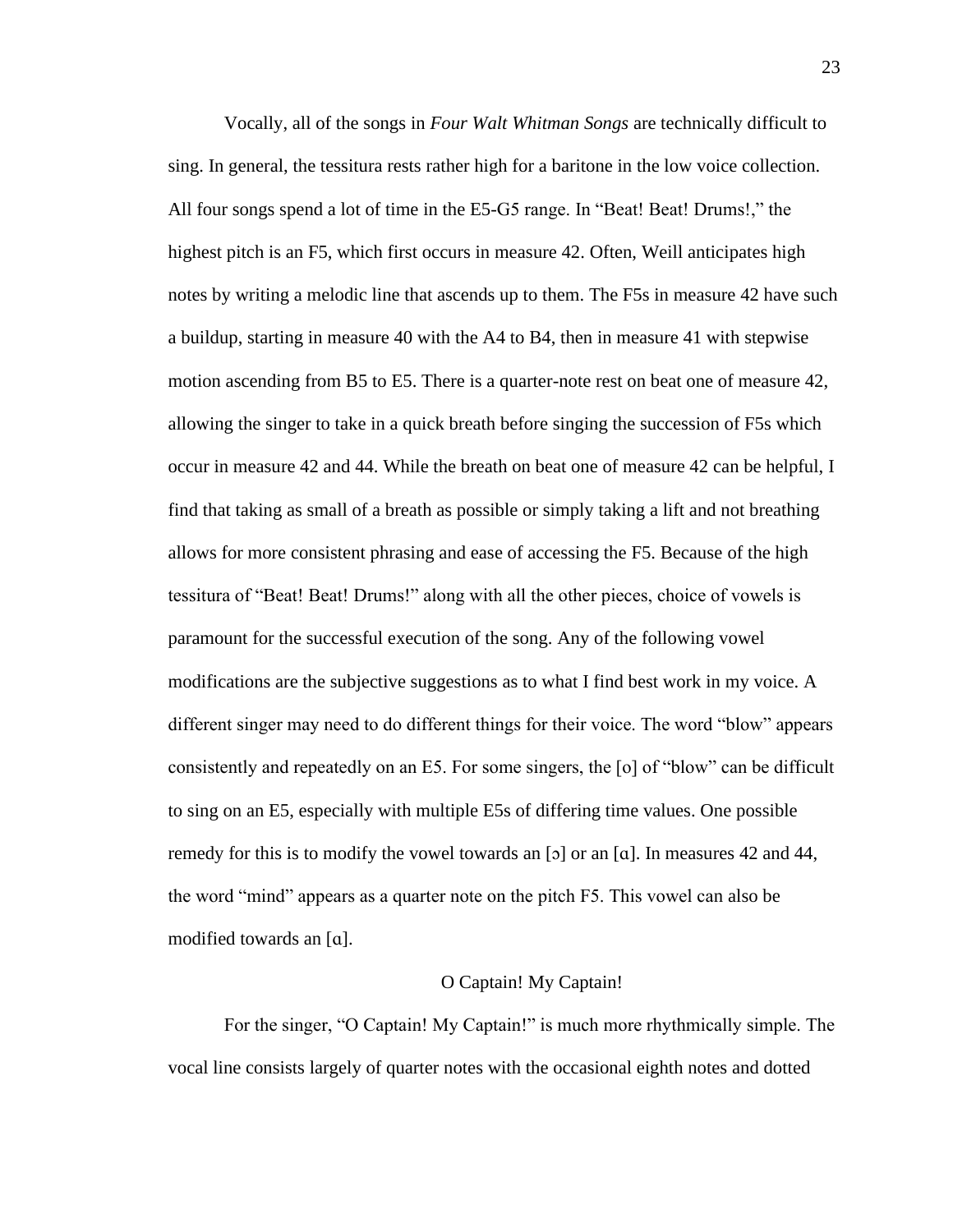quarter notes to emphasize the motion found in the piano part. Weill's music for the piano in this song is much more interesting than that for the voice. The piece starts out in measure 1 with a lilting two-measure theme that will reappear throughout the piece in whole and in part. The melody slightly rises, falls, and then rises again like a wave going from peak to trough to peak, losing amplitude with each repetition. The imagery of a ship on the water is hard to miss in this early section, as the scene is set well before the singer gives the textual context. The fact that the piano stays relatively calm and uses mostly stepwise or small intervallic movement alludes to a ship in calmer waters, perhaps entering a bay after escaping from a storm. This is a nice tonal underlining of the meaning of the poem that although Abraham Lincoln leads the ship of the union into safe harbor, the storm of the Civil War took him in its rage. This piece also has obvious Germanic traits that are revealed in musical moments in which Weill emphasizes the Fmajor tonality while highlighting the flatted submediant. The flatted submediant makes its way into a motive F–E-flat–D-flat–C, which repeats throughout the piece in the piano (see measures 1-2) and the voice (see measures 16-18) (Kowalke 2000, 121). Another Germanic trait can be found in the form of the song. Weill writes the song in modified strophic form, with two strophic verses followed by new music on the third verse with a partial return to the primary music. This leads to an expanded bar form of AAB or AABa.

Vocally, this is the easiest song of the set. It has the lowest tessitura, reaching up to an F5 only. Some vowel modifications may be necessary, such as on the word "heart" in measure 21 and the word "exult" in measures 73-74. For "heart," I would recommend removing the  $\lceil \phi \rceil$  coloration and just sing an  $\lceil \alpha \rceil$ . The word "heart" should come through with the slightest amount of  $[\infty]$  or even none at all. For "exult," instead of [egzəlt], the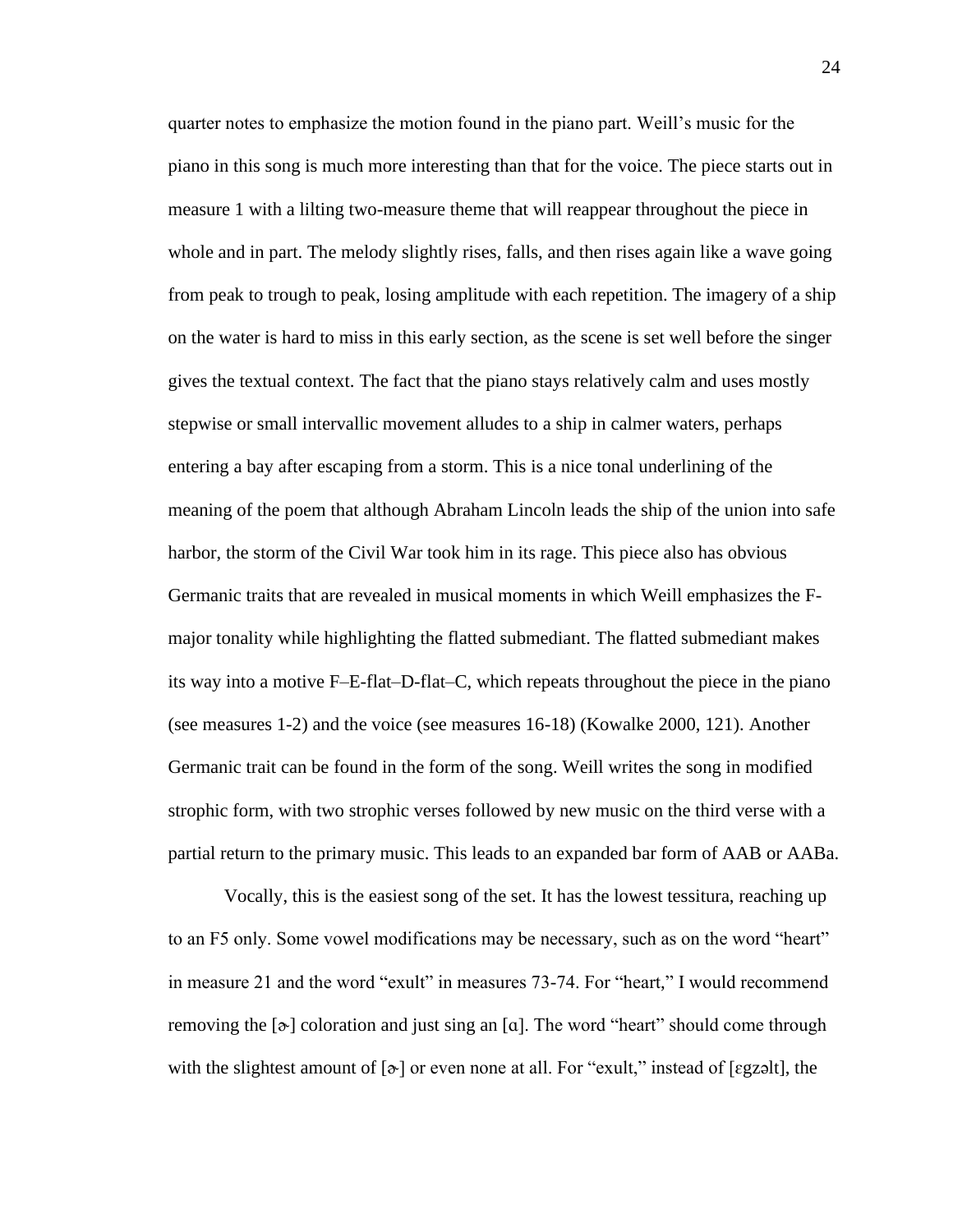singer should try replacing the schwa [ə] with either [a], [u], or [ɔ]. The next hardest task for the singer is to maintain consistent phrasing throughout the song. Considering that most of the vocal line is quarter note after quarter note, it is easy to fall into the trap of singing note-to-note and ignoring the broader phrase.

#### Come Up from the Fields, Father

"Come Up from the Fields, Father" is the most musically diverse and complex song of the set, visiting multiple tonal areas, rhythmic motives, and emotional landscapes. Interestingly, Weill has chosen to play with the text itself by removing certain sections or phrases. From the first section of text, Weill removes the lines "(Smell you the smell of the grapes on the vines? Smell you the buckwheat where the bees were lately buzzing?)." "Down in the fields all prospers well," begins a new section in Whitman's copy, but Weill connects it to the first section in his song waiting to restart the piano's triplet motive until "but now from the fields come father." Also from this section, Weill has chosen to remove the fact that Pete was shot in a "cavalry skirmish." The simplification of the line here makes sense as the audience really does not care in what context the son was shot. It would not make a difference if he was shot in a line engagement, on picket duty, or in a cavalry skirmish. What the audience really cares about is that the son has been shot, and the effect that it has had on his family. Leaving the context of the injury up to the audience's imagination adds to the drama of the piece and is a good subtraction. The most dramatic change that Weill makes to Whitman's text is the removal of the fourth section. This section of the poetry follows and describes the mother in her grief and anguish. While Weill could have certainly written interesting music to elucidate the emotions portrayed by the mother, the song is already long enough, coming in at over six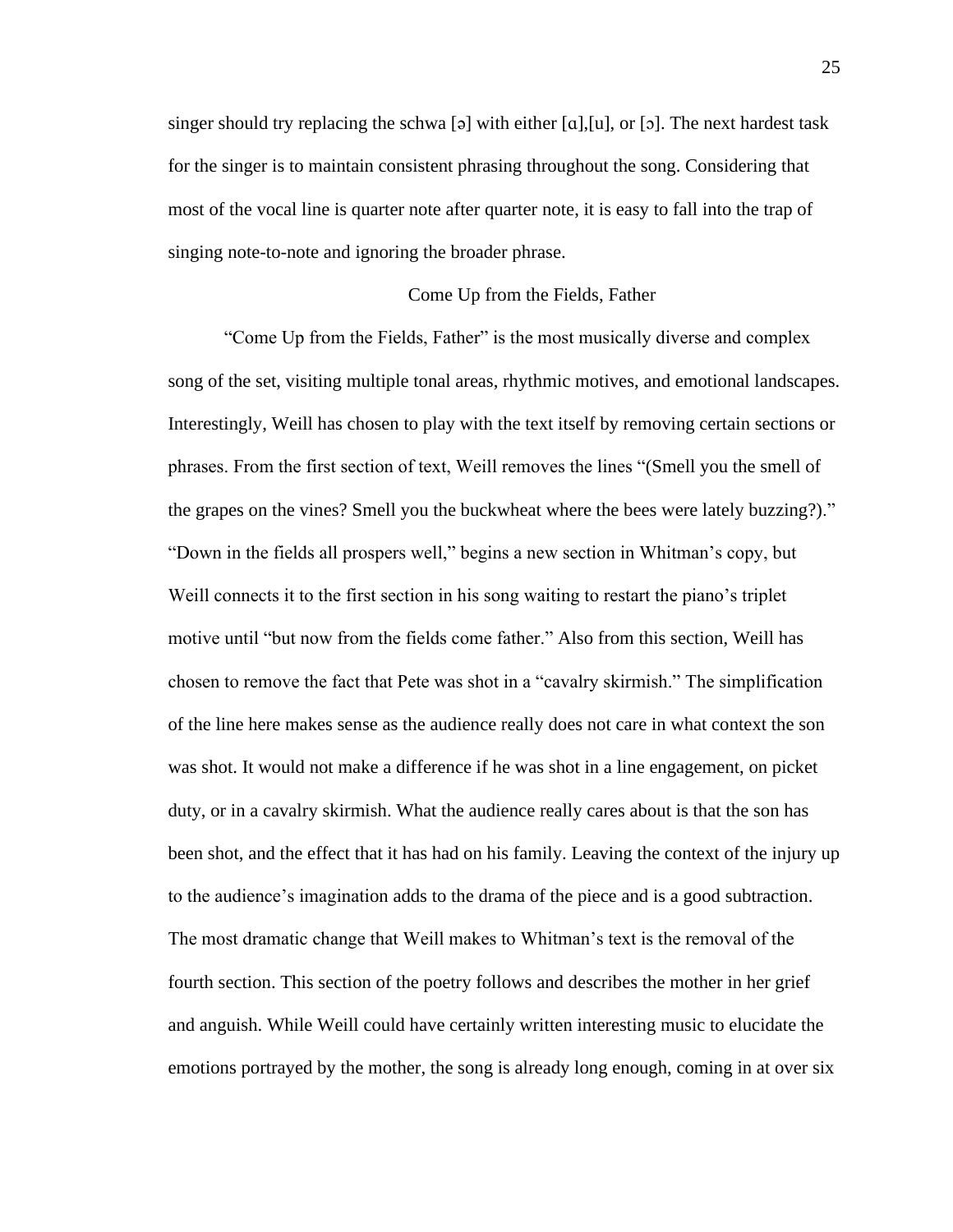minutes (Whitman 1882, 236-7). Moreover, the parallelism of placing "but will soon be better" right before "he will never be better" hits like an emotional sledgehammer and drives the message further home than it would have been by taking a detour to explore the mother's grief for an entire section of the song, considering that the last section will still explore that grief.

It is this final section that contains the climax to the song and its extremely dramatic music. The song maintains the key signature of three flats all the way through, but Weill visits other tonal areas throughout the song. Early in the first page, Weill alternates between C minor and E-flat major. By the end of the song, other tonal areas are visited and by more complex means than pivoting from relative minor to major. In the middle of the mother's grief Weill executes a wonderfully climatic key change using a Fr+6 in measure 107, leading into the tonicization of C minor on "O that she might…" (sung on an E5) followed with a sudden D major on "withdraw." Again, at the climax of the phrase on an E5, Weill returns with a C minor chord that changes on the word "escape" to a D major. The harmonic switching from C minor to D major on words of refuge such as "withdraw" and "escape" leads to the impression of a mother briefly forgetting her grief only to be fully drawn back into it seconds later.

Because "Come Up from the Fields, Father" is perhaps the most musicallycomplicated piece of the set, the singer is not spared his share of difficulties. This piece contains difficult intervals and rhythms that are intimidating at first but can be accomplished with practice. Weill makes liberal use of accidentals, including doubleflats. Another thing to note is the triplet on "yellower and" in measure 16. This is a halfnote triplet expressed as two sixteenth notes followed by two eighth notes. Weill likes to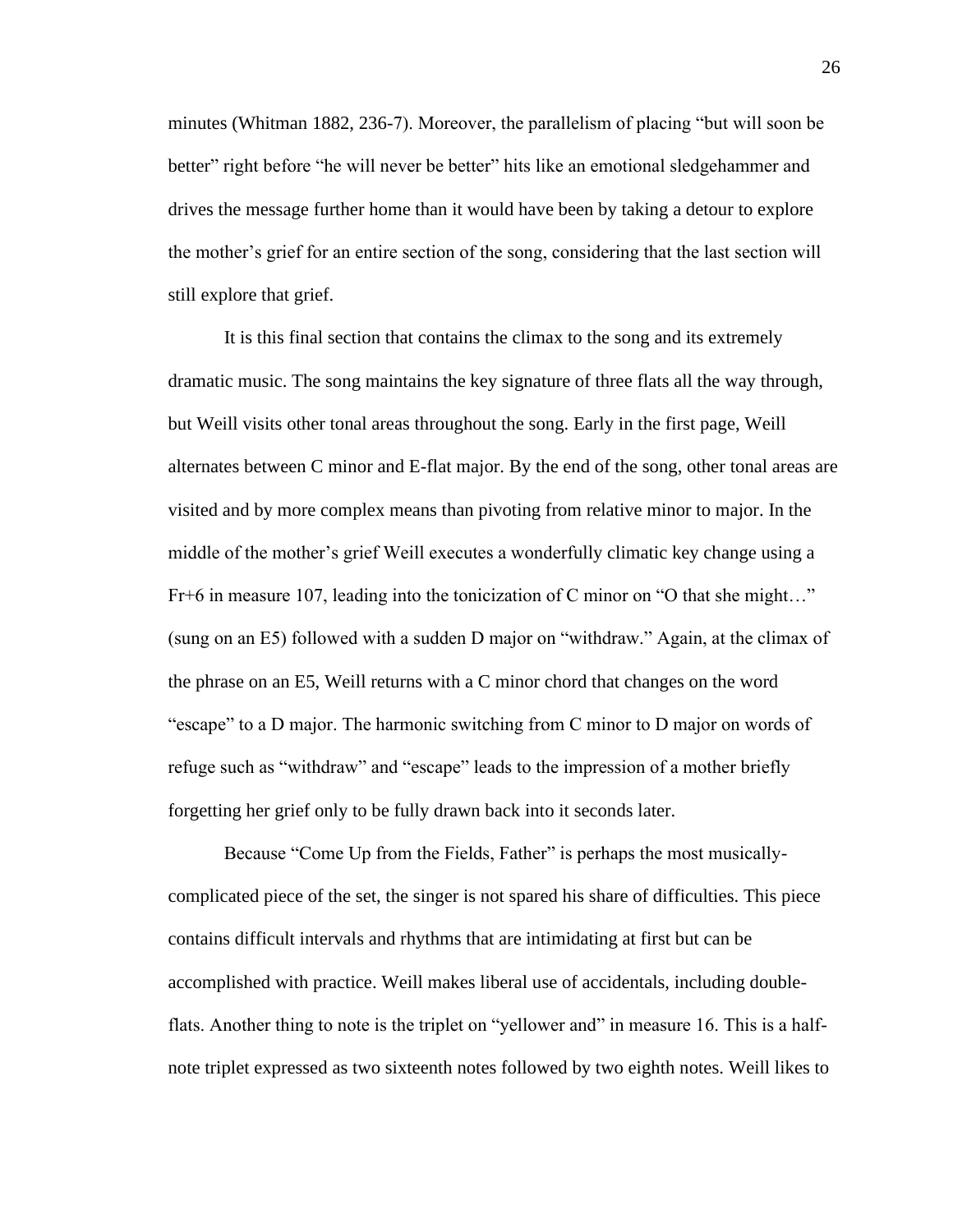deny the singer straight triplets, and this is just one example of the several from this set which can be tricky. Just like the other pieces in the set, "Come Up from the Fields, Father" has several high notes, but notably it has the easiest high notes for the singer of all its sibling pieces. The highest pitch of F5 is presented either at the start of a phrase (as in measure 13) or is reached by leap (such as in measures 114-16). On these high notes, some vowel modifications may be necessary. For "lo," the singer should try to move away from [o] and towards [ɔ] or [ɑ]. There is an F5 on the word "all" in measure 26. For this word, the singer should sing the vowel [ɑ] and to wait until the very last possible moment to include an [l]. Should the singer sing an F5 on an [l] he will more than likely feel extreme compression, which may haunt him for the rest of the piece. In measure 116, the word "dear"  $\lceil d\uparrow \rangle$  can be difficult to sign with the  $\lceil \uparrow \rangle$  included. The singer should try removing the [ $\mathbf{I}$ ] coloration of the [ $\mathbf{\hat{e}}$ ] and including it at the very last moment possible.

#### Dirge for Two Veterans

"Dirge for Two Veterans" feels the most like a musical theater song out of all of the songs of the set. The consistent chromaticism and long phrases on high notes add to that feeling. This piece also feels like it is best approached with the idea of singing down from the top. So much of the tessitura is high, and many phrases start on an E5 with a *p* dynamic marking (such as in measures 9 and 62). Approaching the song through the feeling of the lighter mechanism of the voice must be the chief mode in which this song is sung, which is very difficult considering the many *f* and *ff* markings on phrases with an F5 or G5. The singer is constantly battling between wanting to sing the song at maximum intensity or reserved and light as some phrases demand. Certainly, more dynamically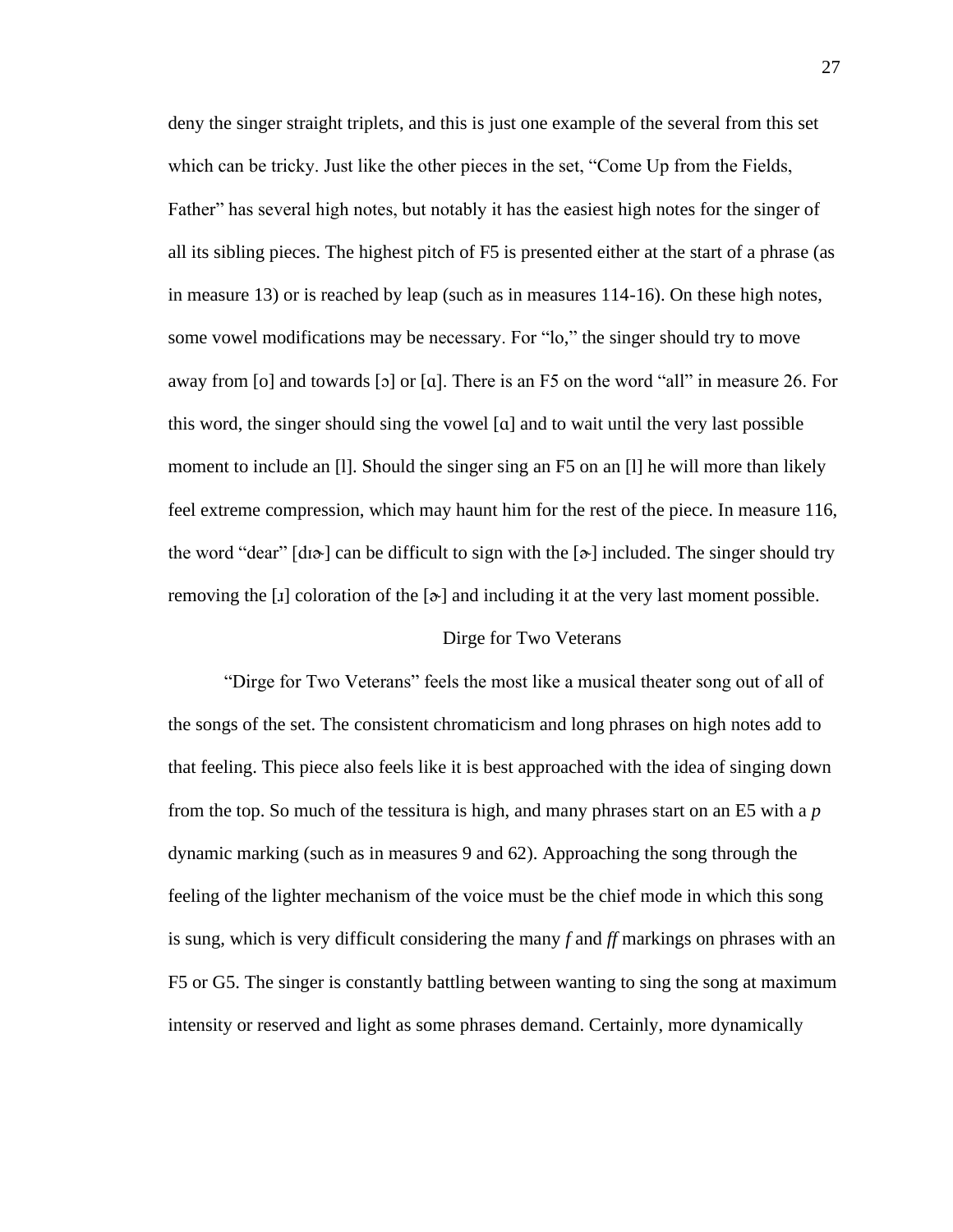intense phrases will happen, but overall, in order to sing multiple F5s and G5s in a row, the singer must not force his way up into that range.

Rhythmically, Weill uses the eighth note to carry the text in this song. The quick forward moving pace of the vocal melody never really slows down, and certain rhythmic ideas tend to increase the speed in certain areas. Like the other songs in the set, Weill makes liberal use of triplets, such as in measure 13. Weill also uses a broken triplet in measure 39 on the word "veterans." While the triplets can be hard to execute, the hardest rhythm to sing in this song is the measure made up entirely of eighth notes sung on a high pitch. An example of this can be found in measures 21-22 and 38-39, among others. While the rhythm is not difficult to sing, the singing of multiple words quickly on a high pitch is. What may be helpful for the singer is to imagine that he is chanting out those words on any given pitch. A chant-like delivery removes the need to think of the words as separate words but rather as one long elided phrase.

Like all of the other songs in the set, vowel modification is a must with high notes. The word "lo" in measure 9 can have its vowel shift away from [o] and towards [ɔ]. "Up" from measure 11 may be sung easier on a [v] rather than the spoken [ $\Lambda$ ]. In measure 40, the word "together" on a G5 can be difficult to sing without modifying the vowel of the second syllable to  $[\mathcal{R}]$  and the third syllable to  $[\circ]$ . The "a" vowel of "have" in measure 59 can possibly be sung more easily as an  $[\mathcal{R}]$  rather than an  $[\circ]$  or  $[\alpha]$ . The last G5 of the piece occurs on the word "heart" after a challenging octave leap up to it. I find that the easiest vowel to go towards on this word is an [v]. While the [v] may seem to be the wrong vowel for [hɑː<del>o</del>t], I find that it works on the "heart" of that specific G5.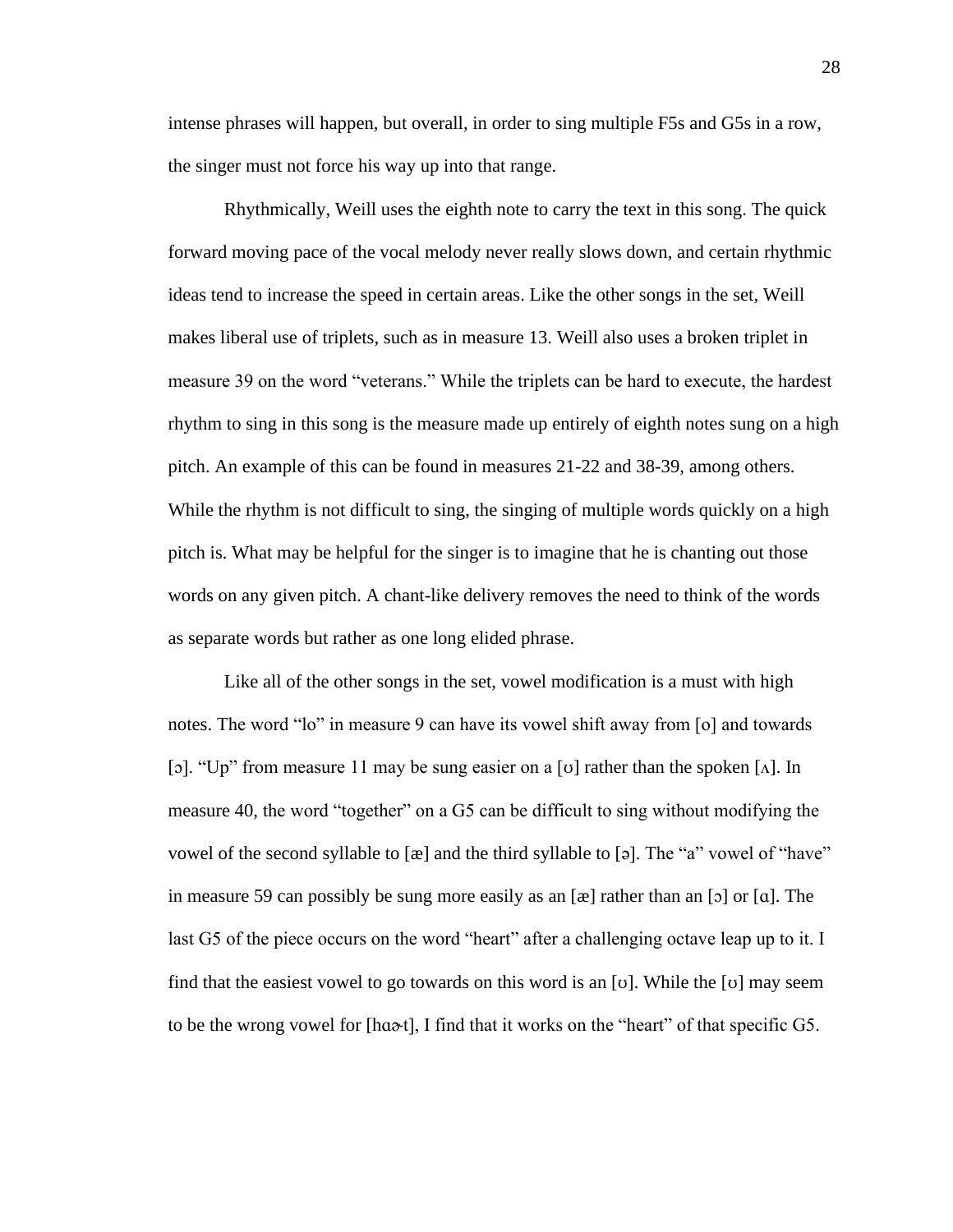In comparison to the Rorem and McGrath sets, *Four Walt Whitman Songs* contains the most vocally taxing music to sing. The combination of a high tessitura and long phrases require attention to detail regarding vowel choice. The songs in *Four Walt Whitman Songs* also average a longer run time than those of the other two sets. The singer may be able to get away with some mediocre vowel choices and breath work in a few of the songs in the Rorem or McGrath sets; however, the unique difficulties of *Four Walt Whitman Songs* will exacerbate these issues in a singer who is not able to successfully navigate them.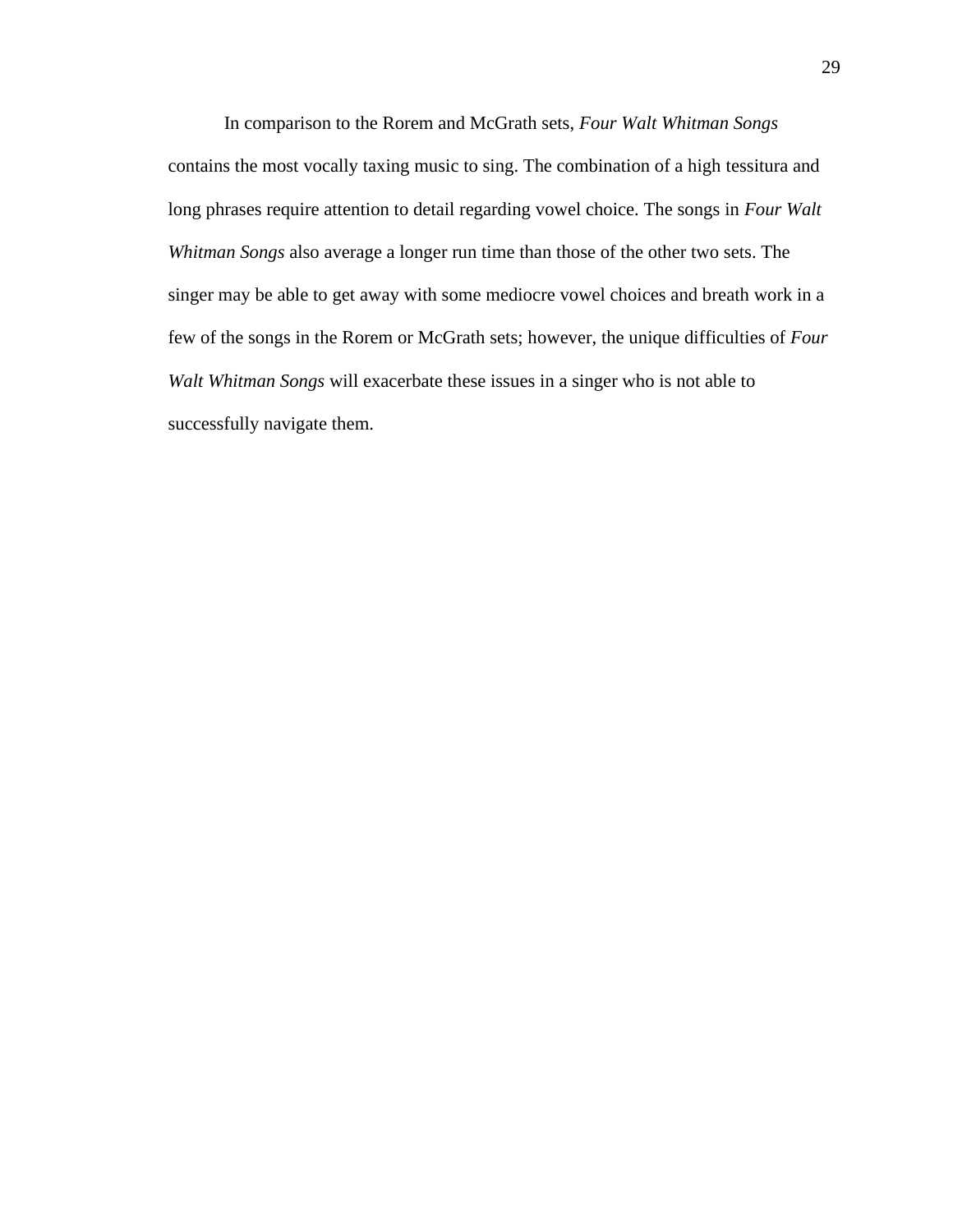#### **Ned Rorem**

Born in October of 1923, Ned Rorem is one of the most prolific songwriters in the history of the United States. Starting off at Northwestern University in 1940, transferring to the Curtis Institute in 1942, and finally finishing his education at Julliard in 1947, Rorem spent the entirety of the 1940s undertaking his formal academic compositional training. Like many Americans during the first half of the twentieth century and like his mentor Aaron Copland, Rorem spent almost a decade in Paris before returning to the States in 1958. Beginning his career in academia at The University of Buffalo, he later taught at the University of Utah before he ended up returning to the Curtis Institute as a faculty member (Tommasini, Holmes, and McDonald 2001).

As a composer, Rorem is best known for his song catalogue numbering around four hundred songs. It was due to his reputation as a great song writer that French baritone Gérard Souzay commissioned him to write the set that would become *War Scenes*. From Rorem's diary dated March 25, 1969, he writes:

And a letter from Gérard Souzay who wants me to compose a cycle for his autumn tour. Short notice. Twenty years ago when his voice flowed smooth as warm caramel and my inspiration reeked like musk, I could have whipped up something in half a week, probably on the verses of Musset. Now we're other people. Now his art concerns me only as a steely wail through which some sad words could make a sharp point. What words? For never again will I write in French. (Rorem 1983, 256-7)

This journal entry accurately foreshadows what *War Scenes* would become. From receiving the letter in late March to the compositions being completed in late June is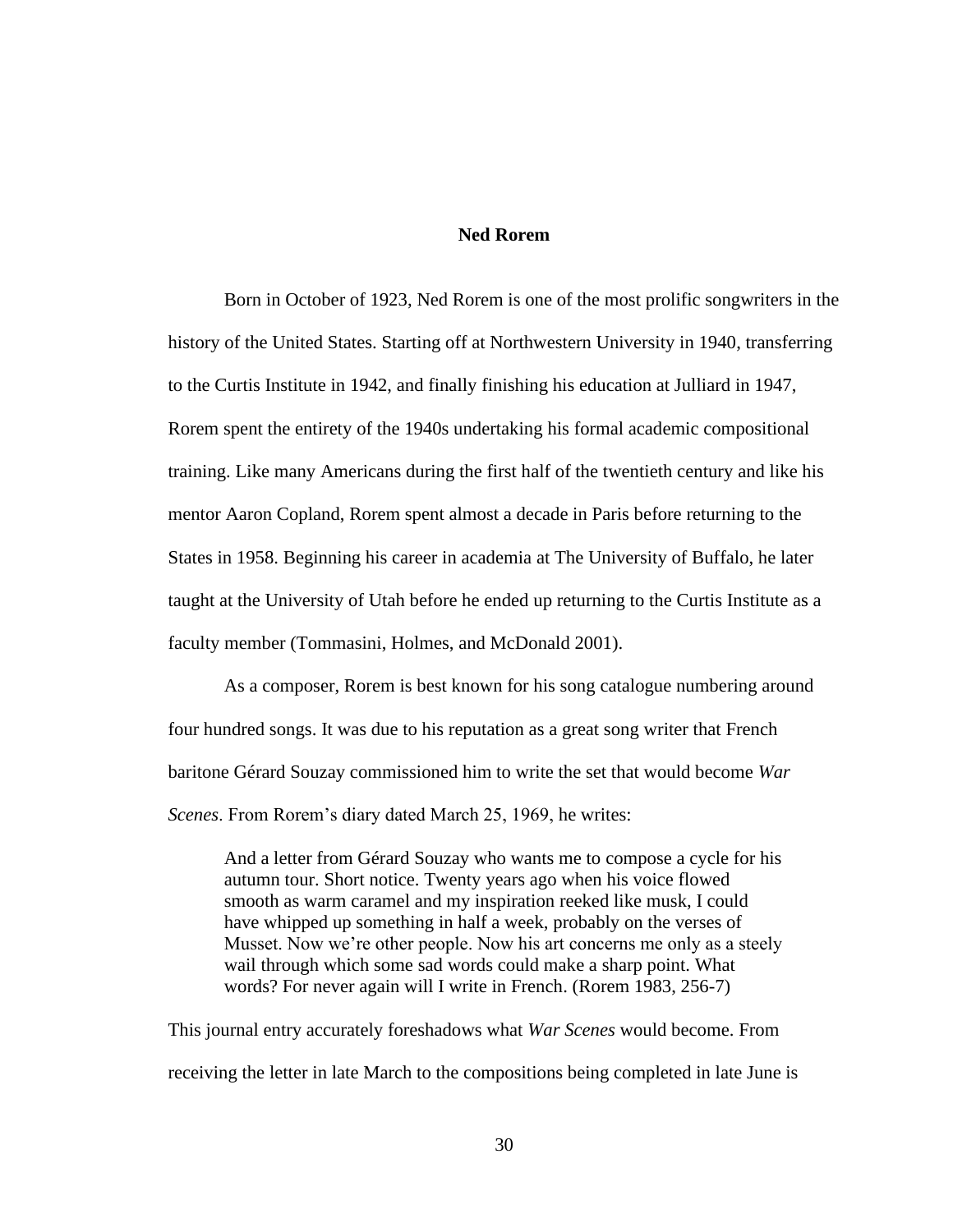certainly longer than half a week. His ending remarks about not writing in French and Souzay's art only being able to convey "sad words" that make a "sharp point" is exactly descriptive of the texts found in Walt Whitman's *Memoranda During the War*.

The resulting composition, *War Scenes,* is dedicated to "those who died in Vietnam, both sides, during the composition: 20-30 June 1969." Premiered by Gérard Souzay in Constitution Hall, Washington D.C., on October 19, 1969, *War Scenes* is a set of five songs with texts taken from Walt Whitman's *Specimen Days and Collect* which itself contains text from Whitman's earlier *Memoranda During the War*. Set for mediumlow voice and piano, the songs are haunting, emotional, and technically difficult for both pianist and singer to execute (Rorem 1971, 1).

#### A Night Battle

*War Scenes* is bookended by its two longest songs, "A Night Battle" and "The Real War Will Never Get in The Books." As the longest piece in the set, "A Night Battle" serves as contextual background for the events to come in the next three songs. Found in *Specimen Days* "A Night Battle, Over a Week Since" is a four-page long prose recounting the Battle of Chancellorsville (May 3, 1863). May 2, 1863, saw Confederate Lieutenant General Thomas Jonathan "Stonewall" Jackson make a daring night assault on the Union right. It is this engagement which lasted from late in the evening on Saturday (May 2) to early in the morning on Sunday (May 3). The resulting skirmish routed the Union XI Corps but was not decisive towards the outcome of the battle. The Confederates were still outnumbered about two to one and Lee had quite the task ahead of him on the morning of Sunday, May 3. Lee would eventually win the battle, but victory came at a heavy price: over—twelve thousand—casualties that the Confederate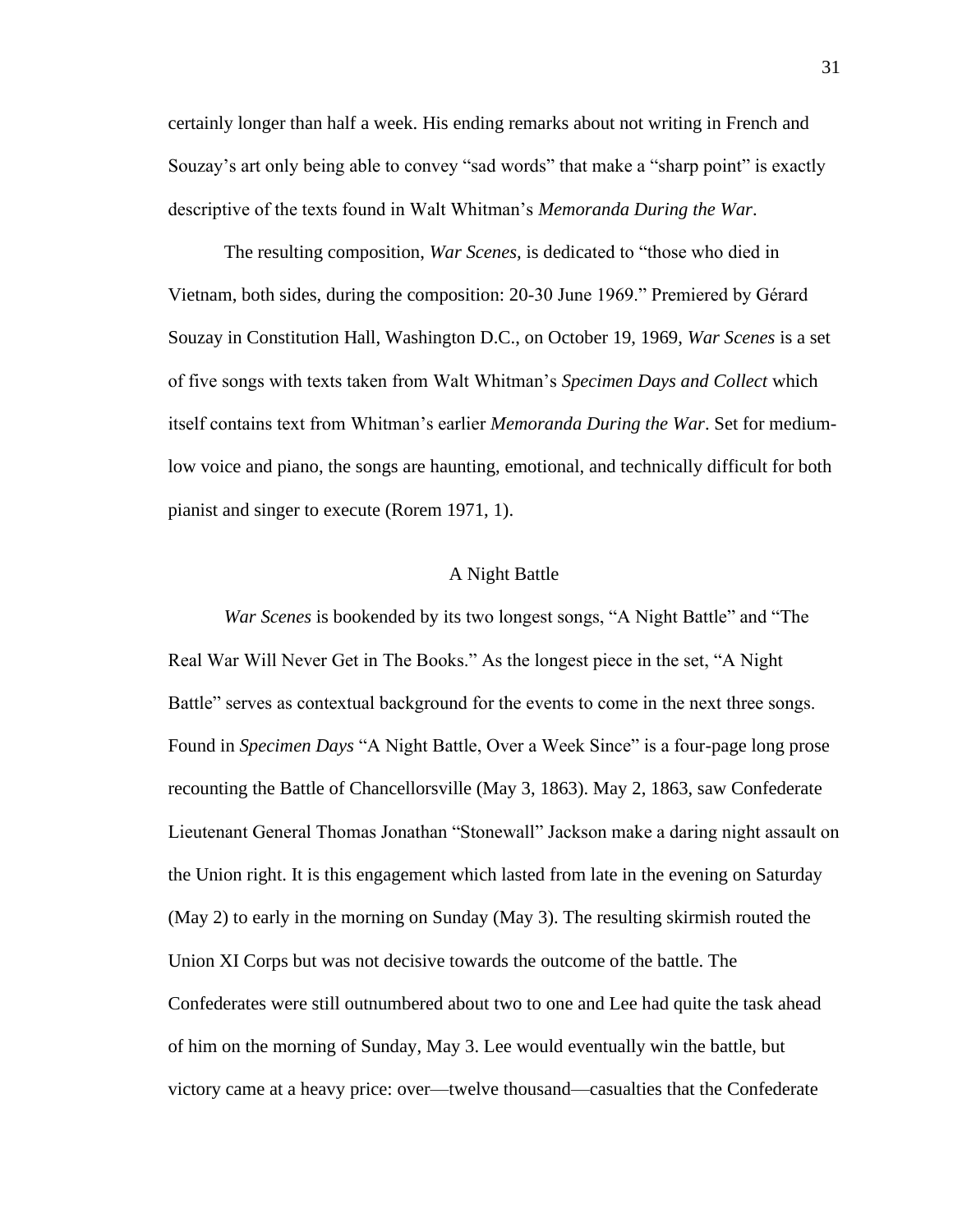States of America could not replenish. Even more devastating for the morale of the south was the death of Stonewall Jackson who was mortally wounded in a friendly-fire incident (which Whitman left out of his account) towards the end of his assault.

Rorem's version of Whitman's account cuts out much of the prose. The entirety of the historical context for the battle is removed, giving it a sense of timeless ambiguity. Rorem did not limit his set to the context of 1863 or of Chancellorsville but instead constructed a scenario which could have occurred at any point in the war. This works well with the following song "Specimen Case," in which Rorem goes from the macro (the battle) to the micro (one victim of said battle). Disregarding that the actual soldier described in "Specimen Case" was not at Chancellorsville, the selective editing of the respective texts creates a convincing thread between the initial two songs.

"A Night Battle" is challenging in several ways for the singer. First are the intervals frequently populating the pages of this song: minor ninths and augmented fourths (along with other difficult and strange intervals). The key signature contains no sharps or flats, but the piece is most definitely not in C major. The song appears to begin in A minor with the initial piano motive starting out on an A1 containing two Cs, but the fifth of the A minor triad is missing. The singer's initial motive partly mirrors the initial motive in the piano, with an A3 followed by octave B-flats to end on an A4. While A minor is hinted at, the establishment of the key is avoided for the duration of the song.

Another area of difficulty of this piece is the lack of support for the singer in the piano part. Often, the piano is either not playing or it is sustaining a chord. Only occasionally does the accompaniment faintly whisper any sense of the beat. This means that the singer is largely on his own to count a piece with difficult rhythms. The singer is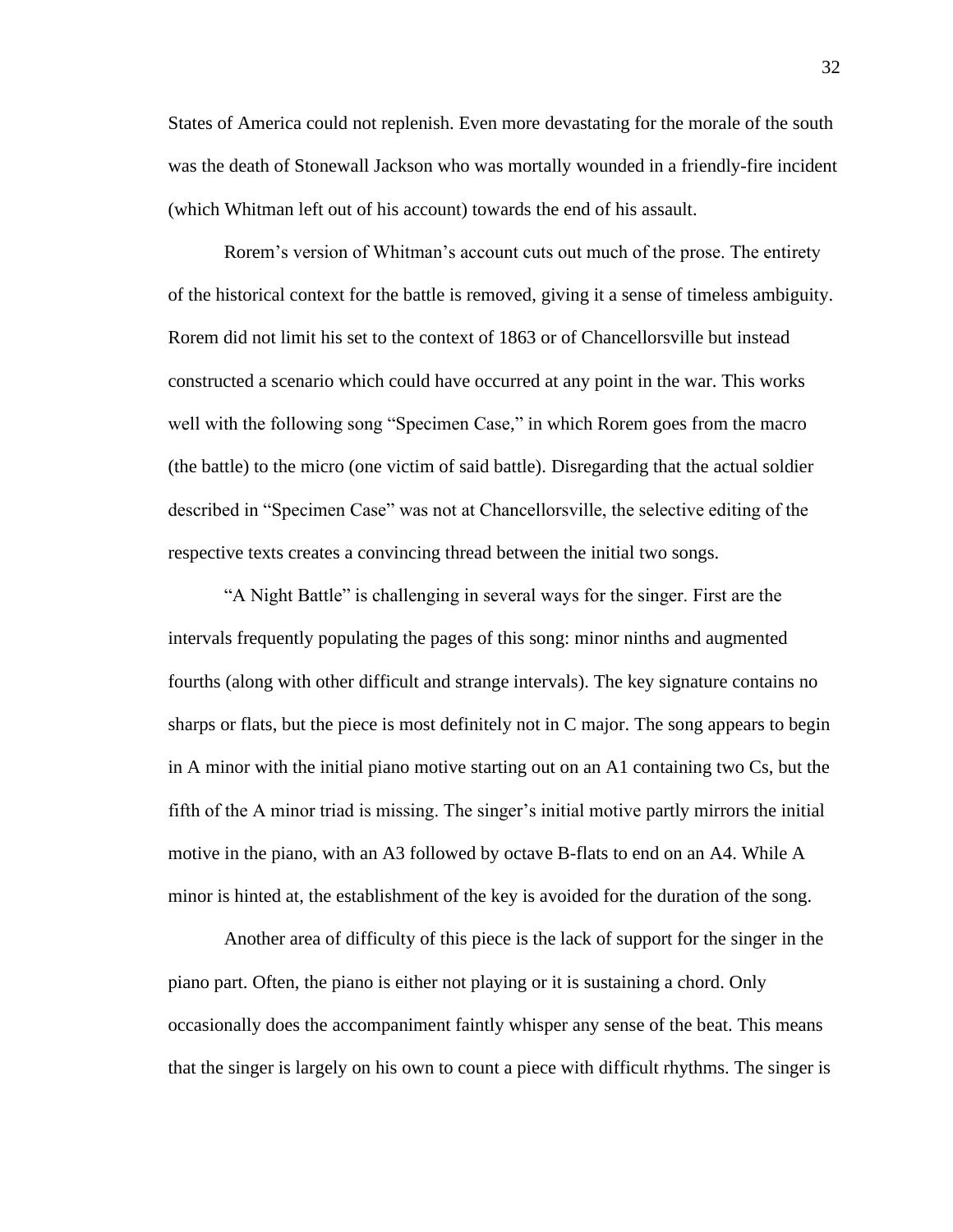provided with two bars of an established beat in measures one and two and is then left alone for the rest of the page. The beat is fully obscured first in measure 7 with the quarter notes landing on the second beat and the second eighth note of the third beat. Additional difficulty can be found in the numerous half-note triplets which first appear in measure 13. Rorem uses the half-note triplet as a rhythmic motive, using either one in a measure or two in a measure. Measures 28-30 feature a string of half-note triplets in the voice part. Unfortunately for the singer, the piano plays on beats two, three, and four of measure 29 which makes these half-note triplets difficult to execute in time. Along with straight half-note triplets, Rorem also breaks apart the triplets by removing the first quarter note or by replacing the first two quarter notes with a half note as in measure 76.

Vocally, "A Night Battle" is not very difficult to sing. The piece ranges from an A3 to a F5 with the F5 only appearing once towards the end of the piece. While the intervals are strange (especially the recurrent A3 to B-flat4), the tessitura of the piece is reasonably within a comfortable range for a baritone.

#### Specimen Case

This song is much easier to sing than the preceding song. Rhythmically, the piano is very helpful for the singer, playing half-note chords without fail on beats one and three throughout the entire piece. This makes the counting for the singer much easier. "Specimen Case" is also missing the rhythmic difficulty in the vocal line that "A Night Battle" has. The singer must only worry about half, quarter, and eighth notes. The most difficult rhythmic aspect of this song is the syncopation of the voice line which first appears in measure one. The emphasis is on the second eighth notes of beats one and three, offsetting the beat by an eighth note. This gives the effect of abnormality in an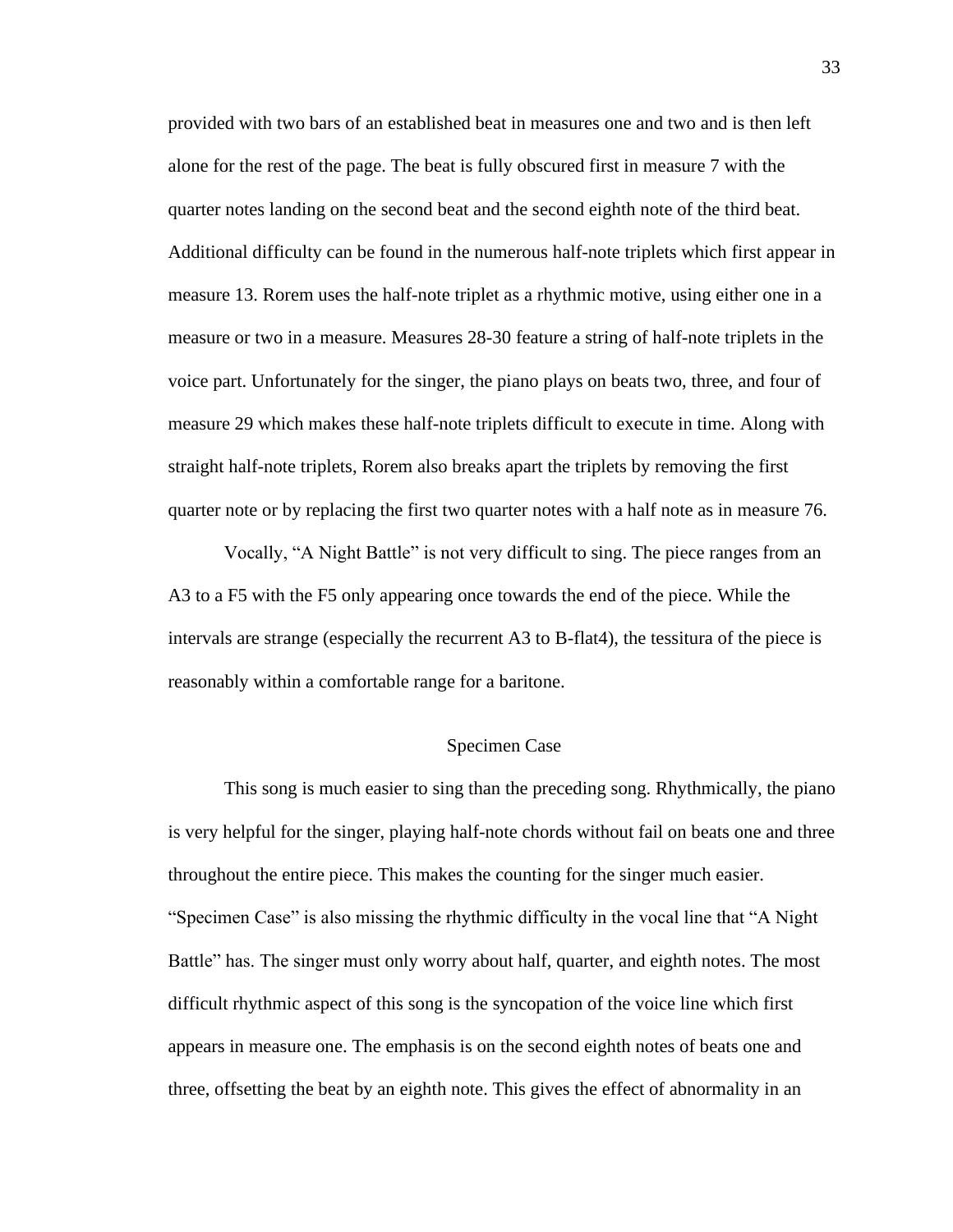otherwise normal situation. A young man laying a hospital bed while an attendant watches over him is not abnormal. What is abnormal about the text is that this young man has been mortally wounded in a conflict which has wounded all the men in the hospital ward around him. By offsetting the beat Rorem takes the normality of a peace time hospital scene and contrasts it to the abnormality of war time hospital scenes.

While "A Night Battle" is grounded in the context of a wider battle, "Specimen Case" is more specific than Rorem treats it. Describing his day on June 18, 1863, Whitman wrote about the suffering of Thomas Haley. An Irishman from the Fourth New York Cavalry, Haley had left his home in Ireland to enlist in the Union cause. Described by Whitman as a "fine specimen of youthful physical manliness," Haley was in a terrible condition when Whitman encountered him. He had been shot through the lung and existed in a trance-like state, only acknowledging Whitman with passing glances as he attempted to sleep through the pain. From the text it seems as though Whitman could somehow tell that Haley was not registering the fact that Whitman was present whenever he glanced his way. Perhaps due to the pain, the medication, or a combination of both, Haley in his delirious state does not know "the heart of the stranger that hover'd near" (Whitman 1883, 36-7).

By anonymizing the very real Thomas Haley, Rorem has made the text more approachable for both singer and audience to add their own interpretations. As stated previously, "A Night Battle" and "Specimen Case" work well as a pairing because "Specimen Case" shows the aftermath of "A Night Battle" on an individual soldier. Rorem also isolates the text from its broader context, but the section that he uses is kept whole. Only the last three sentences of the half-page long entry are used in the song.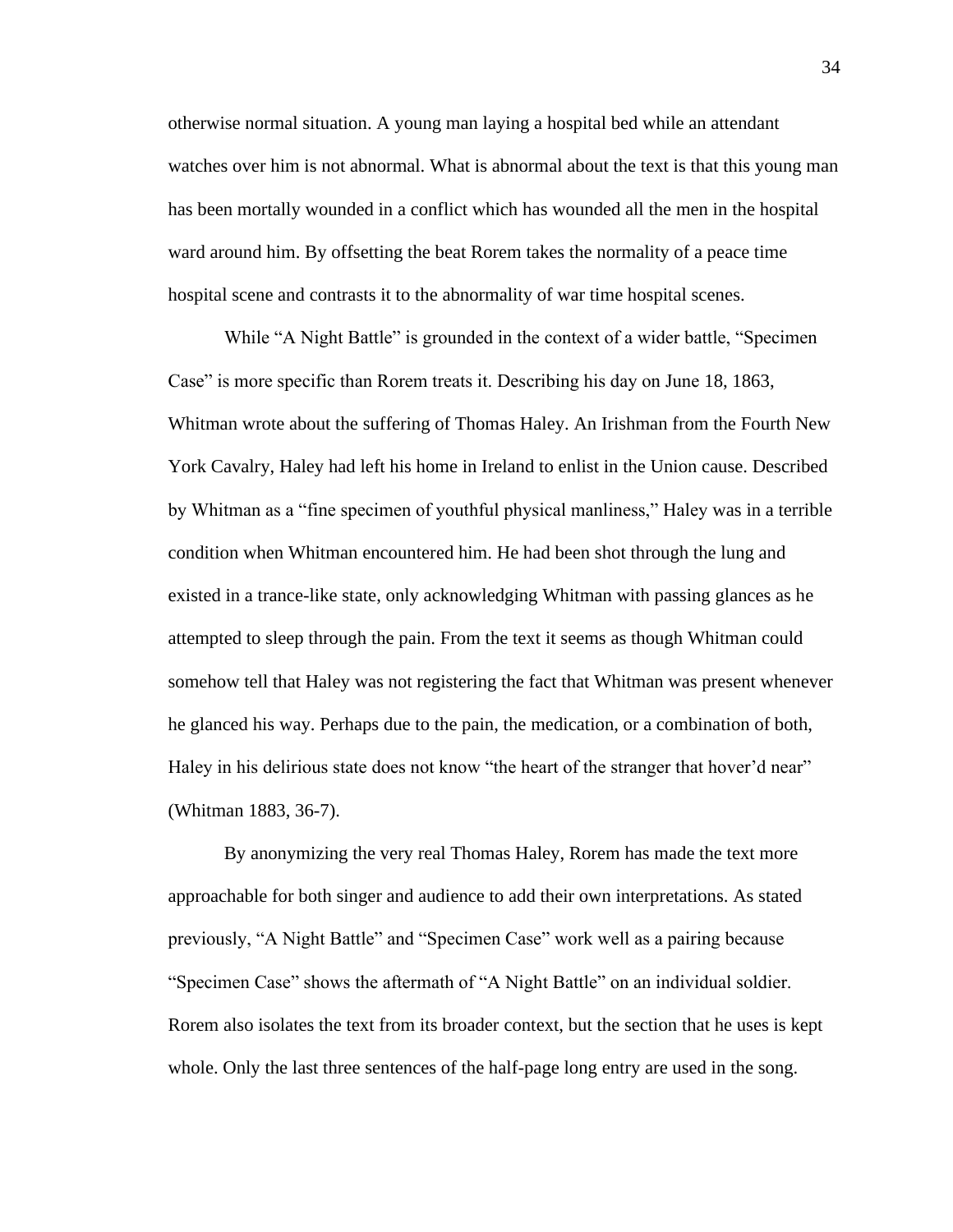However, this is the most poetic part of the excerpt, with the rest of the text reading more like a journal entry.

Vocally this is perhaps the easiest to sing of the five songs in *War Scenes*. The song ranges from a B-flat3 to an E-flat4. The tessitura sits in a comfortable place for the baritone. "Specimen Case" certainly feels like a break after having sung "A Night Battle."

# An Incident

The first text to be represented in its entirety, "An Incident" delivers a look into the slow death of a Confederate soldier with freakish apathy. Interestingly, Rorem directs the singer to be "uninvolved, like a reporter." This guidance is unique in the set and among the broader category of art song. "A Night Battle," "Specimen Case," and "Inauguration Ball" contain no directions for the singer at the very beginning of the piece, yet they can certainly not be sung "uninvolved." From the neuroticism of "A Night Battle" to the sorrow of "Specimen Case" and the disgust of "Inauguration Ball," Rorem crafts songs full of emotional impact. Why then would Rorem include a song that is intentionally hollow and apathetic in an otherwise emotionally-charged set? One possibility includes the piece's context as framed in the set. "An Incident" is the third of five songs, placing it in the center or the core of the set. Perhaps Rorem is trying to play into an anti-war sentiment that war is at its core empty, meaningless, and leaves hollow shells of men in its wake. In choosing where to place "An Incident," Rorem has dug a deep, black, bottomless pit in his set. Near the surface are "A Night Battle" and "The Real War Will Never Get in the Books" which take a macro approach to war and history, focusing on the societal effects rather than the individual victims. Further down the pit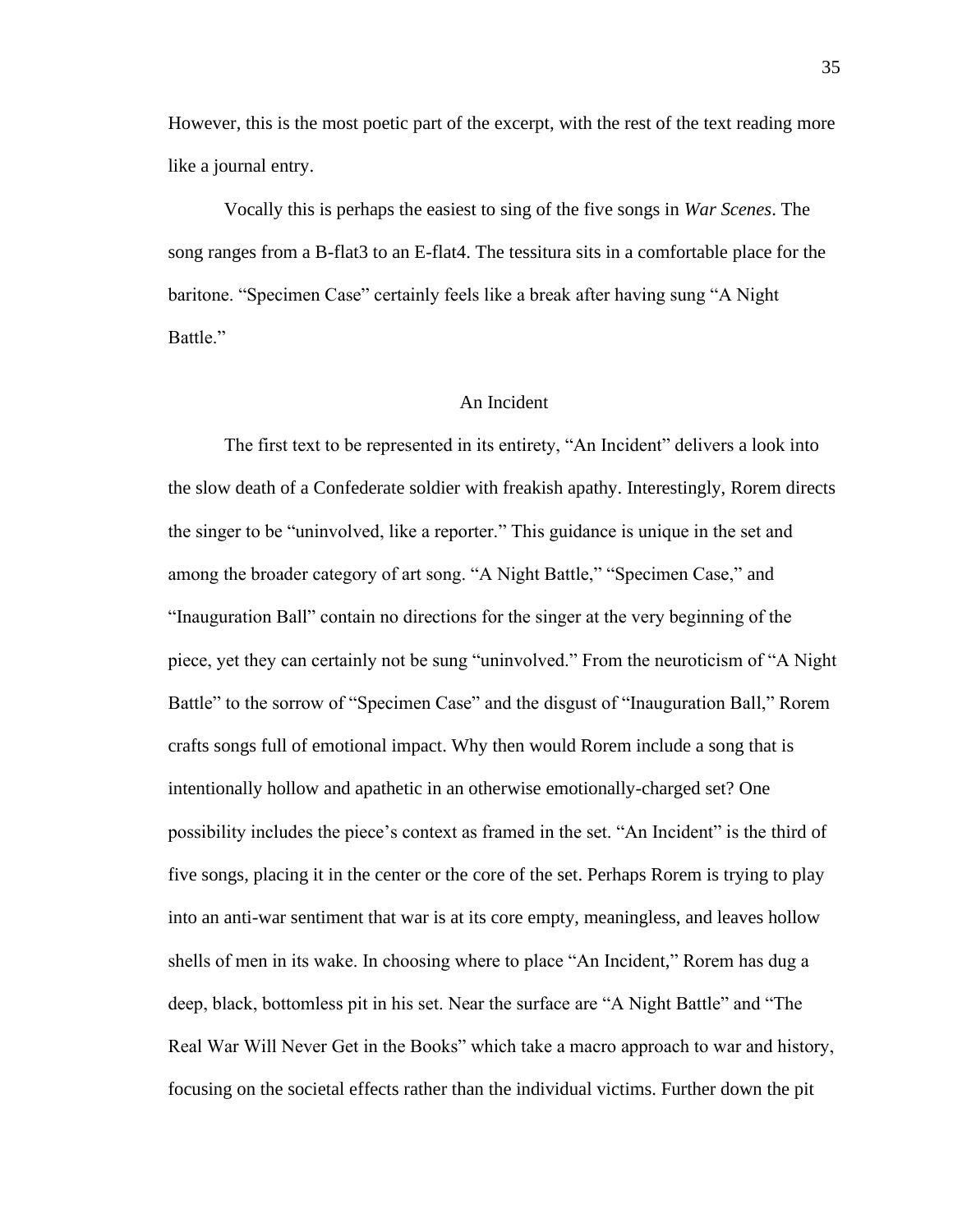but still visible are "Specimen Case" and "Inauguration Ball" which highlight the willful blindless of that surface society to the deeper struggles of the individual when thrown into war. The solider in "Specimen Case" is found within the broader context of a full and busy hospital in which individual soldiers would have received the bare minimum treatment necessary to save time and resources for the collective of injured. The text is framed in such a way as to imply that the narrator simply happened across the young man and paid him the kind of attention that no nurse of physician would have, let alone the uninvolved society at large. The party from "Inauguration Ball" mixes the world of the individual with the society in which wounded soldiers are brought to a ball with beautiful women, music, and dancing. Yet the narrator detects something perverse in the fact that a party is being held while others suffer and die alone and unattended. In the deepest region of the pit lies the apathetic, morse code-like delivery of "An Incident." In this piece, the subject is left alone to suffer and die over several days while being observed and reported upon by a dry, monotone observer. He receives no human empathy or connection as did the subjects of "Specimen Case" or "Inauguration Ball," and his death arrives within minutes of soldiers attempting to move him.

Regarding musical features, this song avoids establishing a key, with the only hint of a tonality being the F4 where the voice spends most of its time. The piano part seems disjointed and paranoid. The opening motif falls squarely and hurriedly from the far-right end of the keyboard to the far-left end. This is contrasted with a slight scurrying movement in the piano (see measure 6 for the first instance) which repeats throughout the piece as the most prolific piano motif. The third and final piano motif is the most rhythmically stable being a chord held over two measures (first seen in measure 12).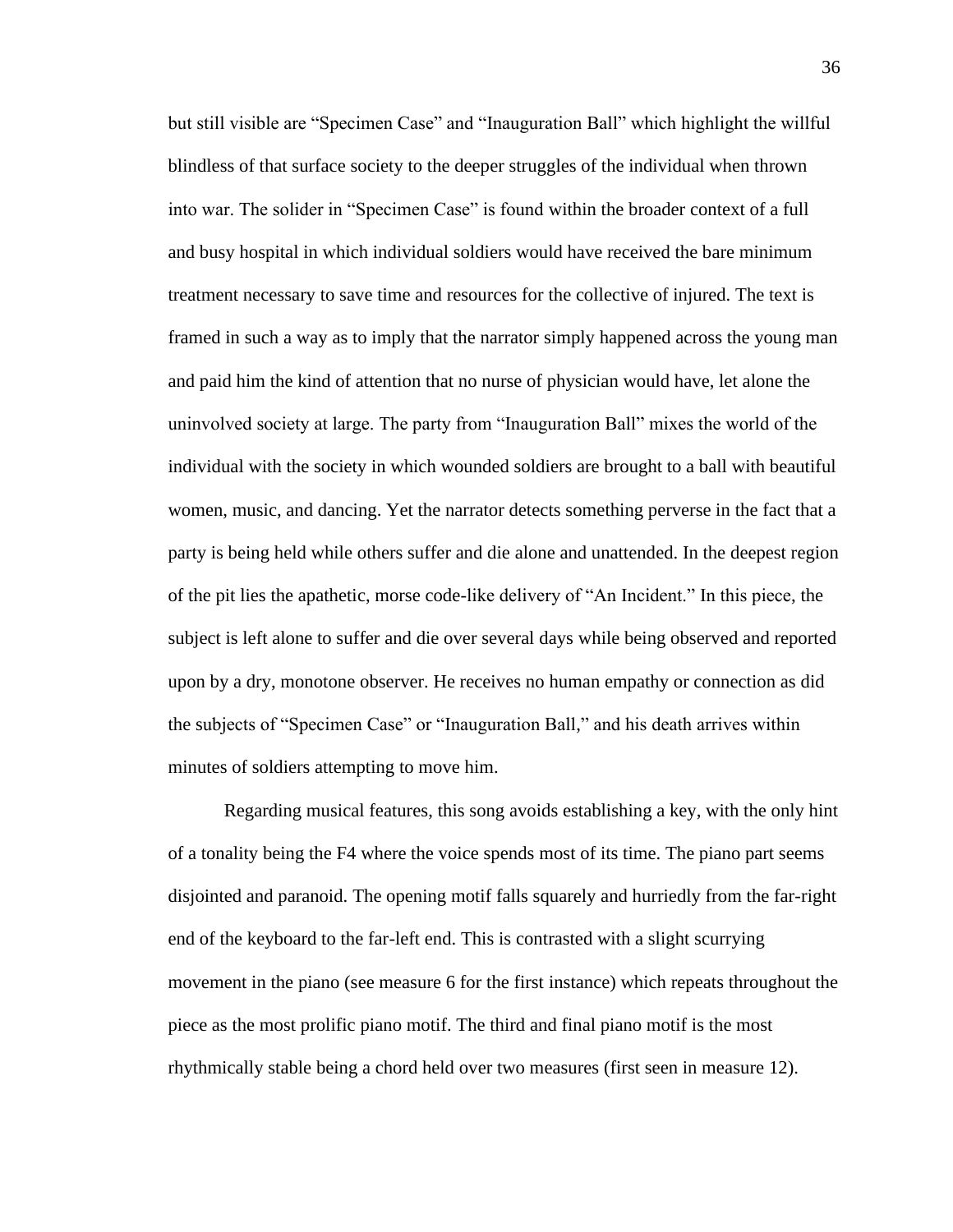Rorem limits his composition for the piano to these three motifs. The first motif is used to transition between verses. The second appears disjointedly between phrases, almost as if the narrator's delivery is being interrupted by an overactive and disturbed mind. Focus seems to be regained whenever the third motif enters, as it is always preceded by the second motif but is often underscoring the delivery of text.

The vocal line roughly parallels the rhythmic activity of the piano with its own rhythmic ideas. These similarities are found in the quick quarter and eighth notes as well as triplets both whole and broken that populate the vocal line. The quick quarter and eighth notes sound like a line of Morse code being transmitted or received by the reporter narrating the story. Next come the triplets, which are prevalent throughout the rest of *War Scenes*. They first appear in measure 7 with a broken half-note triplet (the triplet is missing the initial triplet member) followed by a whole half-note triplet. This leaves the listener with an uneasy sense of syncopation that is again used starting on the third beat of measure eighteen. Most of the triplets in "An Incident" are either whole or missing their first member; however, the final triplet of the song is missing its last member. Found in measure 55, Rorem brilliantly cuts this triplet short as the young soldier's life is cut short, dying in a matter of minutes.

#### Inauguration Ball

The Presidential Election of 1864 saw the Republican incumbent Abraham Lincoln crushing his Democratic challenger General George B. McClellan with an electoral college landslide of 212-12. Lincoln's second inauguration took place on March 4, 1865 and the official inaugural ball would occur two days later on March 6. Walt Whitman joined the other ball attendees in the Patent Office venue. Found in *Memoranda*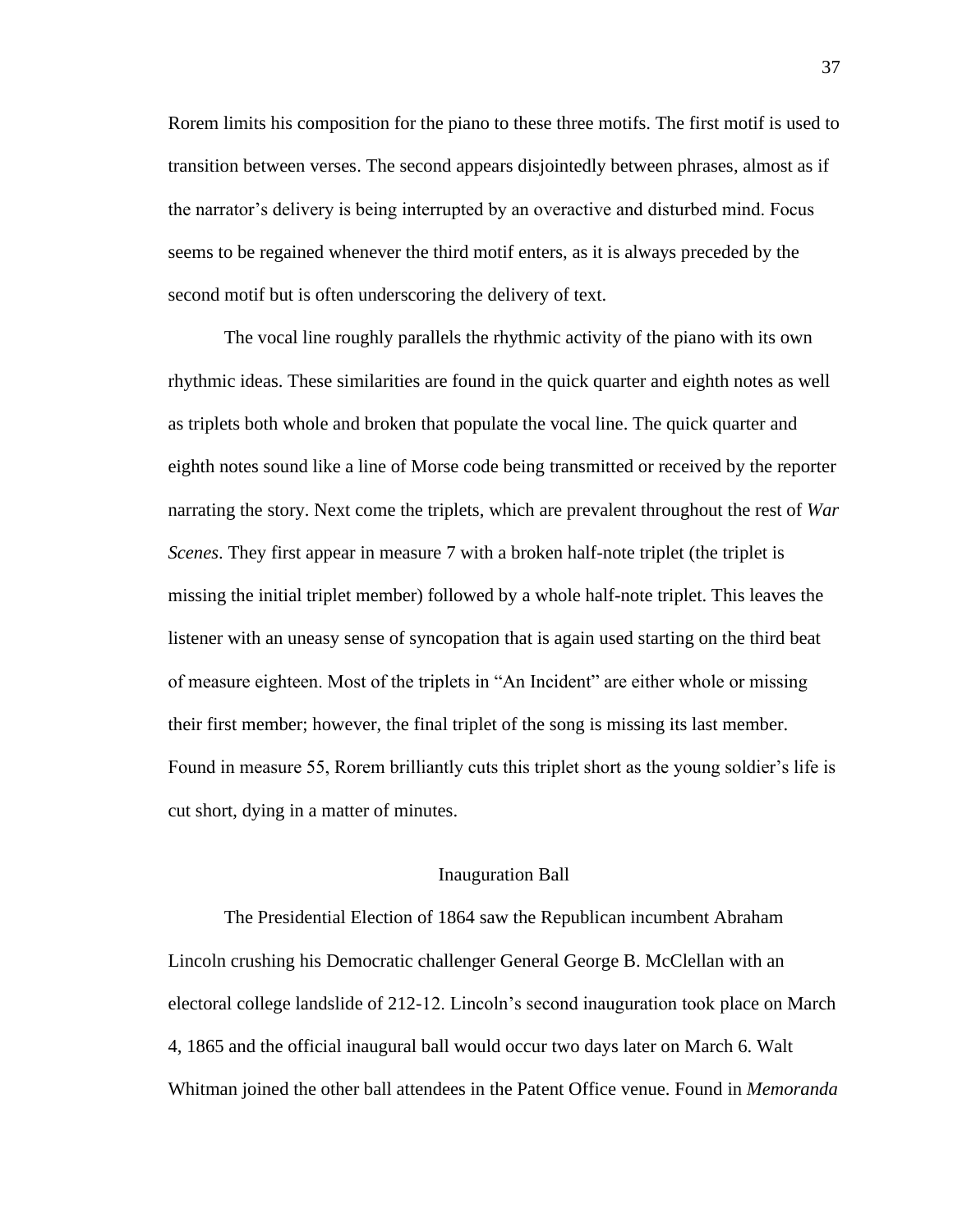*During the War* and *Specimen Case and Collect*, Whitman recounted his experience at the inauguration ball. Rorem has once again taken the hacksaw to Whitman's prose. The edited version of the text found in "Inauguration Ball" contains about half of the material that Whitman's original entry does. Rorem has inserted his own paraphrase of the first few lines. Whitman's description of the venue, the dancing, and the battlefields represented by the war wounded are all cut in favor of the following paraphrase: "At the dance and supper room, I could not help thinking, what a different scene they presented to my view since, filled with a crowded mass of the worst wounded of the war" (Rorem 1971, 17). The final sentence of the text is also shortened, removing what Whitman had included in brackets (Whitman 1883, 66).

This paraphrasing of the text allows Rorem to deliver a more succinct and poignant picture of the perversion found in the situation. A naive and carefree group of partiers is contrasted to the "mass of the worst wounded of the war." That a party with "beautiful women, perfumes, . . . violins . . . ," and dances can exist in the same reality in which men are suffering and dying unattended baffles the narrator and seems to be an irreconcilable contradiction (Rorem 1971, 18).

"Crude and fast," the direction given at the top of the song, is perhaps the best way to summarize "Inauguration Ball." Set as a dance in 3/4, the crude aspect of the music is immediately shown in the left hand of the piano part. Measure 1 has the left hand part playing on beats one and two, whereas measure 2 has the left hand playing on beats two and three. This pattern of beats one and two against two and three continues for much of the song. The effect feels clumsy, like a dancer struggling to stay in step. The right hand part is filled with moving eight notes and quarter-note triplets. The movement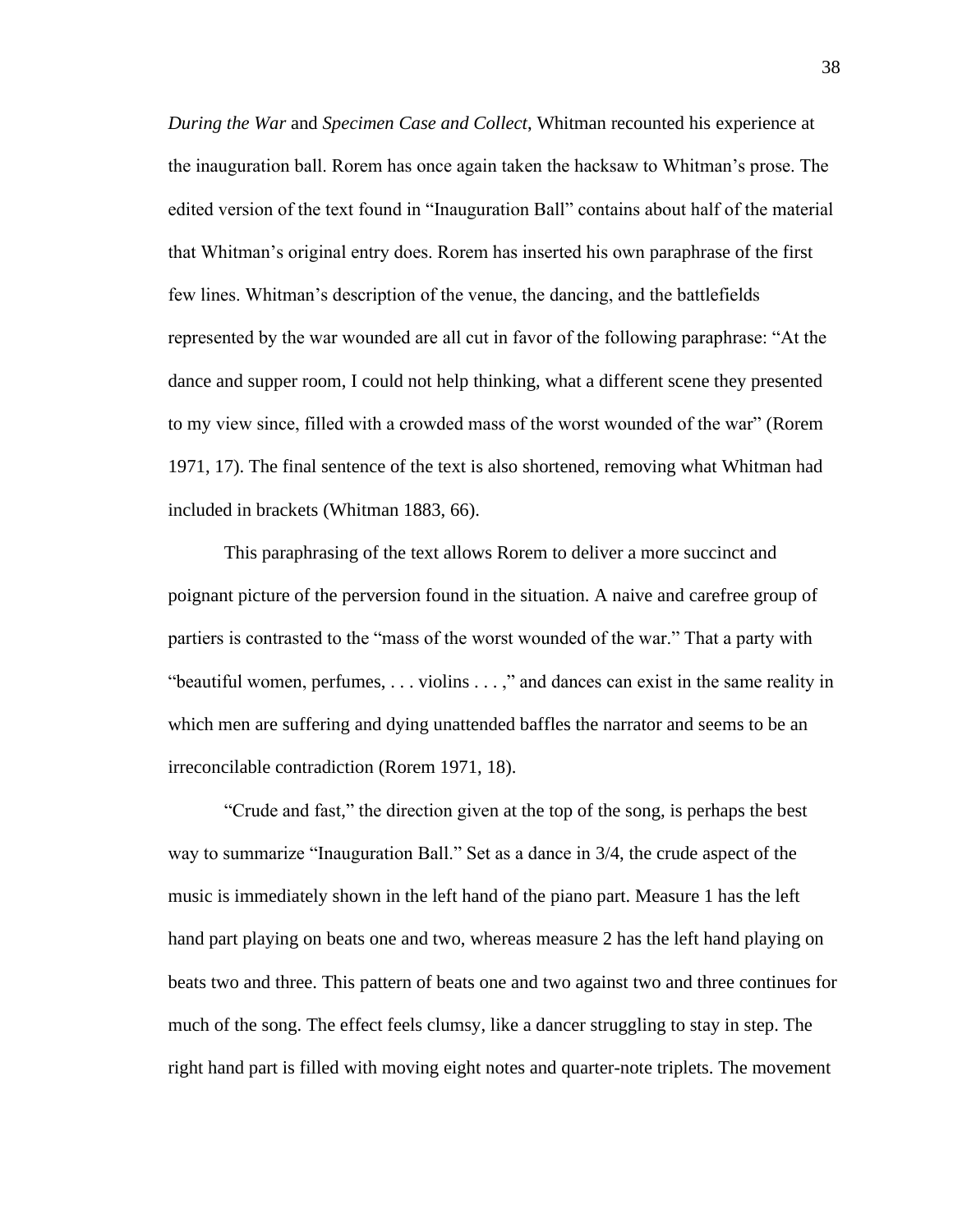of the right hand is much more regular than that of the left hand; however, it still has its share of syncopation. The most common form of irregularity in the right hand is that the downbeat is often shifted by one eighth note, leaving the measure to begin on the "and" of beat one rather than on the downbeat. This first occurs in measure one and can be seen in many measures throughout the song.

For the singer, "Inauguration Ball" is the least rhythmically-challenging song in *War Scenes*. The ever-present triplets are missing, and most rhythms are quarter notes. The difficulty for the singer comes in the form of intervals. While none of the intervallic leaps are too challenging to execute, the consistent swinging back and forth of half steps along with major and minor thirds gives the song an uneasy sense. There is no sense of stability for the singer, for once he lands somewhere that should feel comfortable, he leaves it by a half step. E-flat to E-natural is the most frequent example of this. In measure six the singer descends from a D5 to an E-flat4 only to step up to the E-natural4 on the succeeding note. This E-flat4 to E-natural4 event happens six times throughout "Inauguration Ball." Overall, "Inauguration Ball" is one of the easiest songs of the set to sing. The accompaniment is rhythmically consistent and underscores the singer at all times.

#### The Real War Will Never Get in the Books

Representing Rorem's greatest feat of paraphrasing in *War Scenes*, "The Real War Will Never Get in the Books" ends the set with Whitman's opening comments in *Memoranda During the War.* Remarkably, Rorem boils down three pages of text into a four-page song, leaving out entirely the first page and picking up on the last paragraph of the second page. Notably, Rorem includes the line "And so goodbye to the war" which is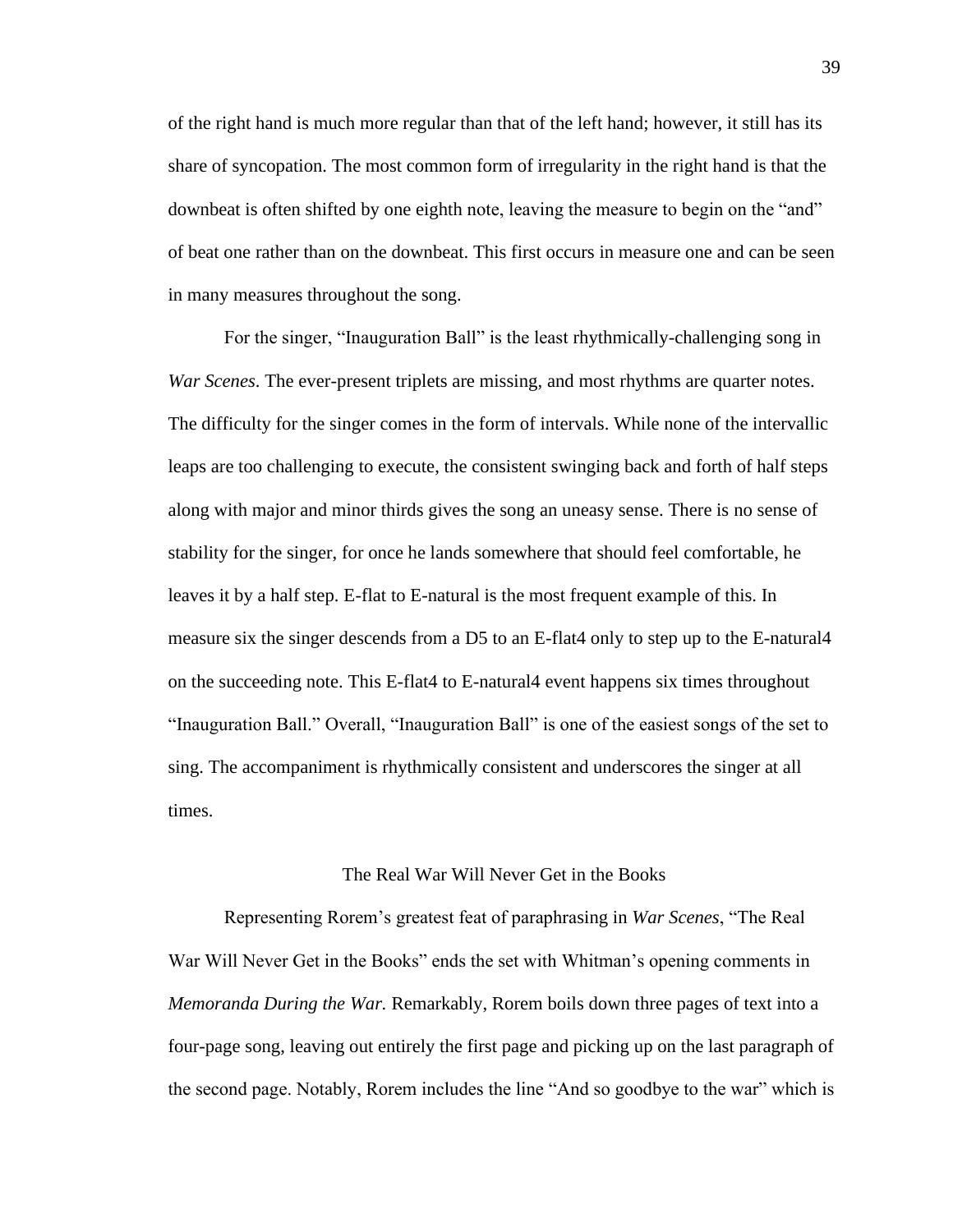absent in *Memoranda During the War* (1875) but is present in 1882's *Specimen Days and Collect* (1882)*.* All of the texts found in *War Scenes* comes from Whitman's *Memoranda During the War* and *Specimen Days and Collect*. While Rorem specifies that he took the text from the 1882 version of *Specimen Days and Collect,* Whitman's earlier publication of *Memoranda During the War* contains all the same text as *Specimen Days and Collect*  except "And so goodbye to the war" (Whitman 1883, 80). In *Memoranda During the War,* Whitman uses the text of "The Real War Will Never Get in the Books" as way to set the tone for the rest of the book. In *Specimen Days and Collect*, the line in question is inserted to connect two otherwise disconnected sections of prose. Recycling his poetry and prose is nothing new to Whitman. His magnum opus *Leaves of Grass* underwent several revisions between 1855 and 1892 with formerly standalone works being incorporated into the later versions. In the context of *War Scenes,* Whitman's "The Real War Will Never Get in the Books" gives a better sense of clarity of the form of the set when interpreted using *Memoranda During the War* rather than *Specimen Days and Collect.* Using the text as found in *Memoranda* as the opening remarks of the book, the final song functions as an indicator of definite reflection upon the events found in the preceding songs. This can be accomplished by using *Specimen Days and Collect* to interpret the text as well, and the later addition of "And so goodbye to the war" certainly assists both Whitman and Rorem in the transition between pieces. However, the parallelism of the first thing being last and the last being first when reflecting on major events and trauma in history and art can be a helpful tool for interpretation.

While Whitman's original introductory text lives up to its required purpose in both books, Rorem's abbreviated version functions to deliver a gut-punch to an already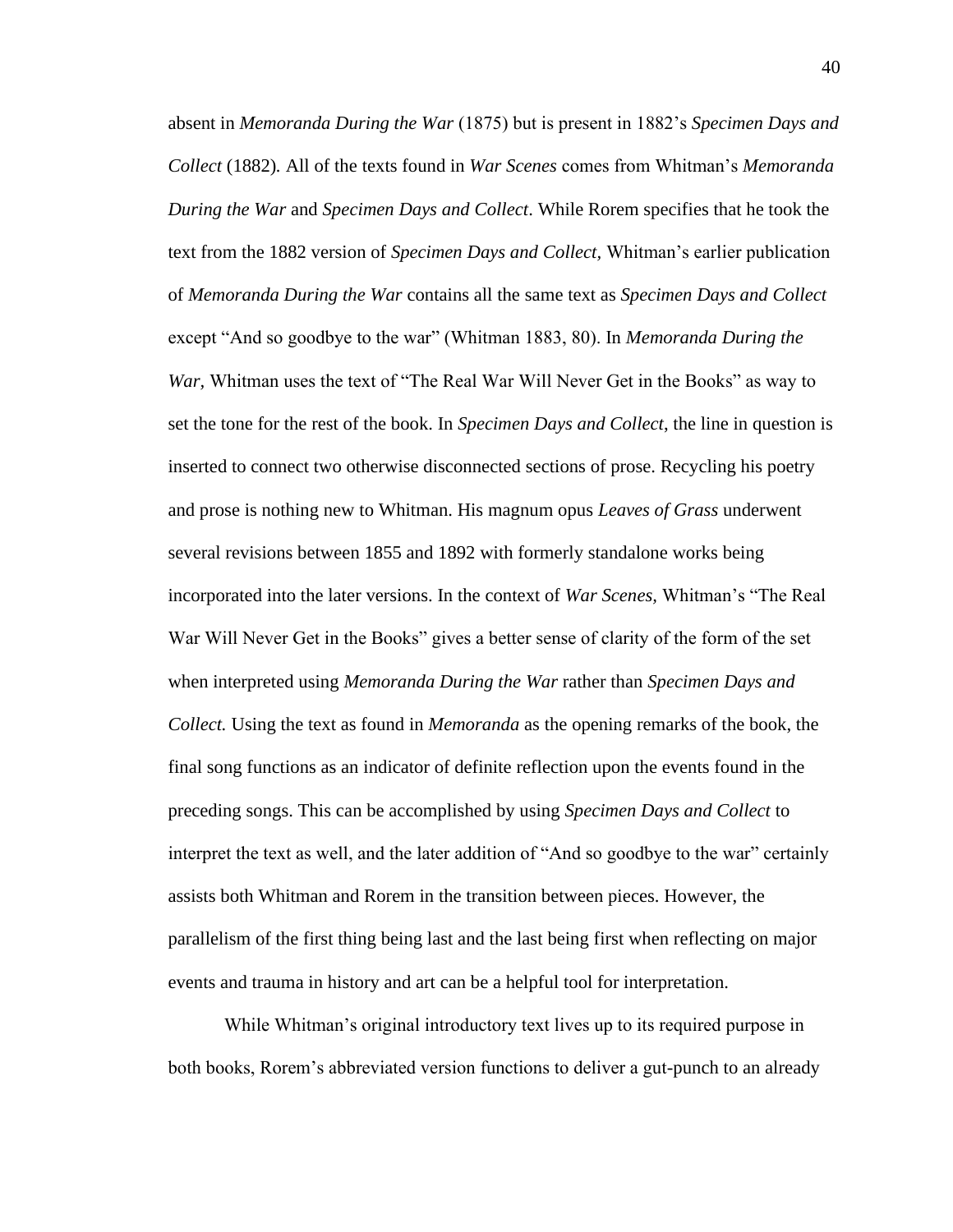emotionally-drained audience as a sort of inconclusive finale. It also serves as a bit of character development for the singer. No longer is the character just some narrator, journalist, or historian dryly recounting the events of the war—he has experienced the suffering firsthand and knows intimately the smaller and less-known details. While much of the text found in *War Scenes* could have been experienced by soldiers, reporters, and anyone else involved in the infrastructure of war, this final song refers to the specific experience of someone serving in a hospital. This ties the narrator back to the story recounted in "Specimen Case" and helps to explain the otherwise detached, journalistic accounting of the stories in "A Night Battle" and "An Incident." He was not at those battles, but he heard about them from the wounded to whom he tends daily. A conclusion that can be accurately drawn about the narrator is that he is a nurse or stretcher bearer who has experienced the war from the wings of hospitals rather than at the front. Perhaps he is Whitman himself. In Rorem's mind and time, this narrator could have easily been a contemporary U.S. Army field surgeon, medic, or nurse, or perhaps his North Vietnamese counterpart.

*War Scenes* is dedicated to "those who died in Vietnam, both sides, during the composition: 20-30 June 1969." Each song includes the date of composition after the ending double bars. The first song to be written, "The Real War Will Never Get in the Books," on June 20, 1969, ends up being the finale of the set, implying that Rorem knew where he wanted to go with the set and that like many Americans in the wake of the Tet Offensive of 1968, he too wished to say goodbye to the war.

"The Real War Will Never Get in the Books" has a haunting sonority to it. The initial piano contribution is two simultaneously rolled chords on the downbeat of measure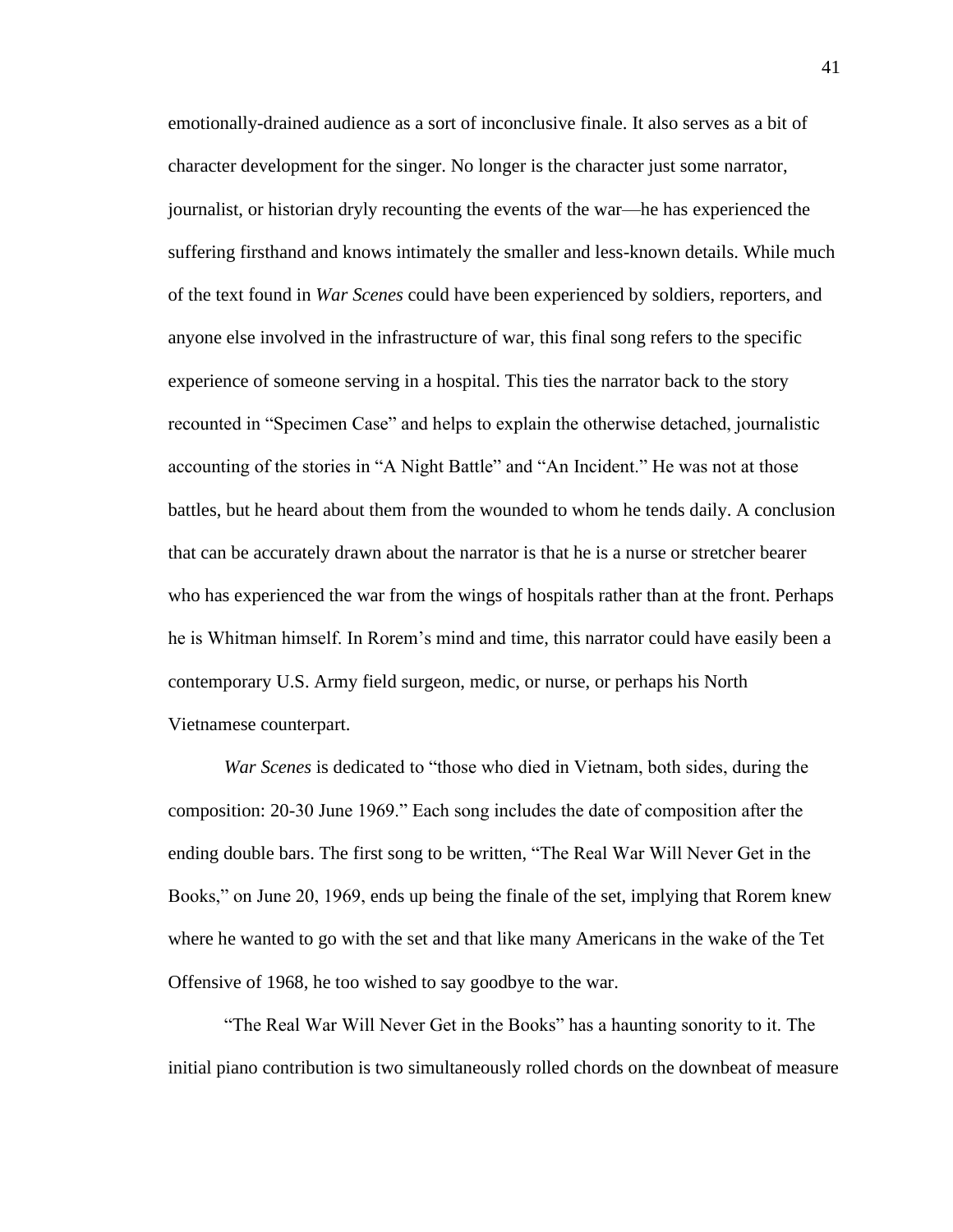1. The left hand has a B-flat major seventh chord in third inversion while the right hand shows a type of A minor seventh chord in third inversion with both the raised and diatonic seventh scale degree being present in the chord. These two major and minor chords with roots only a half-step away being played at the same time provide a very uneasy and inconsistent context in which the song is framed. The pianist playing two different chords on top of each other becomes a theme in this song. Measure 21 has these same two chords on top of each once again. The first measure of the third page features a D-flat major seventh chord in third inversion in the left hand, while in the right hand an A-flat major triad in second inversion with accompanying raised and diatonic second scale degree (the B-flat in A-flat minor) further throws off any sense of stability. Finally, the initial B-flat major and A minor chords reiterate in measure 38 and continue to the end of the song in measure 44. Why are the contradicting chords played against each other? Perhaps Rorem is implying the bittersweet feelings felt at the end of a war. Once a war is over, there is an underlying sense of stability and safety, but at the surface remains the destruction and rubble that needs to be rebuilt. This is suggested by the major chord underscoring a minor chord containing both raised and diatonic scale degrees.

The singer's part of the song is rhythmically simple but rather challenging, considering the intervals. The tessitura of the song lies at the lowest point of the set, with the singer starting on an A3 and spending much of the song floating around an E4. While the singer will ascend and descend throughout the song, climaxing on an E-flat5, he returns down to an A3 or G-sharp/G3. The song ends on a G3 on the word "grave." A low tessitura, and the consistent return to the realm of G3-A3, work as foreshadowing that almost everything having to do with the war has already been "buried in the grave."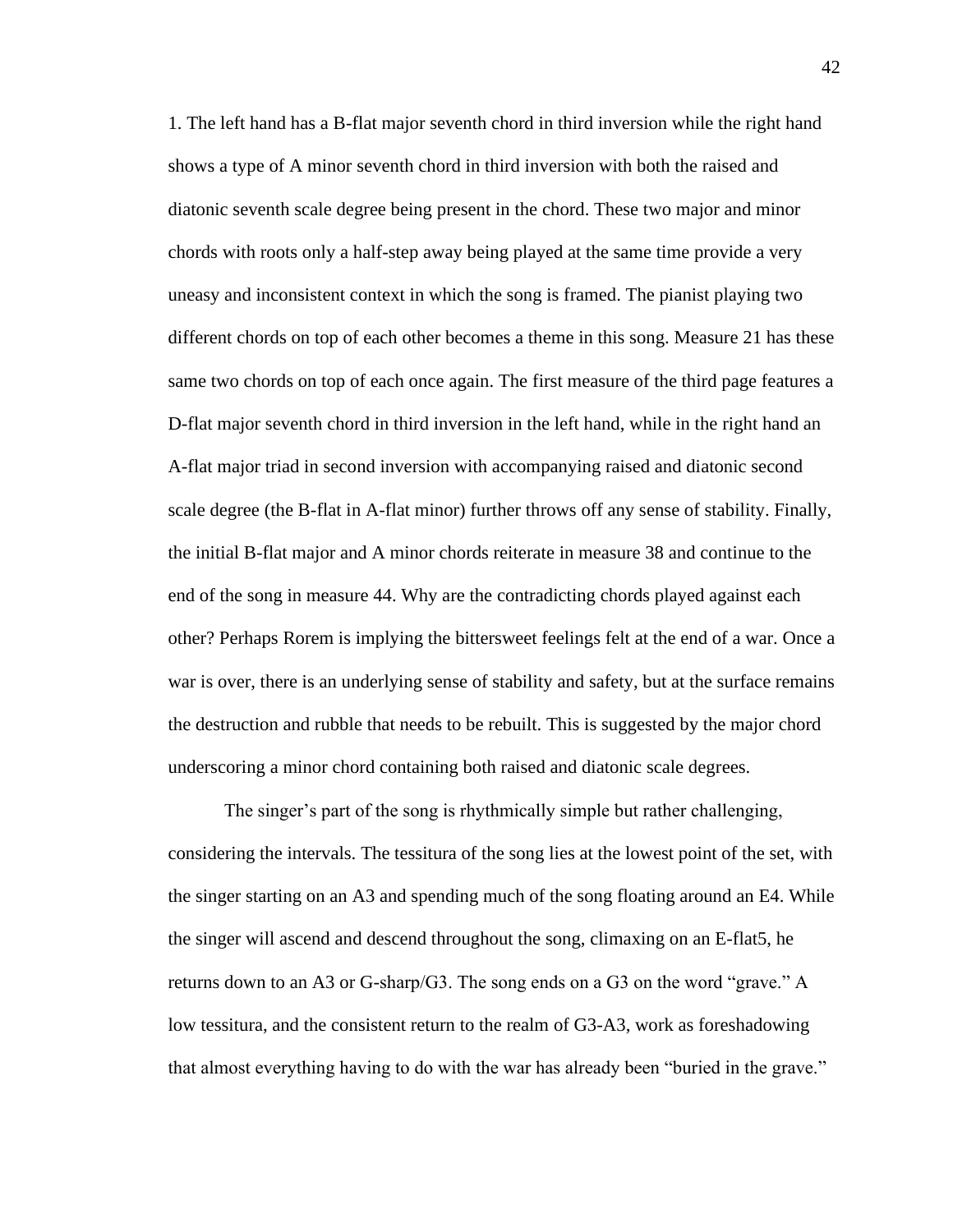Compared to McGrath's *Four Whitman Settings* and Weill's *Four Walt Whitman Songs*, Rorem's *War Scenes* is the most depraved setting of Whitman. The Weill set can feel a bit too lighthearted and abundant, with excited energy at times, while the McGrath often seems abstract and ethereal. *War Scenes* is a bitter reminder that war is dirty, that war destroys more than what we can see on the surface. To sing or listen to *War Scenes* is to entirely void yourself of any emotions that could be positive and uplifting and to fill yourself with the somber realities of human suffering.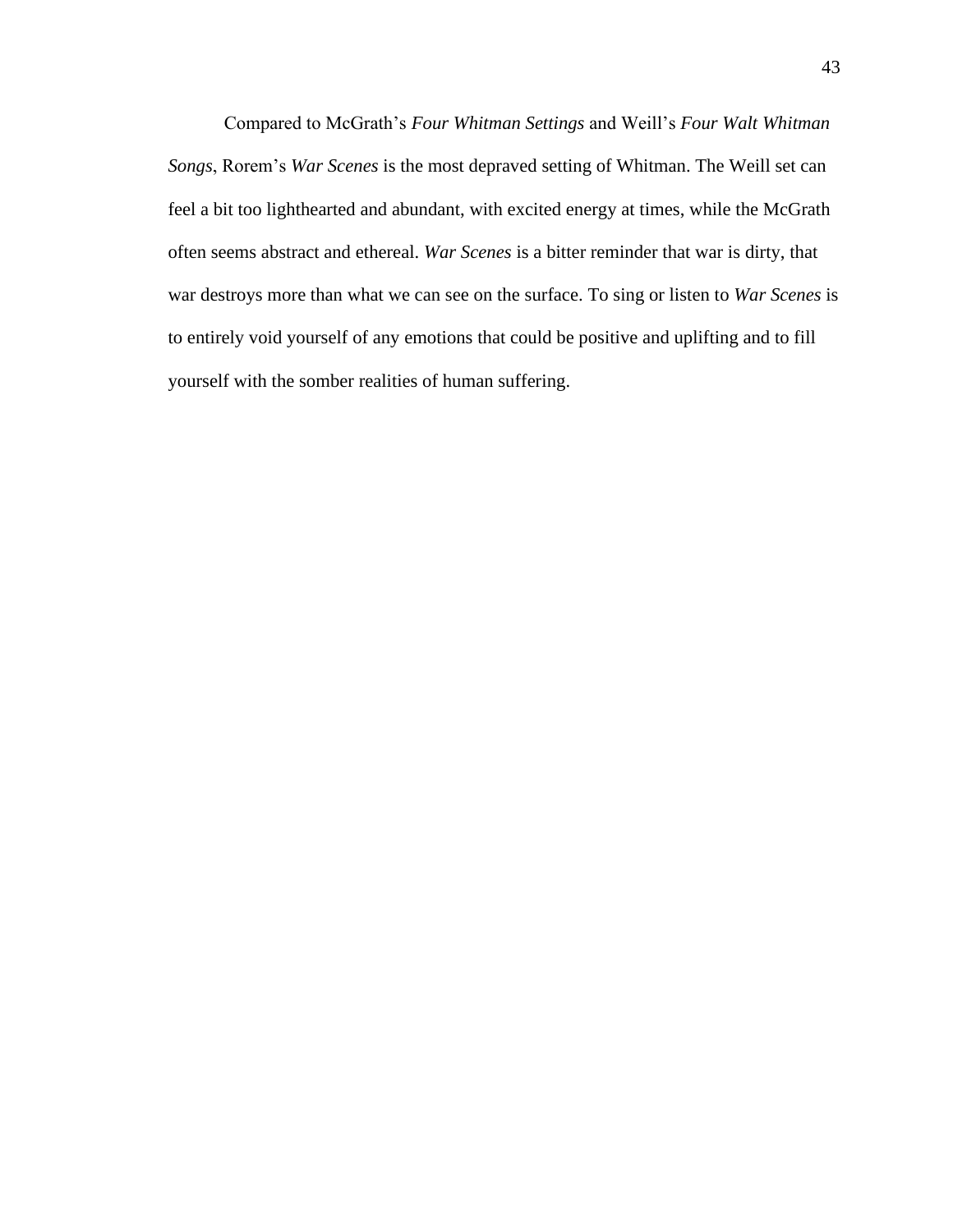#### **Ethan McGrath**

Ethan McGrath is a contemporary composer living in the area of Chattanooga, Tennessee. Born in Collegedale, Tennessee in 1990, McGrath began his musical studies by taking piano lessons at the age of nine. He was homeschooled and was therefore freer to practice music than many children his age and spent most of his time at the piano. Taking to composition at the age of fourteen, McGrath would go on to study composition in college. He holds degrees from the University of Tennessee at Chattanooga and the University of Cambridge. Primarily known for his choral compositions, McGrath's music has been performed around the world, from England to Poland and Taiwan. McGrath is not only a choral composer but has composed orchestral and chamber works, solo piano music, and art songs. McGrath's *Four Whitman Settings* (2020) were inspired by Thomas Hampson and his *Song of America* (2005) album. It was this album that introduced McGrath to composers like John Alden, Ned Rorem, Charles Ives, and Aaron Copland. Notably, the record includes "Dirge for Two Veterans" from Weill's *Four Walt Whitman Songs*. *Song of America* also introduced McGrath to Walt Whitman (six out of the twenty songs on the record are set to Whitman texts). On why he chose to set Whitman to song, McGrath states:

> As a teenager, I had become obsessed with the idea of writing music that sounded "American," convicted that I should be following in the footsteps of people like Copland and Ives in that regard. I saw the unique Americanness of Whitman's brash aesthetic as the poetic counterpart to what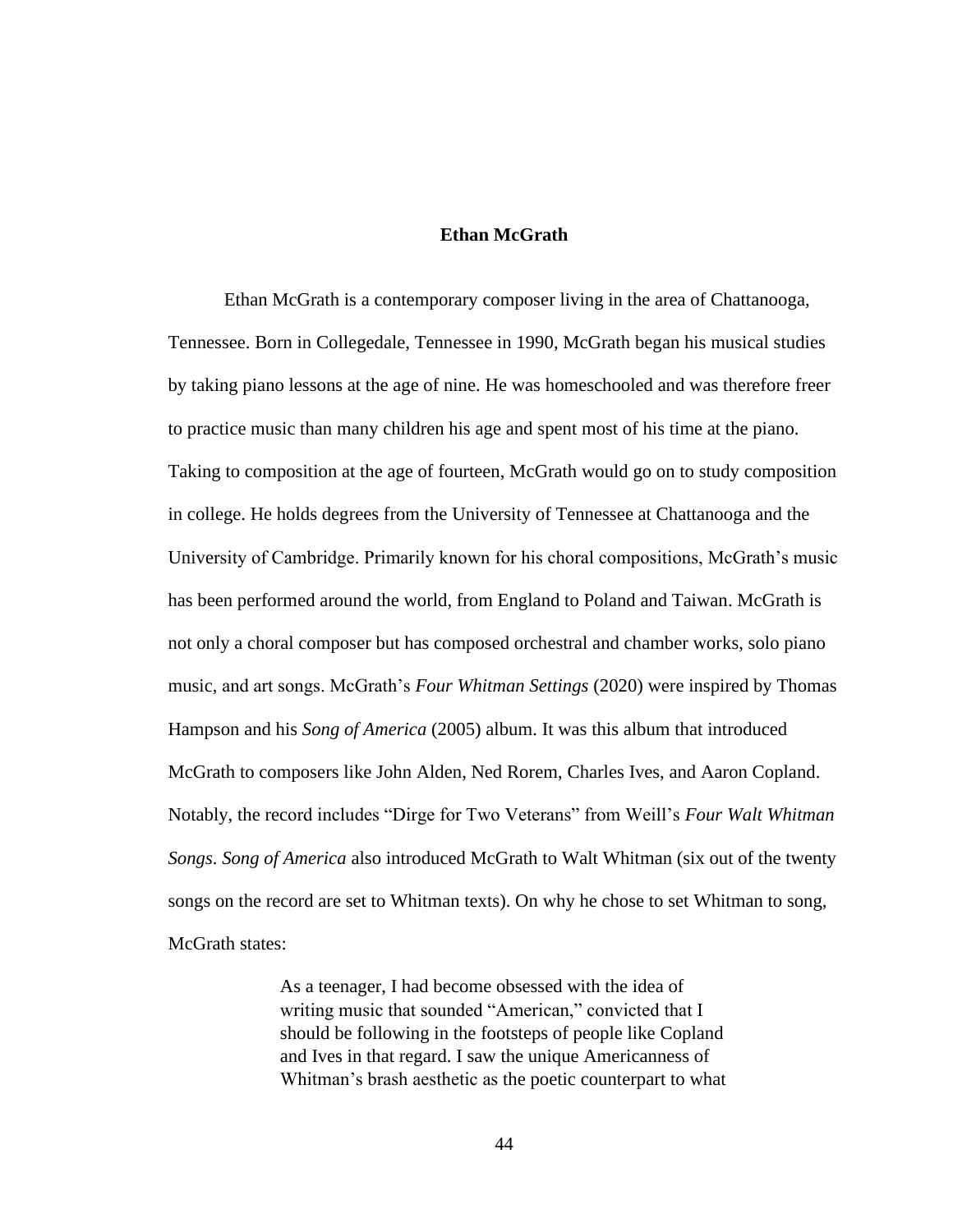I wanted to achieve musically at the time, so I was drawn to setting his works to music. (Ethan McGrath, email correspondence with author, March 11, 2022: see Appendix)

The Whitman songs that would come to comprise *Four Whitman Settings* were first drafted around 2006 or 2007 when the composer was around sixteen or seventeen years old. A set of four songs, *Four Whitman Settings* is based on texts from two poetic books within *Leaves of Grass*. The set can thus divide in half with the text of the first two songs coming from *Drum-Taps* and the text of the last two songs coming from *Memories of President Lincoln*. At first abandoning the songs, McGrath came back to revisit and rework the songs in 2019 after having more education in composition. Finished in 2020, *Four Whitman Settings* was first performed later that year by baritone Ted Long, a friend of the composer, at an Abraham Lincoln-themed event organized by McGrath.

#### Look down fair moon

Ethan McGrath has a very soft style of composition that floats across the score. The opening song of *Four Whitman Settings*, "Look down fair moon" begins with a short opening theme in the piano followed by the plodding quarter notes which accompany the voice for the duration of the song. One of the shorter works from Whitman's *Drum-Taps*, "Look Down Fair Moon" consists of only four lines of text. With only two pages of music, "Look down fair moon" is a relatively short song. McGrath takes the four lines of text and separates them into pairs, with two lines of text on each page. Each pairing inhabits its own page of the song, seventeen and eighteen measures each, separated by three measures of music in the piano part which echo the initial three measures of the

45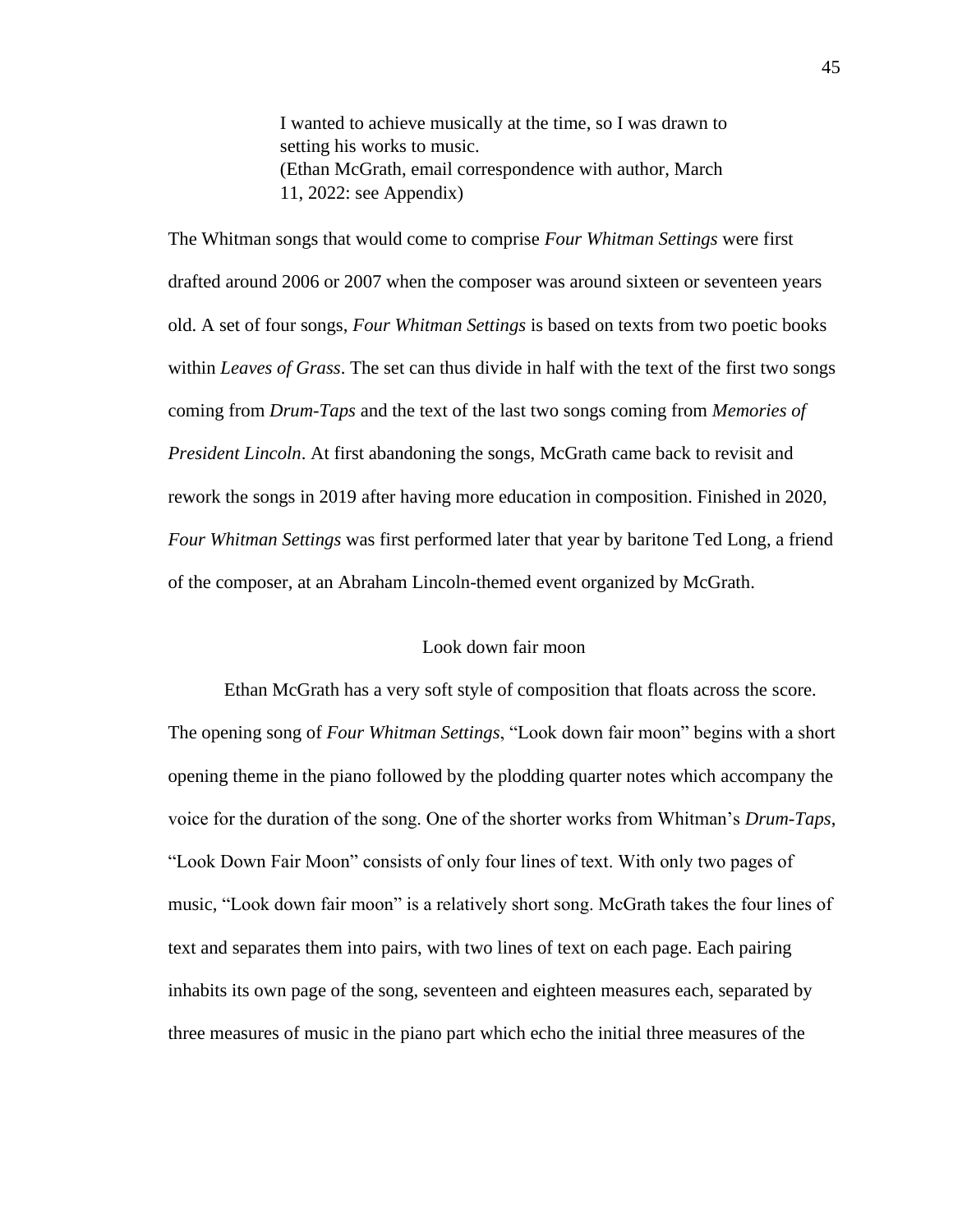song. In this way, McGrath separates the verses as two distinct thoughts with a hard reset in between.

McGrath employs text painting throughout the song. Just as the moon looks down and bathes the world in its light, so does the melody fall from above, coming to rest about an octave lower than where it started. In the first section, the highest pitch for the singer is a D5 in measure 12, which first occurs on the initial words "look down." The next D5 occurs in the line "pour softly down…" on the initial syllable of "softly." Each occurrence of the D5 is followed by the descent of a fifth to a G4. This gentle descent represents the downpouring of the moons soft white light upon the landscape. What the moon's reflection lands on, however, is not gentle. Revealing "faces ghastly, swollen, purple . . . " the peaceful light of the moon finds itself discordant with the scenes of horror it unveils. This discord is present in the music with the singer landing on and staying near a D-flat4, a major seventh distant from the previous D5 which started the song for the singer.

Beginning in measure 22, the meter changes six times within seven measures. This has the effect of distorting and concealing the beat along with stretching and compressing the phrasing into a more surreal state of dreaming or nostalgia which is more ethereal than tangible. While this is an effect of the compositional device used, McGrath's intention in changing meter so often was to "accommodate the accents of the text, which would have been difficult to do properly if it was just in 4/4 the whole time" (Ethan McGrath, email correspondence with author, March 11, 2022). McGrath's attention to detail when it comes to accommodating the "accent" of the text becomes a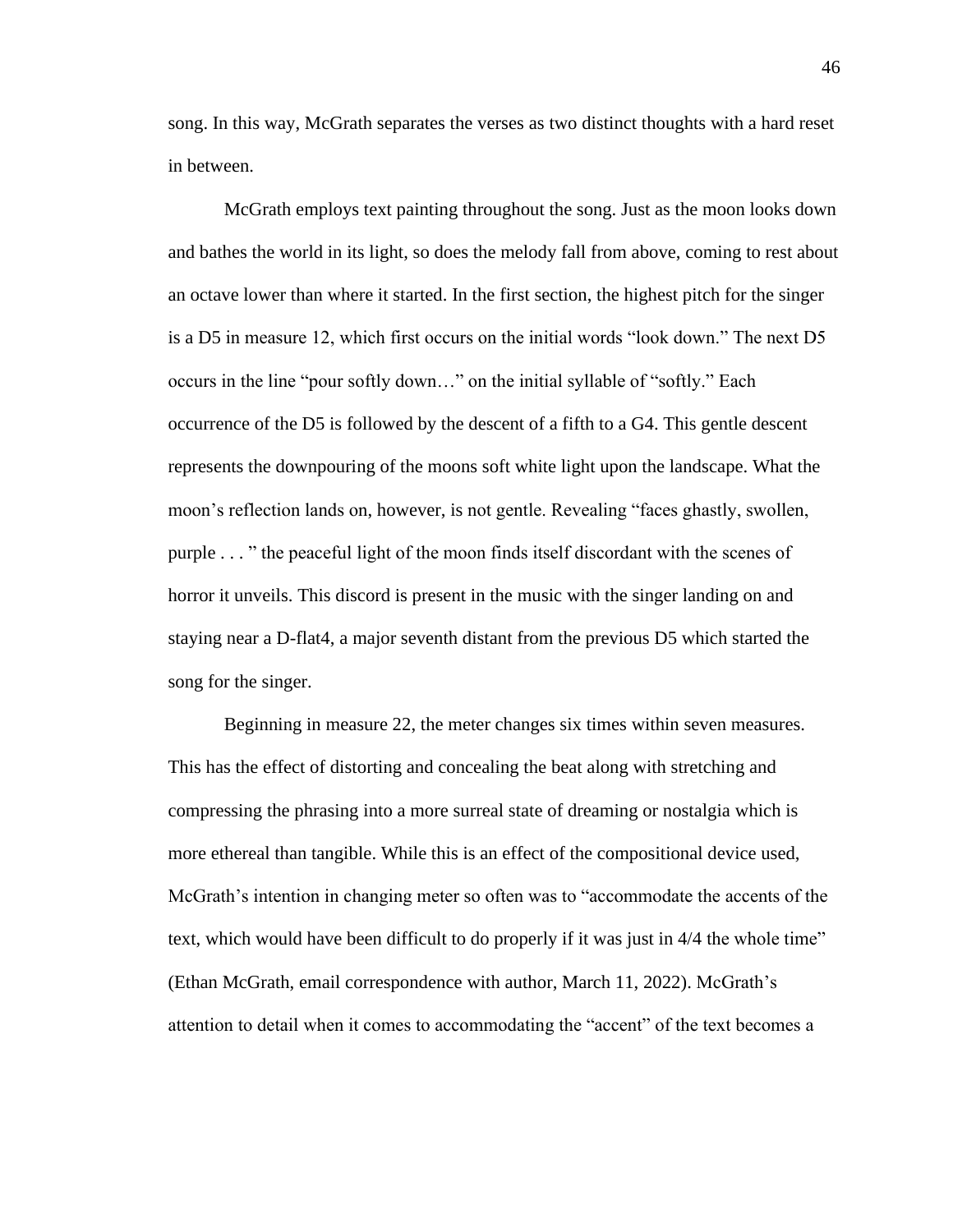recurring theme seen in every song. Often, meters and rhythmic patterns will change suddenly to allow for the text to flow naturally.

#### As toilsome I wander'd Virginia's woods

Set in 4/4 time with at a tempo that is to be played "wistfully" at 92 beats per minute, this is the most lyric song of *Four Whitman Settings*. Apart from a low A3, "As toilsome I wander'd Virginia's woods" sits in a comfortable tessitura for the baritone, with much of the song spent around the area of an A4. Vocally pleasant to sing, the song features little difficulty for the singer. The most interesting attributes of "As toilsome I wander'd Virginia's woods" are the poetic asides and the accompaniment, which changes depending on the perspective of the character in the poetry. Throughout the entirety of *Four Whitman Settings*, McGrath maintains the integrity of each Whitman poem that he uses. Rorem and Weill both heavily edit the texts of whichever Whitman excerpt they are dealing with, whereas McGrath uses the text in its entirety. In his words on the subject, McGrath writes:

> It is important to me to be as faithful to the poet as possible, so I usually avoid cutting anything from the poem. When I do leave something out, it is usually when I am writing a strophic setting of a lengthy stanzaic poem, where some of the stanzas can be omitted for the sake of time, lest the setting become too boring/repetitive (since it generally takes a lot longer to sing a poem than to speak a poem). (Ethan McGrath, email correspondence with author, March 11, 2022)

Whitman's "As Toilsome I Wander'd Virginia's Woods" contains two poetic asides.

They are both in the first and second stanzas and read:

As toilsome I wander'd Virginia's woods, To the music of rustling leaves kick'd by my feet, (for 'twas autumn,)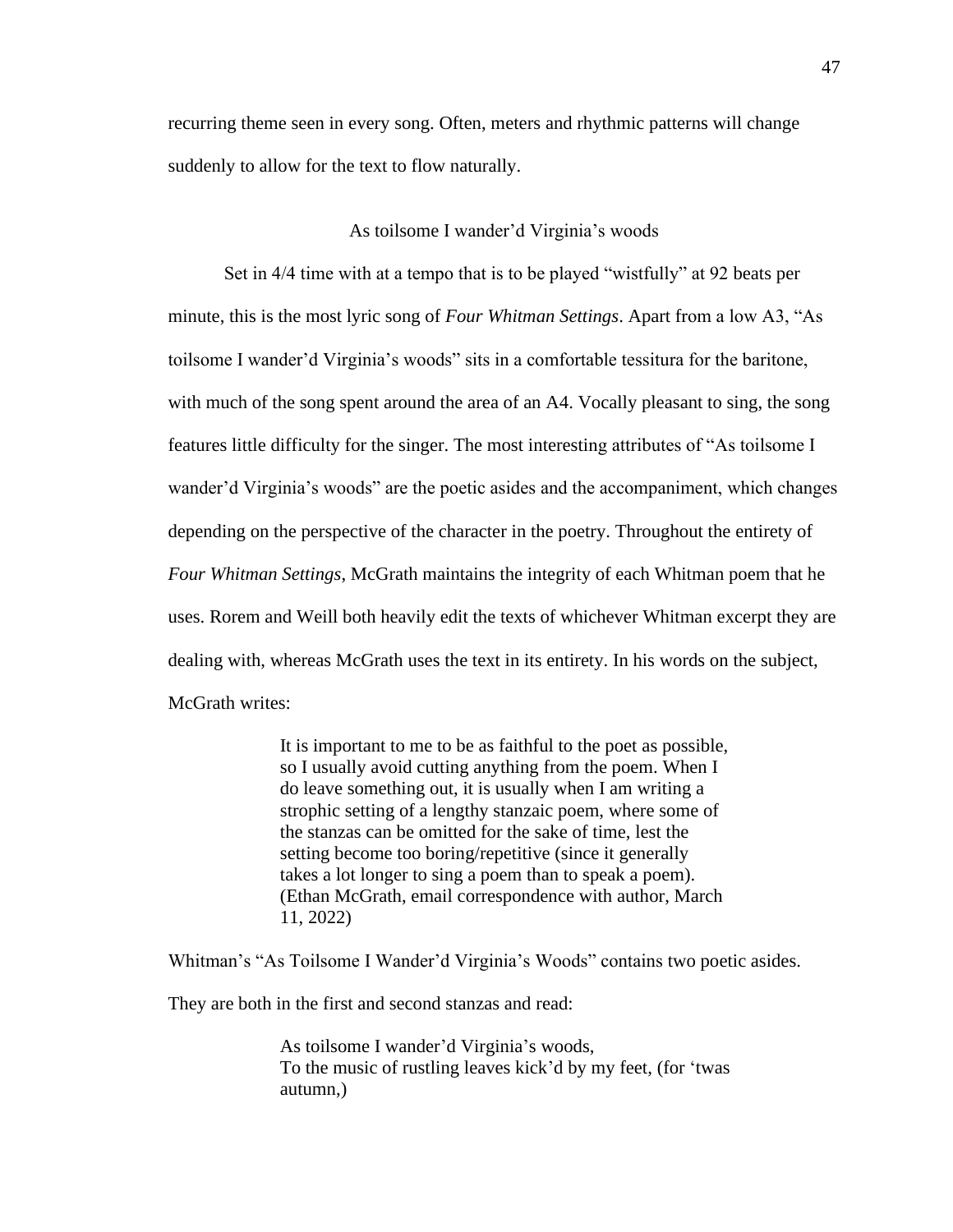I mark'd at the foot of a tree the grave of a soldier; Mortally wounded he and buried on the retreat, (easily all could I understand,) (Whitman 1882, 240)

As asides, the two phrases contained within parentheses are not necessary for the understanding of the previous phrase. Instead, they take the narrator out of the immediate period of reflection to clarify something outside of the initial flashback. Compositionally, McGrath maintains the idea that these asides are to be understood as separate ideas. Each aside moves its way down the staff, floating around E4, C4, and landing on B-flat3. These are some of the lowest pitches for the singer in the song, and of the phrases that each aside ends. These low endings to the vocal melody give a sense of finality to the asides as they wrap up the preceding lines of poetry.

During these first two stanzas, the piano accompaniment stays relatively static, comprised mostly of chords of whole- and half-note durations. The first stylistic change appears in measure 32. Here, the accompaniment becomes more martial with the use of a syncopated rhythm. The music seems to speed up for a moment to reflect the bustle of daily life and is only slowed down once the singer is reminded of the sign placed above the grave. The music reaches its slowest moments around the inscription "bold, cautious, true, and my loving comrade" to emphasize this text. McGrath stretches out these seven words over five measures of music, giving each descriptive word at least two beats. The accompaniment picks up once again at "long, long I muse, then on my way go wandering." The accompaniment plays quick and sweeping arpeggiated chords which accelerate through the implementation of triplets as the time described in the text progresses. Representing the passage of time, this change in the accompaniment compliments the vocal line. Finally, the accompaniment returns to the familiar chords of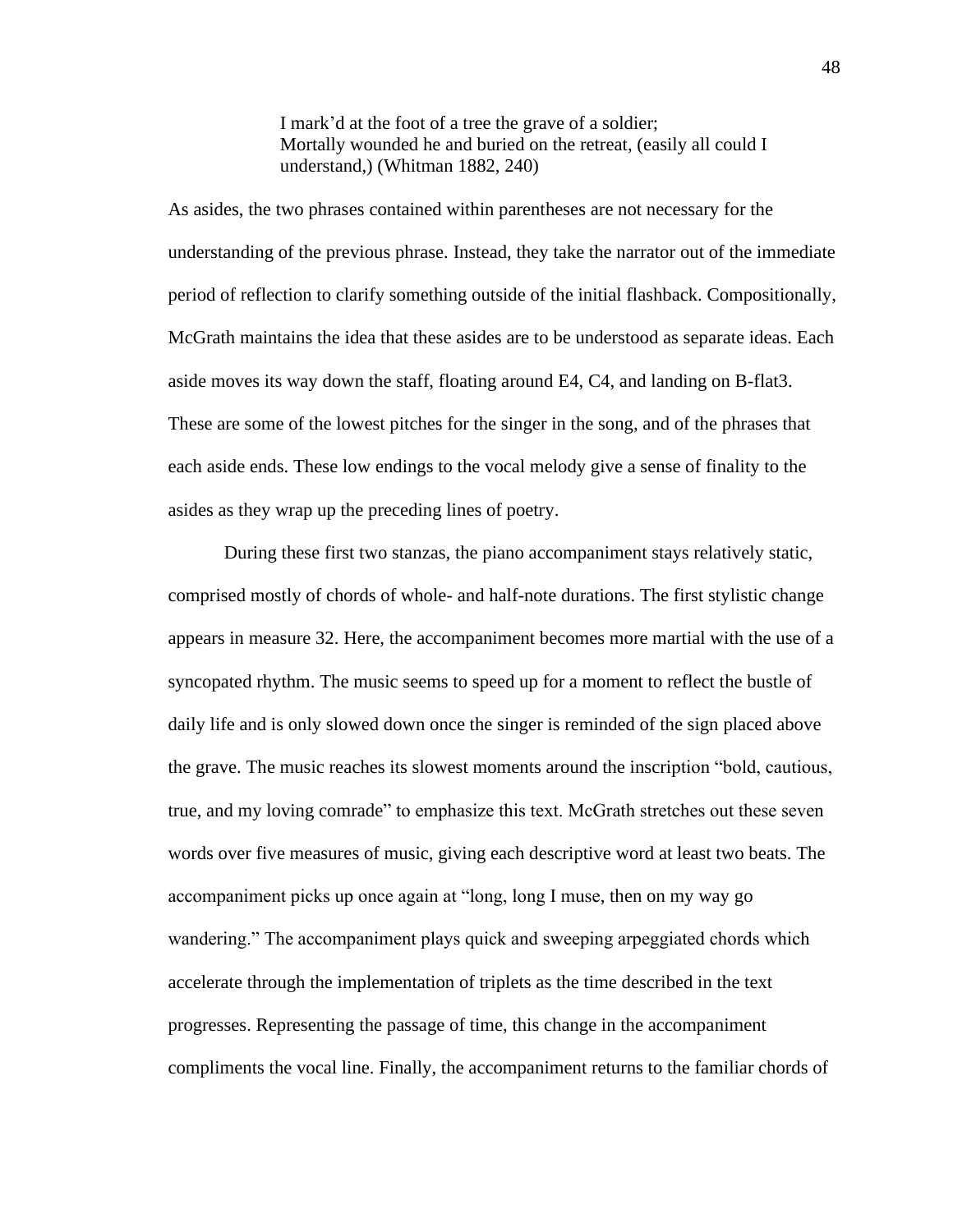half- and whole-note durations as seen in the beginning of the piece to end it. Most interestingly in this final section, the accompaniment is suspended, sustaining one chord as the singers sings the inscription.

#### Hush'd be the camps to-day

The final two pieces in *Four Whitman Settings* are about the death of President Abraham Lincoln. The first of these two songs, "Hush'd be the camps to-day," is a funeral dirge and march for Lincoln, and the last song "This dust was once the man" is a shorter reflection on the life and accomplishment of Lincoln.

"Hush'd be the camps to-day" is the most rhythmically interesting of the *Four Whitman Settings*. In it, McGrath heavily syncopates the vocal line, starting almost every vocal phrase on the second eighth note of beat one. There are only three phrases in the song that start on a strong beat. McGrath's reason for writing most of the phrases like this was to avoid emphasizing certain words. The song is set in the context of a funeral march and McGrath was trying to replicate a march cadence, which launches off the strong foot—or in this case the strong beat. In describing "Hush'd be the camps to-day," McGrath writes:

> This song is in a simple ABA form, plus a brief introduction that foreshadows the B section—a favorite compositional device of mine. The A sections are rather grim, both in terms of the text and in the dirge-like manner in which I set it to music. But the words "Sing, poet, in our name, / sing of the love we bore him" suggested different music; the poem becomes more bittersweet, more sentimental even, and the dirge idea does not really fit that. So in the B section of my song there is no strong sense of a beat, and the flitting, slightly playful piano part suggests, perhaps, the idea of birdsong—which I actually got from a different Whitman poem,"When lilacs last in the dooryard bloom'd," in which the speaker addresses a bird, telling the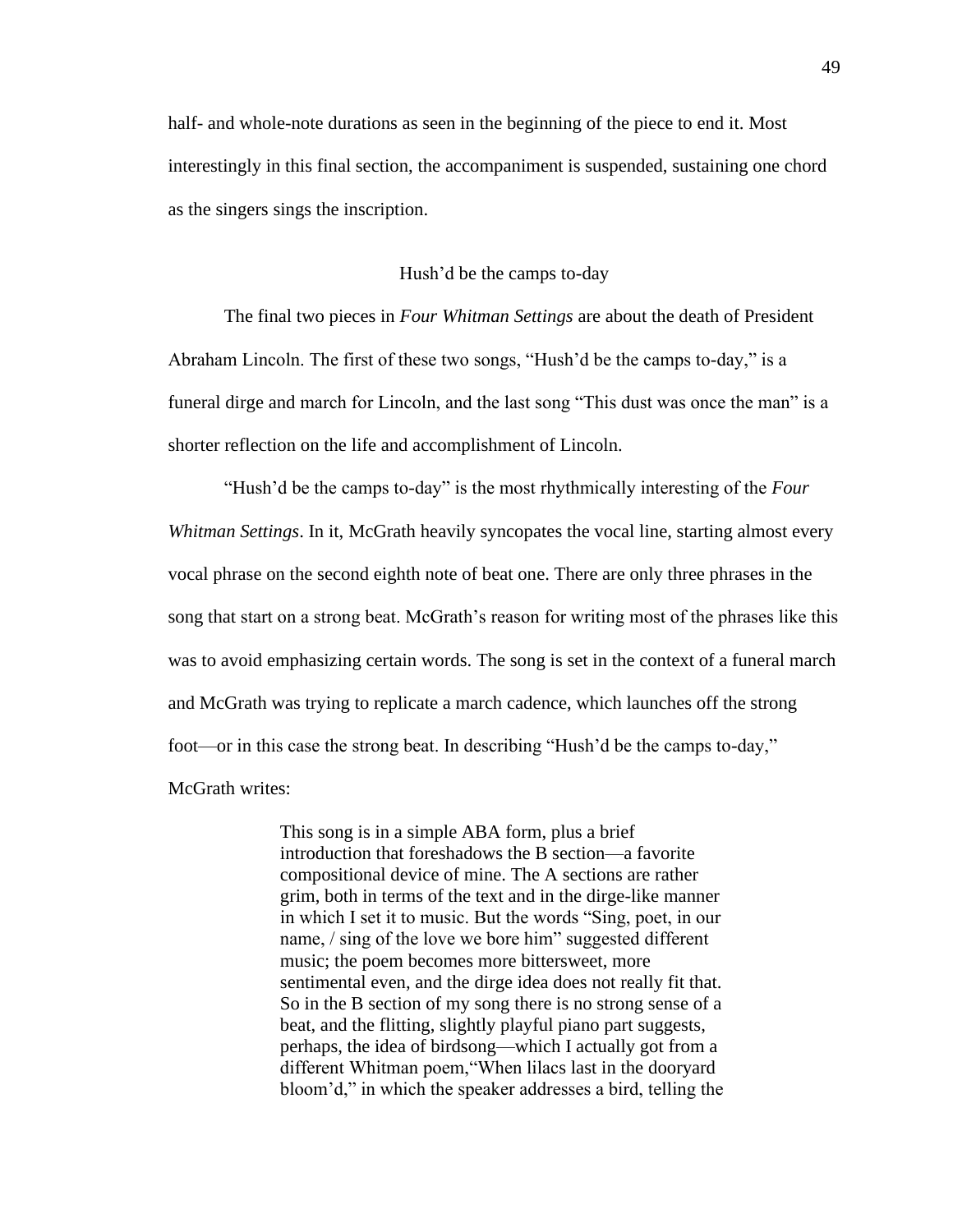bird to sing ("Sing on there in the swamp"), the implication being that the bird's singing gives voice to the sorrow that the speaker feels ("I understand you"). (Ethan McGrath, email correspondence with author, March 11, 2022)

Throughout the song, McGrath makes liberal use of triplets, dotted rhythms, various syncopations, and different time signatures. Measures 26 through 39 see the piece leave the initial 4/4 time and then trade back and forth between 12/8 and 9/8. This is the beginning of the B section, where the perspective shifts from the narrator to the funeral marchers. Here the marchers are directly charging the poet to sing "of the love we bore him..." The vocal line in this middle section feels more lyrical and flightier, like the bird song described by McGrath with its rapid eighth-note-fueled line which ebbs and flows up and down the staff.

The final section of the song returns to the perspective of the singer-poet as he watches the marchers "in vault the coffin" and "close the doors of earth upon" President Lincoln. Musically, this final section is like the first section of the song, with the plodding quarter-note chords in the accompaniment and a similar vocal line. The main difference is the sustained high F5 which lasts for five beats and functions as the climax of the song, and the singer poet's reflection on the charge of the marches to "sing in our name" as the final thought of the song.

#### This dust was once the man

"This dust was once the man" is musically the simplest song of *Four Whitman Settings*. Compared to his other songs in the set, McGrath has vastly reduced the accompaniment and the vocal line in their scope and complexity. The most comparable song in *Four Whitman Settings* to "This dust was once the man" is "Look down fair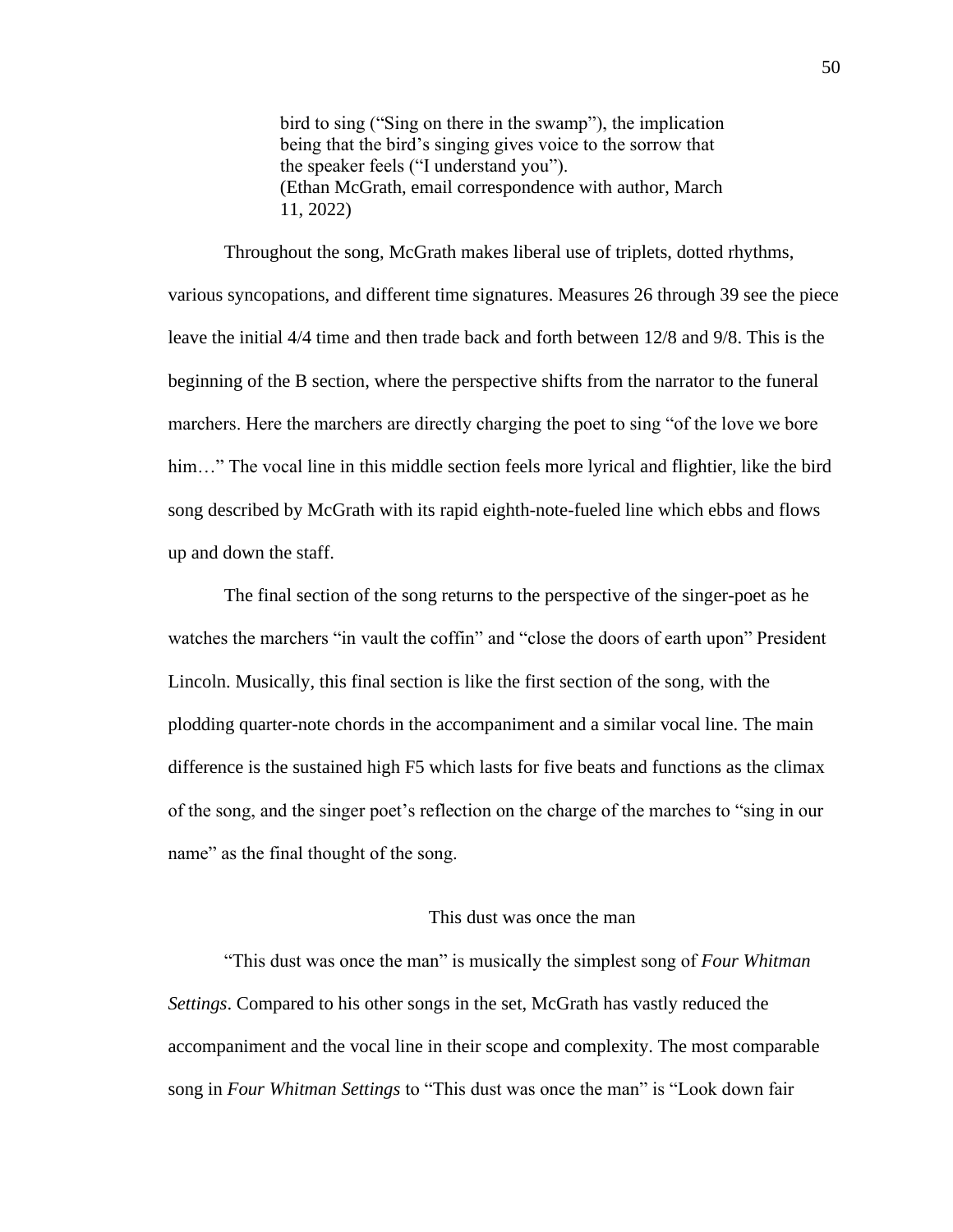moon." McGrath frames his set within the confines of a beginning and ending song which are short pieces, consisting of thirty-five measures ("Look down fair moon) and twenty-nine measures ("This dust was once the man"). Also like "Look down fair moon," "This dust was once the man" contains four lines of poetry within *Leaves of Grass*. In contrast to "Look down fair moon," the final song contains much less music in the piano accompaniment. Whereas "Look down fair moon" has a chord on just about every beat of the song, "This dust was once the man" has many measures that are much more rhythmically empty than the first song.

The vocal line in "This dust was once the man" lies in a higher tessitura than the other songs of *Four Whitman Settings*, with several high E5s. The final E5 of the song on the first syllable of "union" (from the line "was saved the union of these States") serves as the climax for the song and for the broader set as a whole. Vocally, this song—like the rest of the set—is not difficult to sing.

The musical simplicity of "This dust was once the man" works well with the text. In stating that the simple dust was once a great man who did something that lasts long after he is turned to dust, Whitman accurately describes Lincoln's impact on American and world history. By writing a song with simpler musical content than the rest of the set, McGrath highlights the simplicity and plainness of the dust described. The song drives towards the climactic realization that the Union has been saved by the man who was once this dust. Interestingly, the final five measures in the accompaniment echo the last phrase of the singer on the words "Was saved the Union of these States." This serves as an effect to bring forth the echo of history reflecting the accomplishment of President Lincoln's ultimate victory in the American Civil War.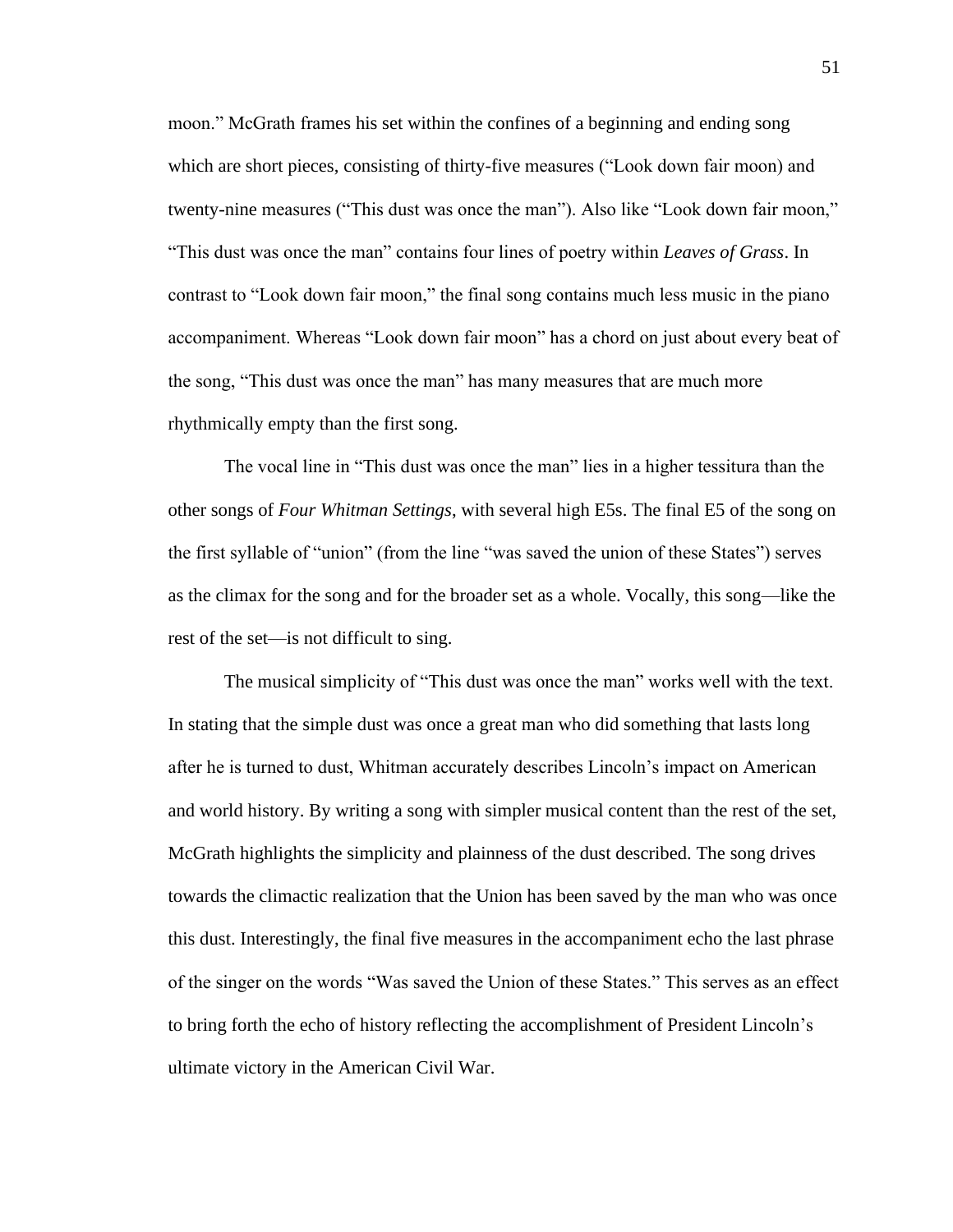Compared to Weill's *Four Walt Whitman Songs* and Rorem's *War Scenes*, McGrath's *Four Whitman Settings* is an easier set for singer and pianist to perform. Unlike Weill's *Four Walt Whitman Songs*, *Four Whitman Settings* has a comfortable tessitura for the baritone and is much easier to sing. Rhythmically, *Four Whitman Settings* is much easier to execute than *War Scenes* for both pianist and singer. When these three sets are programmed together on a recital, *Four Whitman Settings* is a relaxing vocal break compared to the Rorem and Weill sets. This is not to say that *Four Whitman Settings* are easy to perform. With much longer phrases than *War Scenes* or *Four Walt Whitman Songs*, the difficulty found in this McGrath set can be found in the lyricism and textual focus. In his compositions, McGrath makes sure to highlight, emphasize, draw out, and stress the text often in longer sustained phrases. In this way, the songs have their own degree of difficulty for the singer which places them on equal footing with the songs of *War Scenes* and *Four Walt Whitman Settings*.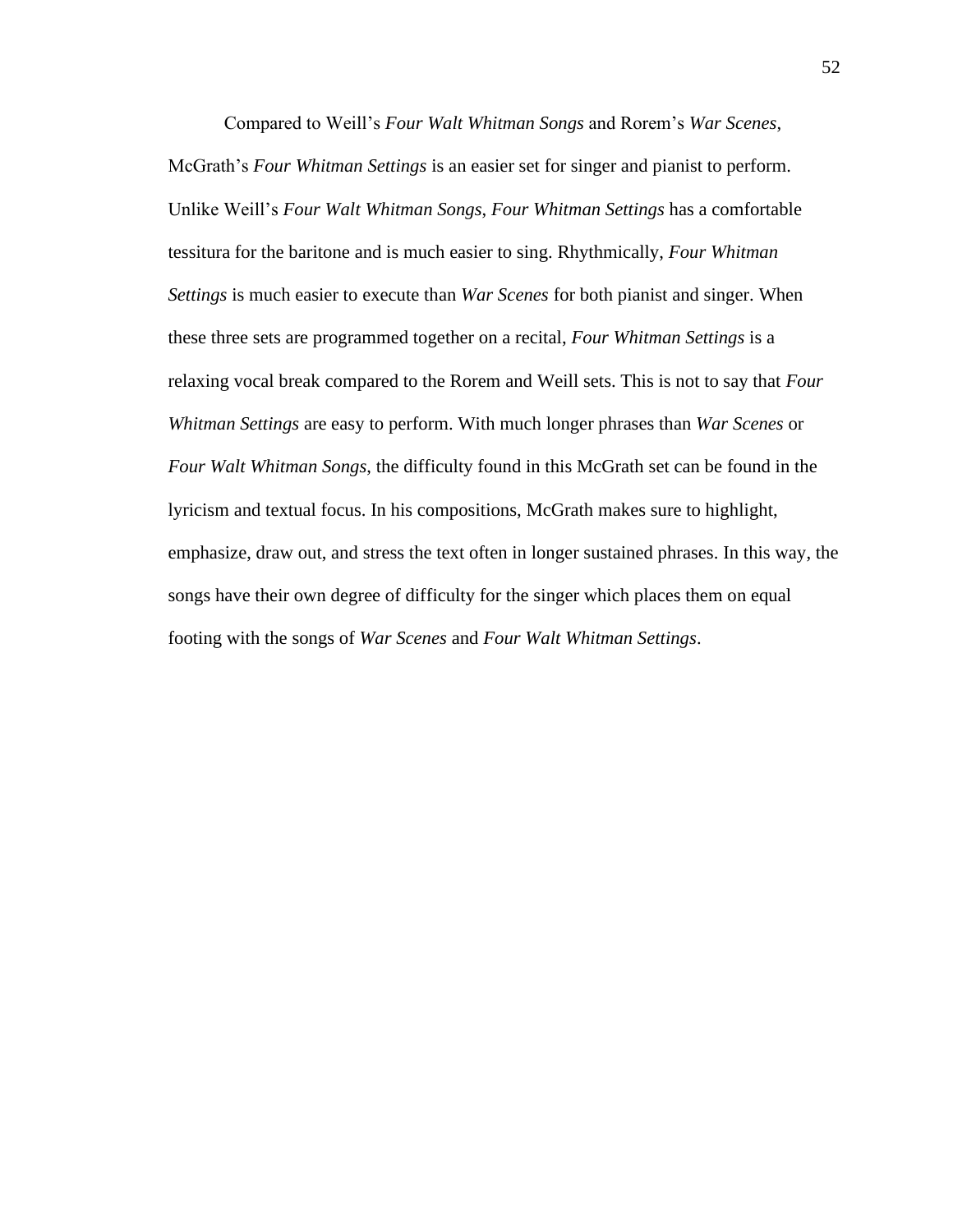#### **Conclusion**

While warfare has evolved since the America Civil War, the emotional toll of war on its victims is the same today as it was over 150 years ago. It is through a mutual understanding of emotions that modern people can connect to every human who has and will ever live. Walt Whitman provides a bridge to the emotional state of the people who were the victims of the American Civil War, and for that reason he is an invaluable resource. The emotional content of his works when set to music is elevated and highlighted, and it is for these reasons that I selected his poetry for this project.

The songs in this recital have been shown through a combination of formal analysis, textual analysis, and biographical information to elevate the emotional content of Walt Whitman's poetry and prose. Whitman sought to write for the America that he experienced, but also the America he wished he could see. To define America in poetry reflecting all her virtues, values, and vices—is a monumental task, but Walt Whitman rose to exceed that task. The songs of Kurt Weill, Ned Rorem, and Ethan McGrath help to amplify different aspects of Whitman's understanding of the Civil War. As a proud immigrant, Kurt Weill composed *Four Walt Whitman Songs* to rally a nation under attack around the flag. Ned Rorem perceived the loss of life in Vietnam as a meaningless human tragedy for all and thus sought to bring awareness to the tragedy of war by composing *War Scenes*. Seeking to find an American sound while living amongst several Civil War battlefields, Ethan McGrath's understanding of the American sound could not help but be

53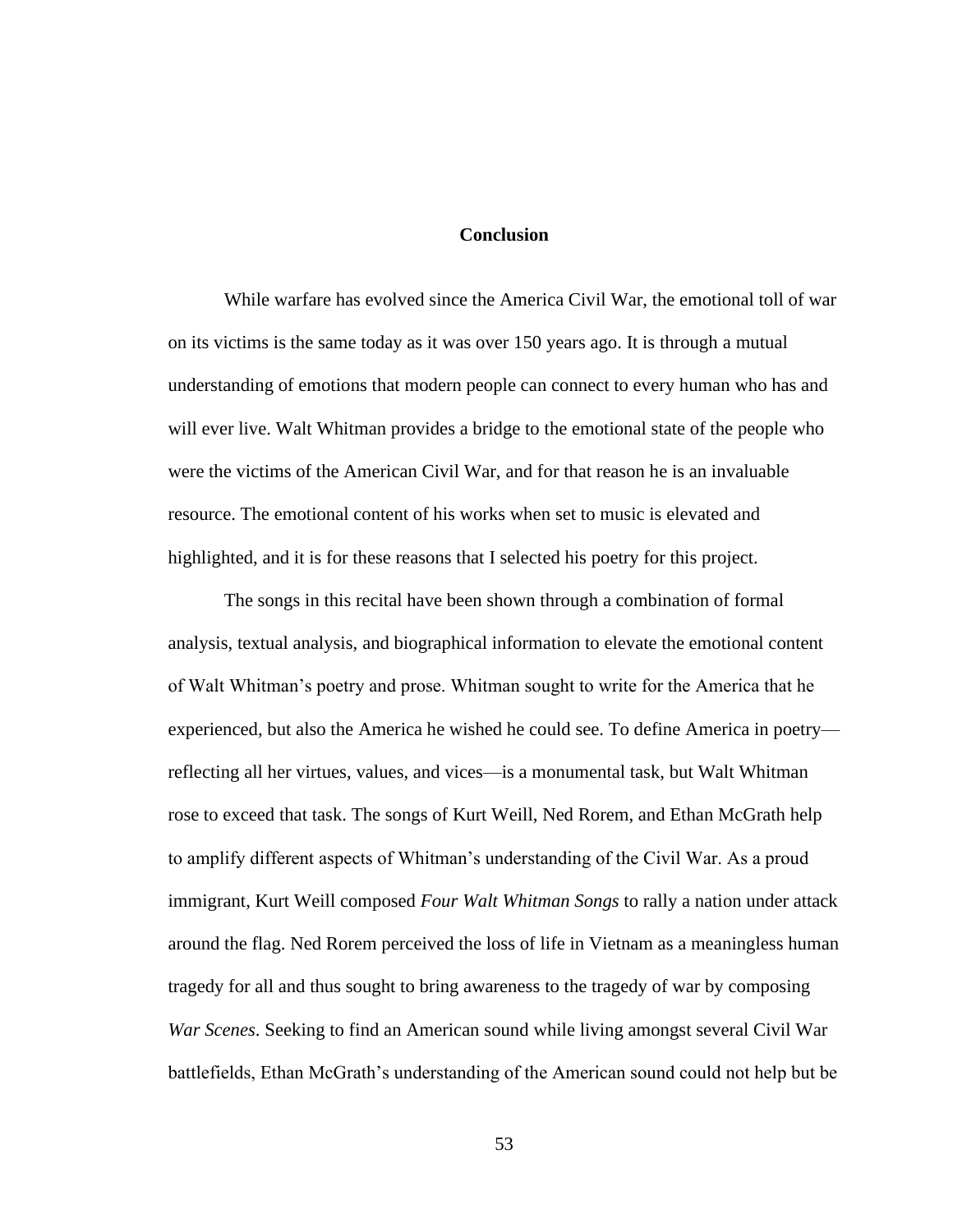influenced by the Civil War and its greatest poet. The jingoistic patriot Kurt Weill, the anti-war humanitarian Ned Rorem, and the Americana inquirer Ethan McGrath all lived within the Walt Whitman who wrote through these contradictions to portray a nation that in many ways has always been full of contradictions. If one man could embody the many competing and common values of the United States of America during the Civil War period, that man would be Walt Whitman—for, in many important ways, to know Whitman is to know America.

I heard that you ask'd for something to prove this puzzle the New World, And to define America, her athletic Democracy, Therefore I send you my poems that you may behold in them what you wanted.

"To Foreign Lands" from *Inscriptions*

Walt Whitman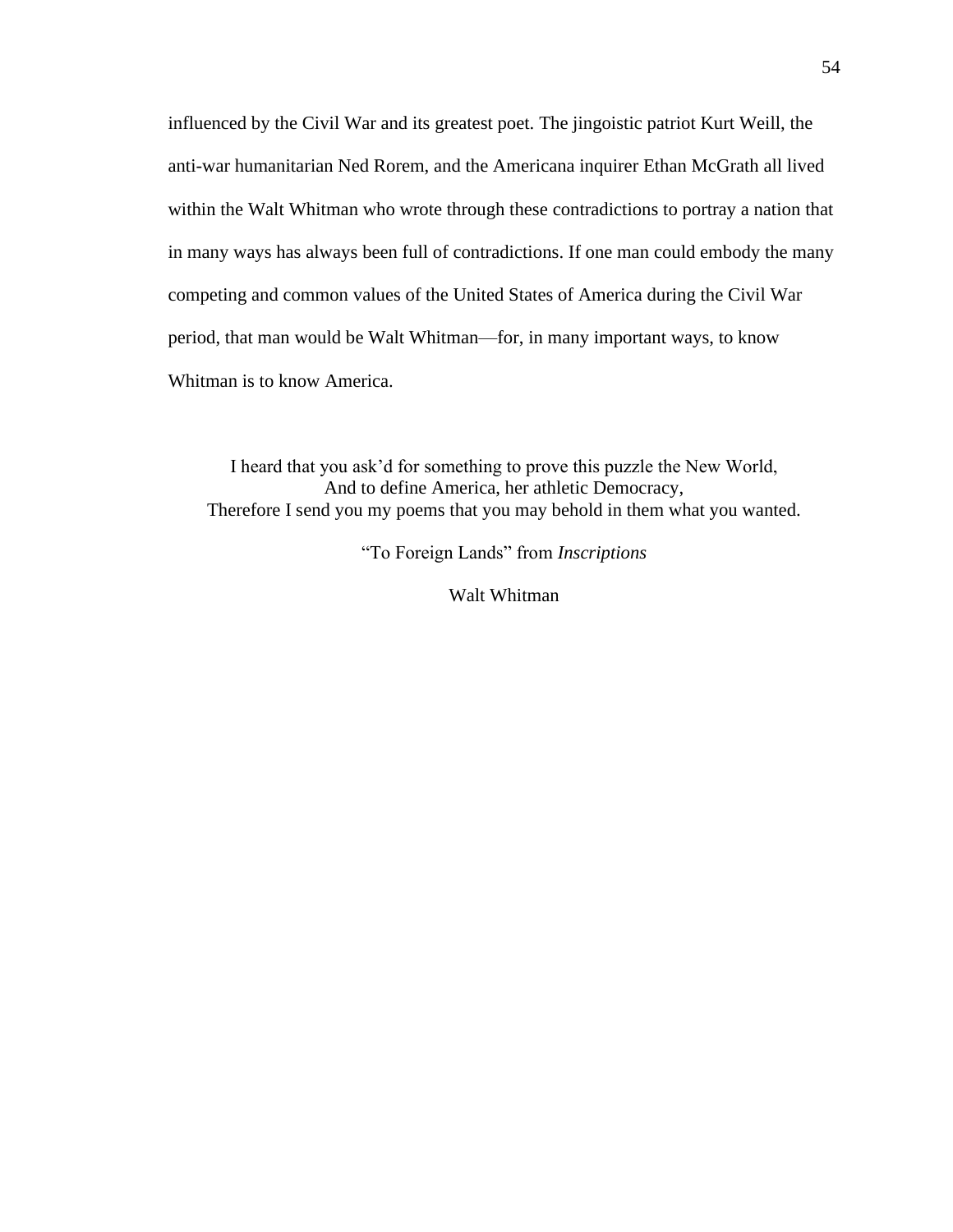# **Appendix**

The following is an interview of Ethan McGrath conducted by the author over email. The author's remarks are italicized whereas McGrath's are not. McGrath replied to the author with his responses on March 11, 2022.

*When and where were you born?*

1990 in Collegedale, TN.

*When did you start studying music?*

I started piano lessons at age 9.

#### *What was your early musical education like?*

I was homeschooled and was given a lot of time to pursue my interest in music. This involved a lot of listening to music, a lot of reading about composers, and hours and hours spent at the piano—all self-inflicted, because I had such a passion for it. My mom, after seeing how serious I was about all this, signed me up for piano lessons with Bruce Ashton at Southern Adventist University.

# *What colleges/universities have you studied at and when did you graduate/complete each program?*

I spent my freshmen and sophomore years at Southern Adventist University, where I studied organ with Judy Glass. I transferred to UT Chattanooga where I finished my bachelor's in composition under Jonathan McNair in 2014. I did my masters in Choral Studies at the University Cambridge, where I graduated in 2018.

#### *Who are and have been your major musical mentors?*

In addition to the teachers mentioned above:

Sin-Hsing Tsai, my piano professor at UTC. Alice Parker, a composer. I have studied with Stephen Layton, one of my conducting teachers in Cambridge.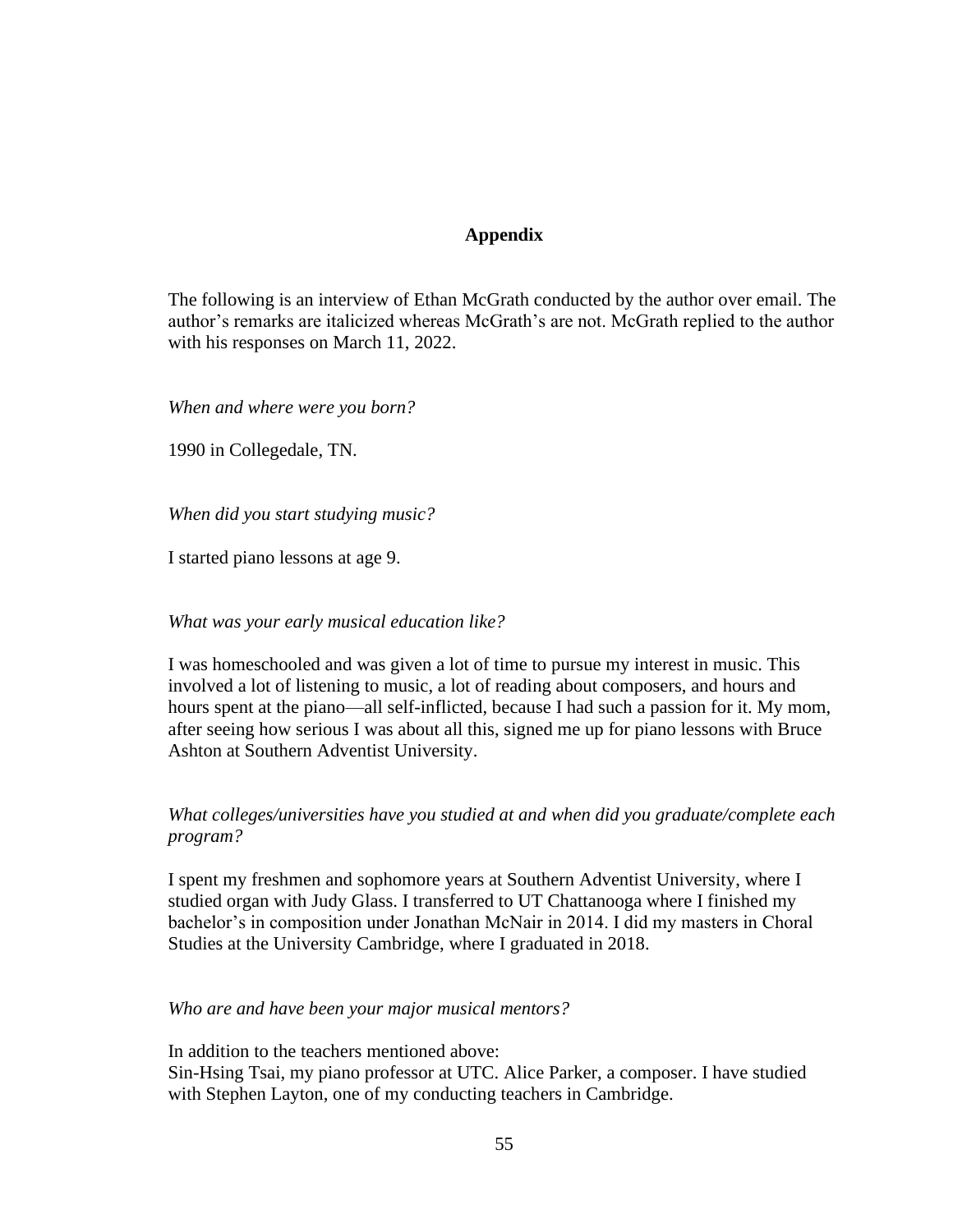*How long have you been composing?*

Since I was 14 years old.

## *What was your first piece to be published?*

"When lilacs last in the dooryard bloom'd" for SATB choir. Published by Earthsongs Choral Music in 2010.

#### *Where would you like to see your compositional career take you?*

I would like to get to the point where most of my income can come from composition, freeing me to spend more time on it. At this point my income is mostly from playing organ at a church and miscellaneous gigs as a pianist.

## *I believe that you started out as a keyboardist, what drove you towards choral conducting and composition?*

I always liked the idea of composing, but did not work up enough courage to do it until the age of 14 or so, shortly after I began taking piano lessons from Bruce Ashton, the former piano professor at Southern Adventist University. Dr. Ashton is also a composer and it was through his influence that I became a composer as well.

I initially became interested in choral music around the same time, when I became the accompanist for the inSpirit Men's Chorus, a community group based in Collegedale, TN. That constituted my first significant exposure to choral music, and it set me on a path to composing a lot of choral music ever since.

#### *How do you approach composition?*

When it is vocal music, I start with a text—usually a poem, as in the case of these songs. I get to know the text very well, and often the text will suggest musical ideas to me—i.e. the words will suggest a certain rhythm or a certain rise and fall in their intensity. Sometimes I sit at the piano with the words in front of me and improvise whatever music comes to mind, making a note of which ideas I like as I go along. Other times I start away from the piano; I just recite the words to myself and think up musical ideas for them in my head, sometimes singing, humming, or whistling to myself, and again making a note (often just a mental note) of the ideas that I like. And thus the composition gradually takes shape. Sometimes I have a pretty clear idea of how the whole composition will go before I write anything down; other times writing down ideas is part of the process of discovering how the finished piece will go. In any case, I usually write down a rough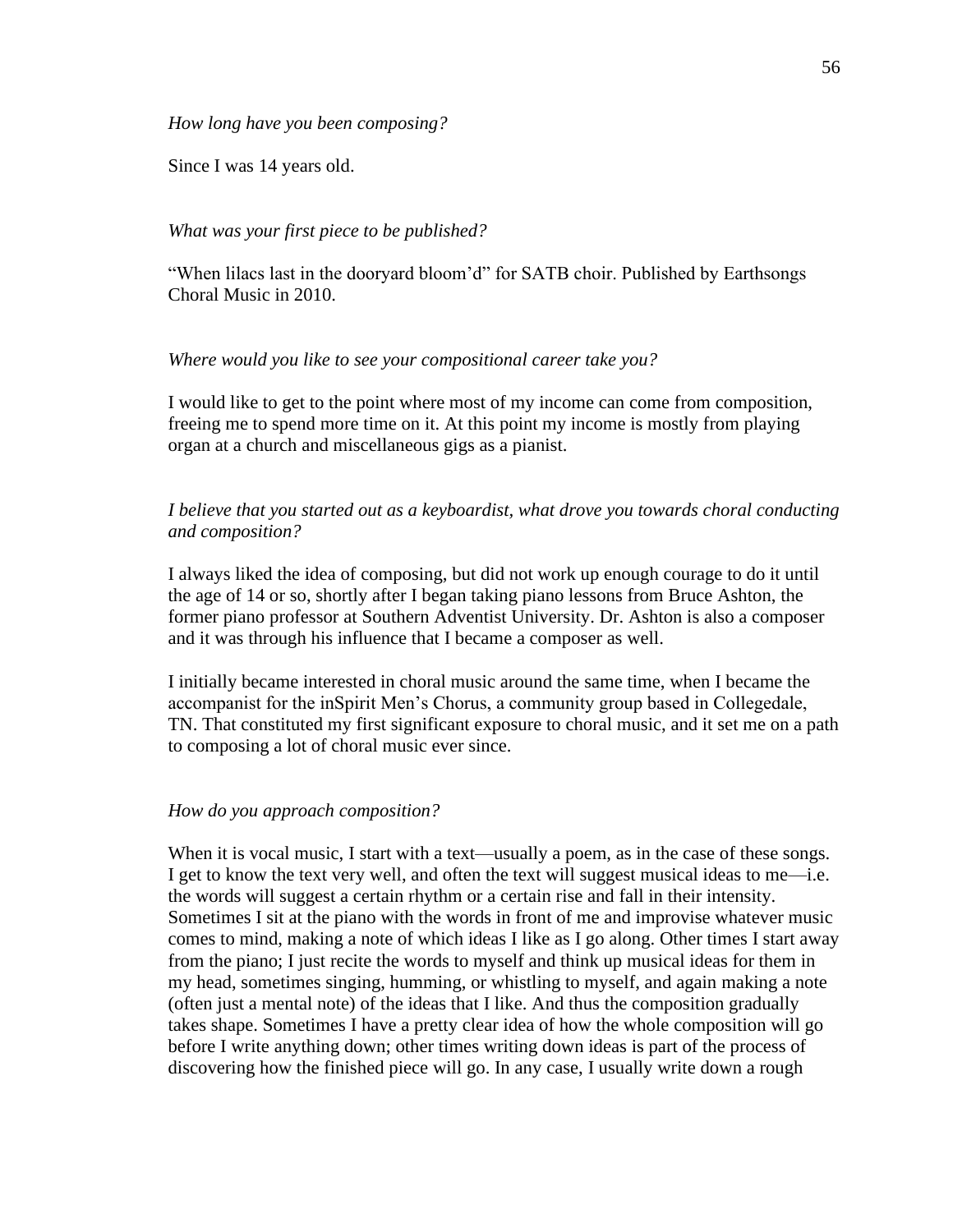draft of the music on paper before transferring it into the computer and making final edits.

# *I am mostly familiar with your choral music, does your approach towards composition change when applied to art song and if so, how?*

What I said above still applies, but one difference is that the piano tends to take a more prominent role in my art songs than in my choral music. This varies from composition to composition, but sometimes my choral music does not have a piano part at all, and when it does, the piano is usually in an accompanying role. With art songs, though, I think of them more like chamber music; the voice and the piano are in a sort of intimate dialog with one another, they are equal players in the game, so to speak, rather than the piano just playing chords or arpeggios to support the singer.

I think "intimate" really is the key word. Choral music is usually intended for relatively large venues, whether church or concert hall, but I think of art song as something to be performed in a small space—a drawing room, a small recital hall, etc. That is not how it always is presented in practice, but that, at least, is the tradition of art song. As such, there is a lot of subtlety to it, and a greater sense of personal expression, rather than of collective spirit (which we have more of in choral music).

#### *When did you decide to write Four Whitman Settings?*

I originally wrote them as standalone songs when I was 16 or 17 years old. Since I did not have much of a performance outlet at the time, and since, after I got a bit of college education under my belt, I decided that my early work was "terrible," these songs collected dust for over 10 years. In 2019, I went back to the songs and decided I could revise them and put them together into a set.

#### *What inspired you to write this set?*

I was inspired largely by baritone Thomas Hampson's Song of America project. It had a big impact on me as a teenager, when I first wrote these songs. I had come across some of Hampson's recordings of American art songs, and this was my first exposure to songs by the likes of Aaron Copland, Charles Ives, John Alden Carpenter, Ned Rorem, and many other American composers. I discovered that this was an art form I resonated with very deeply.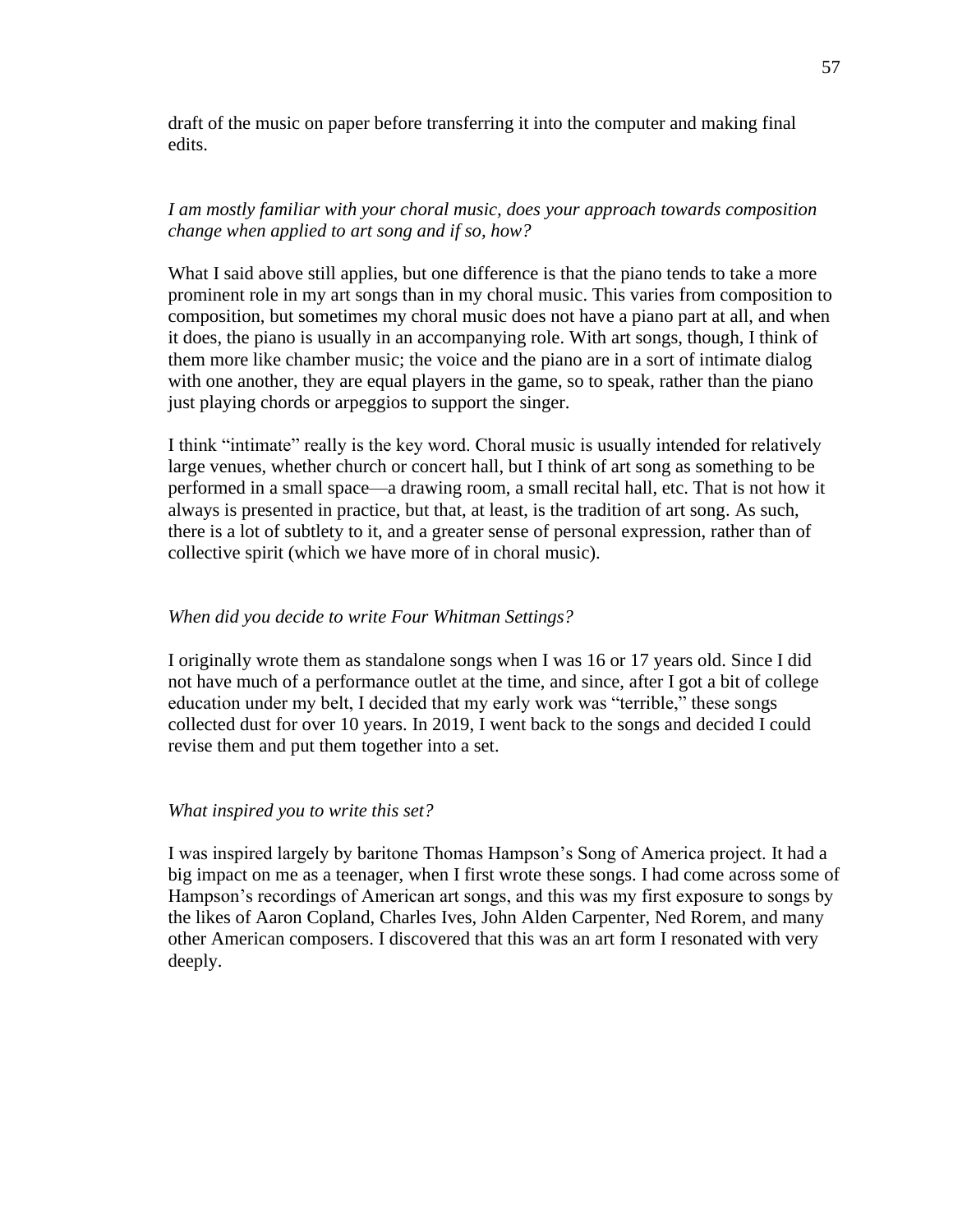*What was your introduction to Walt Whitman and what is it about his writing that compelled you to set his works?*

I was also introduced to Whitman at the same time through Hampson's work. He recorded a whole disc of Whitman settings by various composers, entitled To the Soul. Whitman quickly became my favorite poet. As a teenager, I had become obsessed with the idea of writing music that sounded "American," convicted that I should be following in the footsteps of people like Copland and Ives in that regard. I saw the unique Americanness of Whitman's brash aesthetic as the poetic counterpart to what I wanted to achieve musically at the time, so I was drawn to setting his works to music.

#### *The set is dedicated to Ted Long. Who is Ted Long and what is your relationship to him? Why was this set dedicated to him?*

Ted Long is a baritone based in Dalton, GA. He and I have performed together a few times. Though these songs were originally written before I met Ted, I revised them and put them all together as a set for Ted to sing at an event I organized in 2020.

*When composing the set, did you compose with a specific singer in mind? If so, who was the singer?*

See above.

#### *In general, how do you approach writing for solo voice?*

Refer to my answers to questions 4 and 5, as most of that is applicable here. With all the vocal music I write I do quite a bit of singing in the composition process, to get a feel for what seems most natural in the voice. When writing for solo voice, if I am writing for an advanced singer, I usually feel freer to write things that are a bit more virtuosic/demanding than what I might write for a choir.

#### *What version of Leaves of Grass did you take your excerpts from?*

This is the note included in the edition I have: "The text of the poetry is that of the Inclusive Edition, itself based upon the last edition which Whitman revised."

#### *Why did you choose the poems that you did?*

I was quite interested in Civil War history as a teen, so Whitman's poems about the Civil War and Abraham Lincoln were of particular interest to me at the time.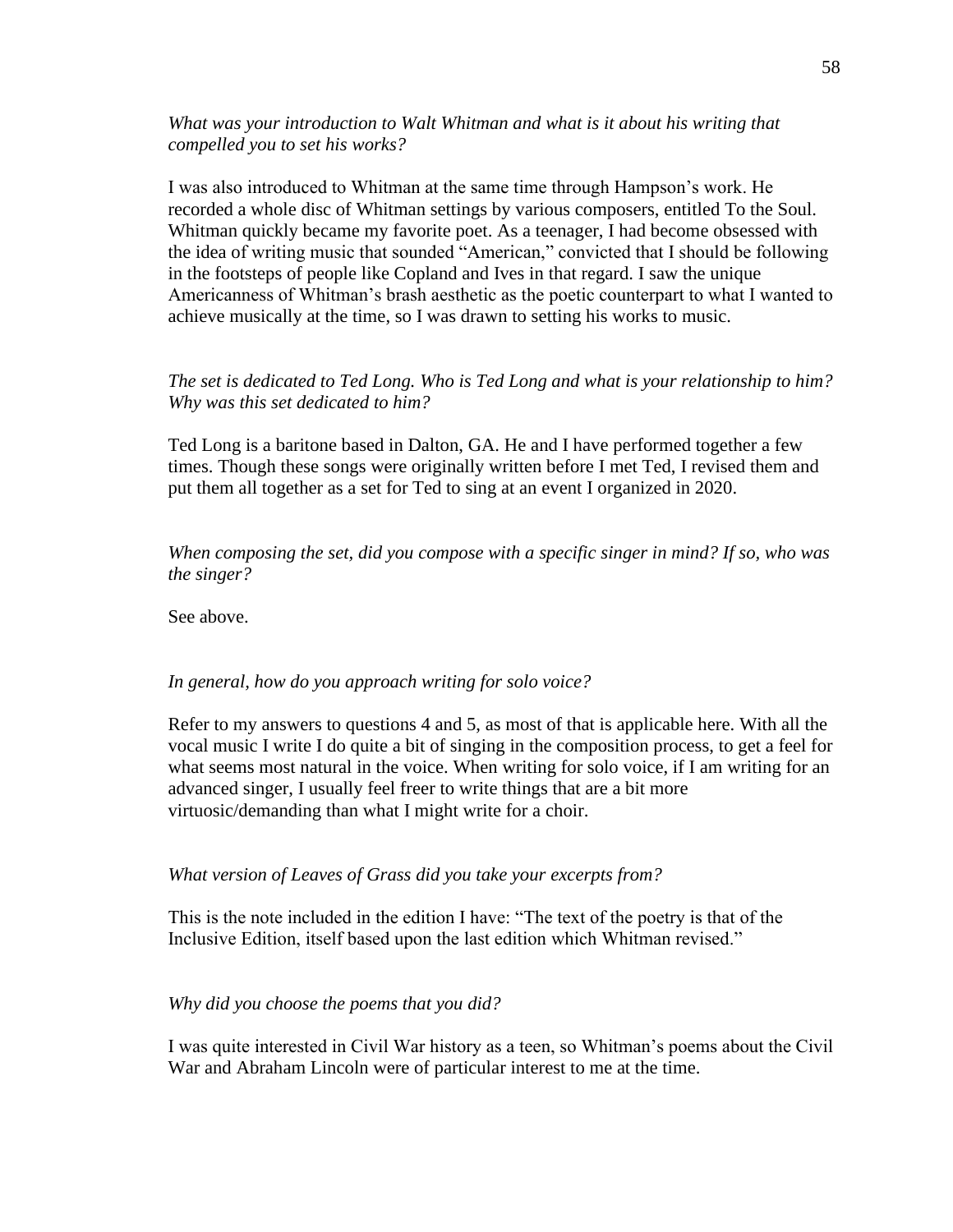#### *What challenged you about writing this set?*

I do not remember many details about the composition process, as my original versions of these songs are so old. I will say that Whitman, with his sprawling free verse, can be hard to set to music, as he sometimes writes very long sentences, interrupted by parenthetical statements and such. This makes it difficult to decide where to start or end a musical phrase, how to come to a cadence mid-sentence without making it sound like the end of the sentence, etc. And with free verse, the opportunities to repeat musical material are not obvious or simple to execute, unlike setting metered, stanzaic poems to music. While it is usually easy enough to communicate the message of a Whitman poem when speaking it, to convey that message through music without the listener getting a bit lost is hard to do—partly because it usually takes much longer to sing something than it does to speak it. This is one of the reasons why I try to write things in something close to speech rhythm as a default, breaking this rule to elongate particularly meaningful words.

#### *What was the compositional timeline of this set?*

As I said above, I wrote these songs in 2006-2007 and then revised them in 2019.

*Would you return to Whitman for more material in the future, or are you currently writing or planning to write more Whitman songs?*

Yes, I am sure I will write more Whitman settings at some point, though I do not have any concrete plans at present.

*You have chosen to use the poems in their entirety. The other composers who I am studying for this project (Ned Rorem and Kurt Weill) both omitted sections of the text from the works that they set. What drove the choice to include the entirety of the excerpted work? I am thinking especially of the poetic asides that are in parenthesis featured in "As toilsome I wander'd Virginia's woods."* 

It is important to me to be as faithful to the poet as possible, so I usually avoid cutting anything from the poem. When I do leave something out, it is usually when I am writing a strophic setting of a lengthy stanzaic poem, where some of the stanzas can be omitted for the sake of time, lest the setting become too boring/repetitive (since it generally takes a lot longer to sing a poem than to speak a poem).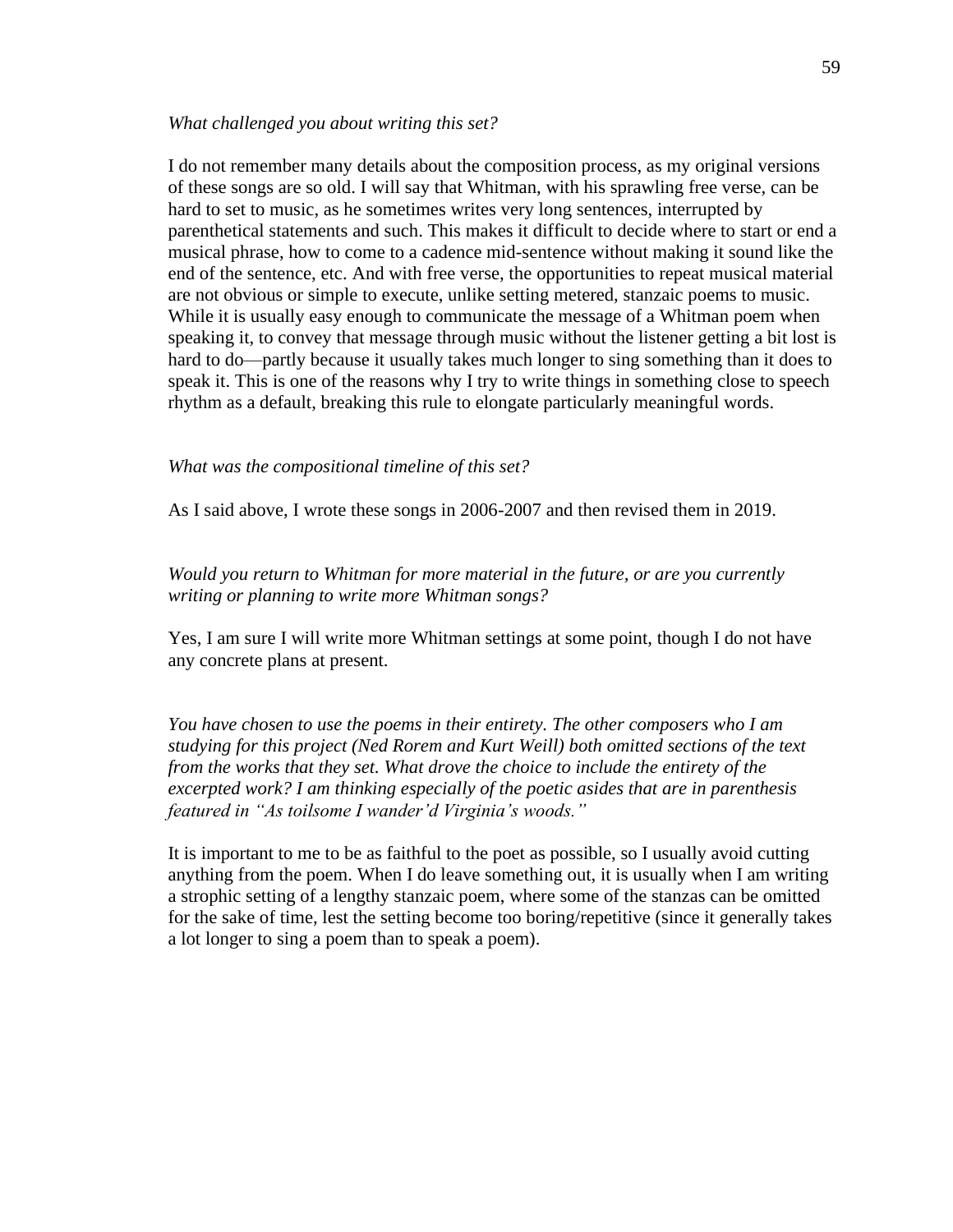*Were your poems selected and ordered the way they are for any particular reason? The final song makes total sense to me as a closer, but do you intend a larger string or message to be pulled through each song as the set progresses?*

I like how starting with "Look down fair moon" has a certain shock value, because the text describes such a horrific scene in a very eerie way, and I think it helps us to hear and feel the following poems more viscerally. "As toilsome I wander'd" then zooms in, as it were, and gives us the personal experience of one soldier. The final two songs are about Abraham Lincoln's death, which happened just after the war ended, so from that standpoint it made sense to put them at the end. These poems are back to back in Leaves of Grass, so I left them that way.

*Perhaps in addition to the previous question, did you intend to pick poems that all ended in the death or reflecting upon the death of someone/a group of people? And if so is that the connection between all the songs?*

Yes, it was intentional, but it was not sparked by the death of anyone close to me. I just resonated with Whitman's anti-war stance and was very moved by these poems, all of which have to do with the Civil War. The first two are from "Drumtaps," the portion of Leaves of Grass dealing with the Civil War, and the last two are from "Memories of President Lincoln," the portion of Leaves of Grass written in response to Lincoln's assination. I put these songs together in a set to be performed at a Lincoln-themed concert I organized in 2020.

*The following questions will be specific to each song.*

## "Look down fair moon"

*In the B section of this song, you change time signature every measure for 5, arguably 6, measures in a row. To me this has the effect of (a.) distorting/concealing the beat, and (b.) stretching/compressing the phrasing into a more surreal state of dreaming/nostalgia that is more ethereal than tangible. While this is what I have interpreted from the composition it may not be what you intended. What was your intention in using this device?* 

I had not thought of it in those terms exactly, but I think you are right about the effect it has. My primary reason for the meter changes was to accommodate the accents of the text, which would have been difficult to do properly if it was just in 4/4 the whole time.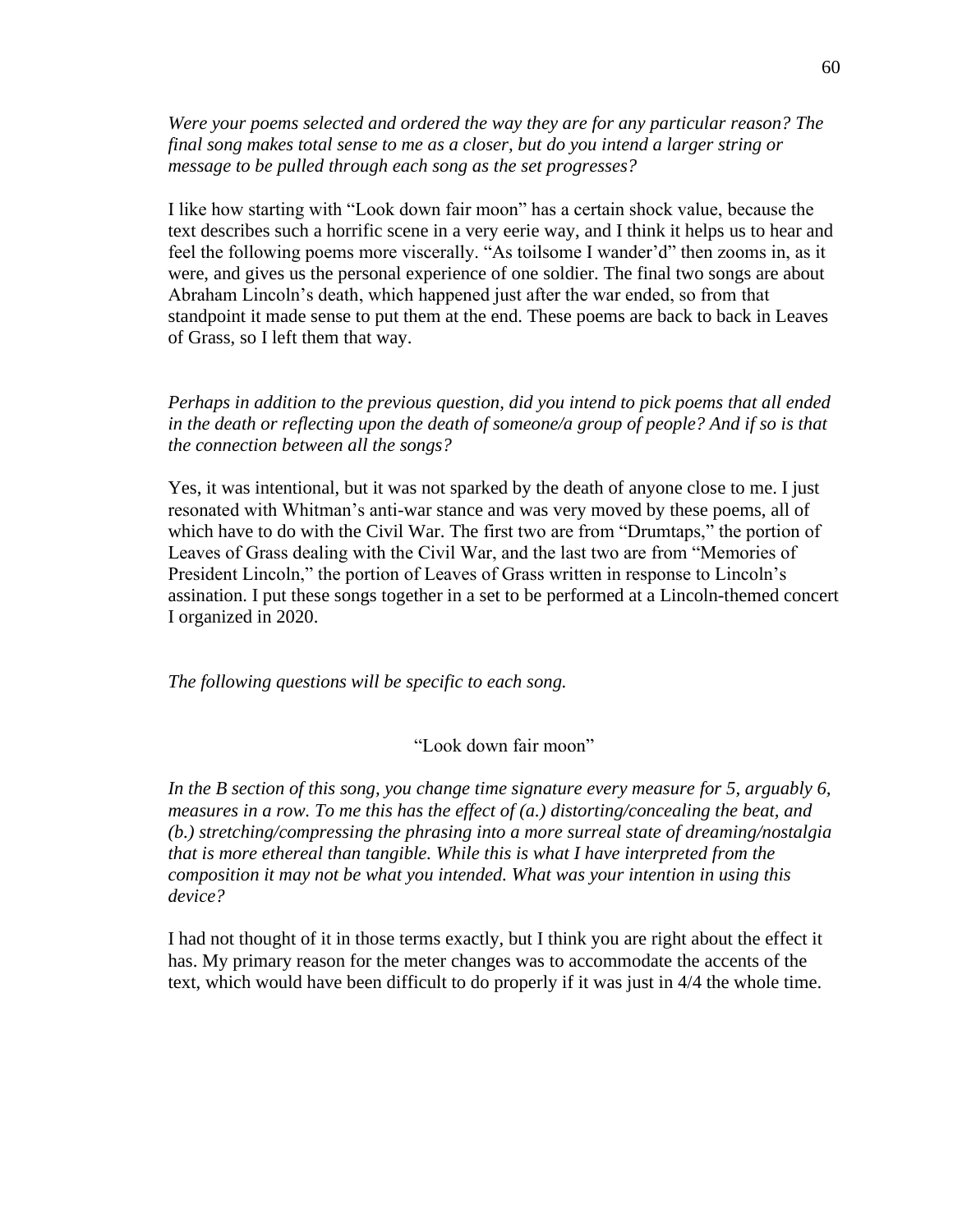"Hush'd be the camps to-day"

*To me this song feels like dirge being sung as a march. The soldiers march along in a steady 4/4 towards the graveyard where they "invault" the coffin. The march is only interrupted by a change in subject as the poet is now addressed separately instead of addressing the body of soldiers. I believe that you are using the 12/8 and 9/8 with a swaying melody as a form of text painting on the word "sing." Is this what you were going for in this section of the song?*

Yes, that is the idea. This song is in a simple ABA form, plus a brief introduction that foreshadows the B section—a favorite compositional device of mine. The A sections are rather grim, both in terms of the text and in the dirge-like manner in which I set it to music. But the words "Sing, poet, in our name, / sing of the love we bore him" suggested different music; the poem becomes more bittersweet, more sentimental even, and the dirge idea does not really fit that. So in the B section of my song there is no strong sense of a beat, and the flitting, slightly playful piano part suggests, perhaps, the idea of birdsong—which I actually got from a different Whitman poem,"When lilacs last in the dooryard bloom'd," in which the speaker addresses a bird, telling the bird to sing ("Sing on there in the swamp"), the implication being that the bird's singing gives voice to the sorrow that the speaker feels ("I understand you").

# *This song features a lot of phrases starting on the "and of one." I like the given effect, but what was your reasoning for writing so many of the phrases this way?*

I did not consciously set out to do this. Most of the words that find themselves on the "and" of beat 1 are words that I did not want to emphasize, and putting something right on beat 1 tends to put emphasis on it—which is why "hush'd" falls on beat 1, but the word "and" in the next measure comes after the beat. It really comes down to using whatever rhythm the words most naturally suggest to me.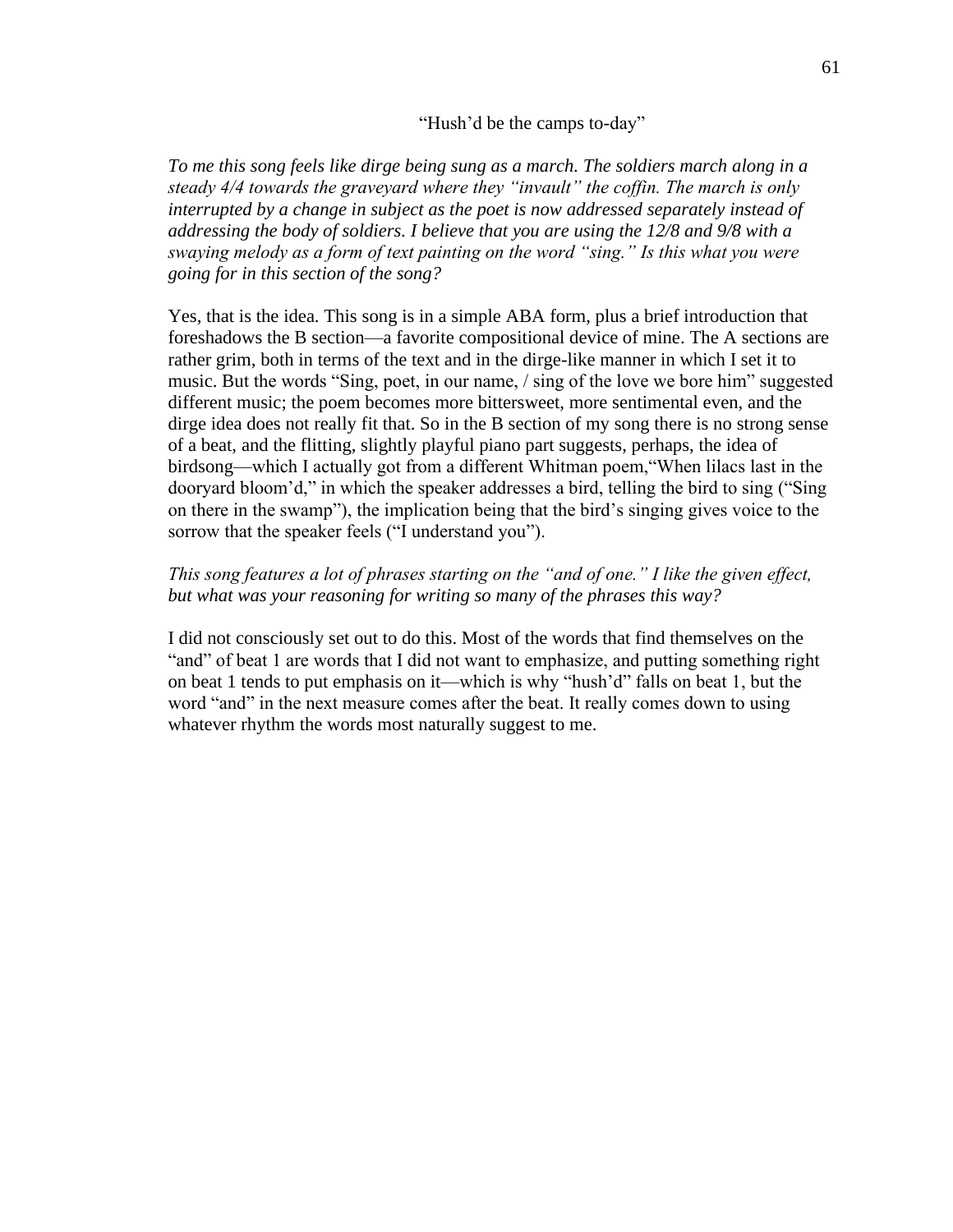#### **Reference List**

Jarman, Douglas. 1982. *Kurt Weill: An Illustrated Biography*. London: Orbis.

- Kowalke, Kim. 2000. "I'm an American!" In *Walt Whitman and Modern Music: War, Desire, and The Trials of Nationhood*, edited by Lawrence Kramer, 109-31. New York: Garland Publishing.
- McElroy, John H. 1999. *The Sacrificial Years: A Chronicle of Walt Whitman's Experiences in the Civil War*. Boston: David R. Godine.
- McGrath, Ethan. 2020. *Four Whitman Settings*. Unpublished.
- Morris, Harrison S. 1929. *Walt Whitman: A Brief Biography with Reminiscences*. Cambridge: Harvard University Press.
- Morris, Roy Jr. 2000. *The Better Angel*. New York: Oxford.
- Reynolds, David S. 1995. *Walt Whitman's America*. New York: Alfred A. Knopf.

Rorem, Ned. 1971. *War Scenes*. London: Boosey & Hawkes.

———. 1983. *The Later Diaries of Ned Rorem, 1961-1972*. Berkeley: North Point Press.

- Schebera, Jürgen. 1990. *Kurt Weill: An Illustrated Life*. New Haven: Yale University Press.
- Taylor, Ronald. 1992. *Kurt Weill: Composer in a Divided World*. Boston: Northeastern University Press.
- Tommasini, Anthony, James Holmes, and Arlys McDonald. 2001. "Rorem, Ned." Grove Music Online. https://doiorg.bunchproxy.idm.oclc.org/10.1093/gmo/9781561592630.article.48611.
- Weill, Kurt. 2013. *Four Walt Whitman Songs.* New York: Hampshire House Publishing.